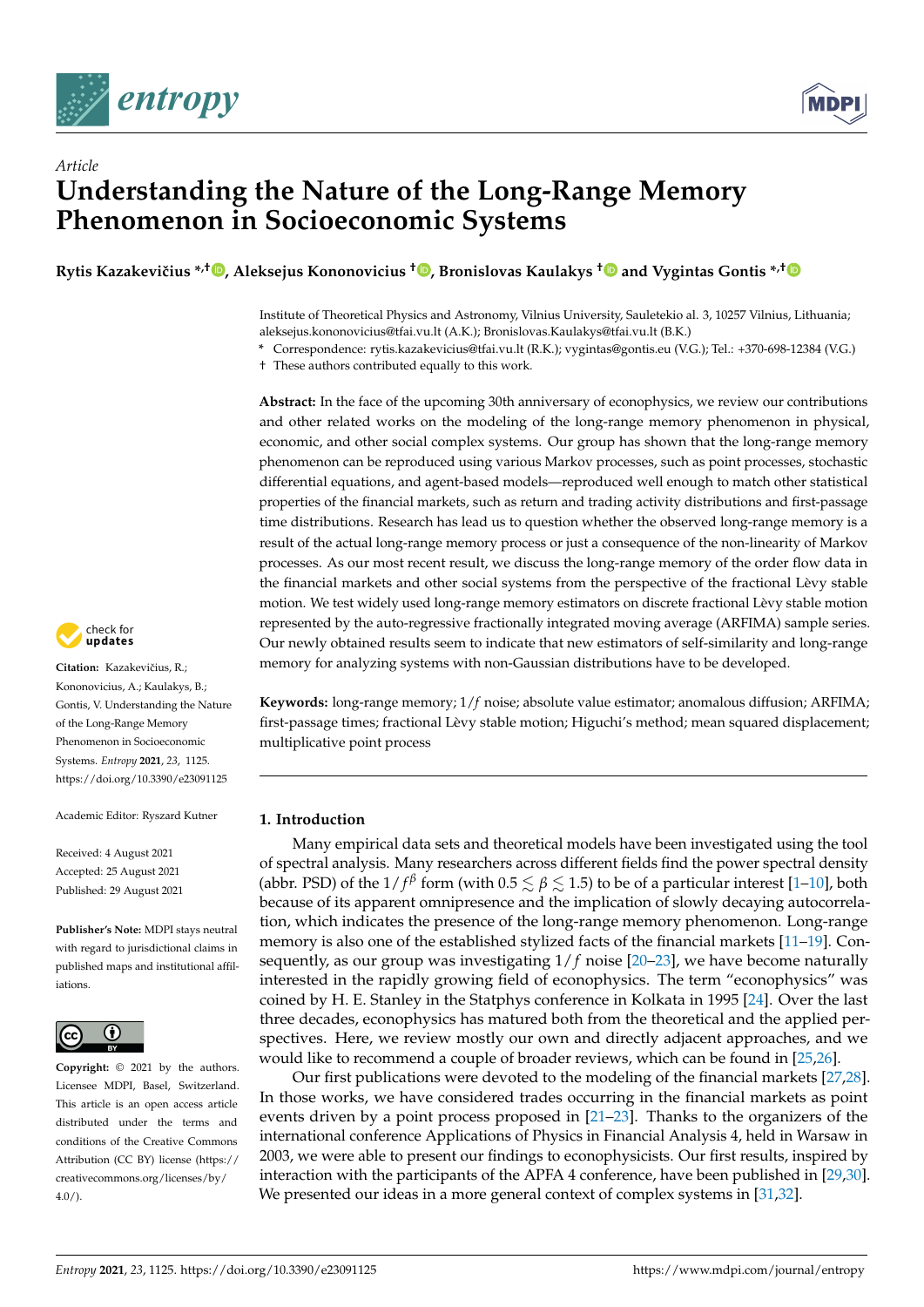Later, we took part in the COST Action P10 "Physics of Risk" and the follow-up COST Action MP0801 "Physics of Competition and Conflicts". Bronislovas Kaulakys and Vygintas Gontis were executive committee members of both COST Actions, while the other group members gave talks and poster presentations during the annual meetings and helped organize an annual action meeting in Vilnius in 2006. This COST action meeting has helped us embrace econophysics and be recognized as econophysicists.

While it may be natural to see trades in the financial markets as point events [\[27–](#page-23-9)[30\]](#page-23-13), modeling volatility and return as a point process was not as straightforward. We have developed our approach further by abstracting the point process away and considering a continuous framework of Langevin stochastic differential equations (abbr. SDEs). First, we have shown that the continuous interpretation of the point process model works well for trading activity [\[33\]](#page-24-0); thus, we have refined the SDE approach with model for volatility and return [\[34](#page-24-1)[–38\]](#page-24-2). Interestingly, similar SDEs can be derived from a simple agent-based model (abbr. ABM) [\[39,](#page-24-3)[40\]](#page-24-4), too. With time, we have developed more complicated ABMs to account for the separation of time scales and order flow [\[41](#page-24-5)[,42\]](#page-24-6). We have even branched out into sociophysics [\[43–](#page-24-7)[46\]](#page-24-8) as we have understood that the herding ABM we used to model the financial market is essentially equivalent to the well-known voter model [\[47](#page-24-9)[–49\]](#page-24-10).

For 10 months (in 2015 and 2016), Vygintas Gontis, with the support of the Baltic American Freedom Foundation, has stayed as a visiting researcher at the Center of Polymer Studies of Boston University. Discussions with the founding fathers of econophysics, H. E. Stanley, professors Sh. Havlin, B. Podobnik, and S. Buldyrev, resulted in a paper [\[50\]](#page-24-11). Together, we have considered volatility return intervals (term inspired by the studies  $[51–54]$  $[51–54]$ ) of the financial time series at various time scales. In the paper, we have shown that the time intervals between large financial fluctuations is distributed according to a power–law probability density function (abbr. PDF)  $p(\tau) \sim \tau^{-3/2}$  [\[50\]](#page-24-11). The same distribution arise in our models and from many other one-dimensional Markov processes [\[55\]](#page-24-14), while the long-range memory process would exhibit a different distribution, such as  $p(\tau) \sim \tau^{2-H}$ , which is a well-known result for the fractional Brownian motion (abbr. FBM) [\[56\]](#page-24-15).

Here, we provide an overview of our approach to understanding and modeling the long-range memory phenomenon in financial markets and other complex systems and share our most recent result. In Section [2,](#page-1-0) we introduce the original point process and discuss how to derive a non-linear SDE, which can reproduce the long-range memory phenomenon. We also discuss numerous extensions of both the point process model and non-linear SDE. Next, in Section [3,](#page-13-0) we show how we can obtain a similar SDE from a simple herding ABM. Following the overview, we also present a novel result, which concerns understanding the nature of the self-similarity and long-range memory phenomenon from the perspective of fractional Lèvy stable motion (abbr. FLSM) and auto-regressive fractionally integrated moving average (abbr. ARFIMA) time series. In Section [4,](#page-16-0) we tested various long-range memory estimators such as mean squared displacement, method of absolute value estimator, Higuchi's method, and burst and interburst duration analysis on fractional Lèvy stable motion (ARFIMA $(0,d,0)$ ) time series). Finally, in Section [5,](#page-21-0) we share our future considerations.

# <span id="page-1-0"></span>**2. The Multiplicative Point Process, the Class of Stochastic Differential Equations, and Their Applications**

In this section, we overview how the physically motivated point process proposed in [\[21](#page-23-11)[–23\]](#page-23-5) was applied to model trading activity and absolute returns in the financial markets. We also discuss numerous extensions of the model into some related research topics, such as superstatistics and anomalous and non-homogeneous diffusion.

#### *2.1. The Multiplicative Point Process Model*

Let us consider signal  $I(t)$  composed of pulses with profiles given by  $A_k(x)$ :

<span id="page-1-1"></span>
$$
I(t) = \sum_{k} A_k(t - t_k),
$$
\n(1)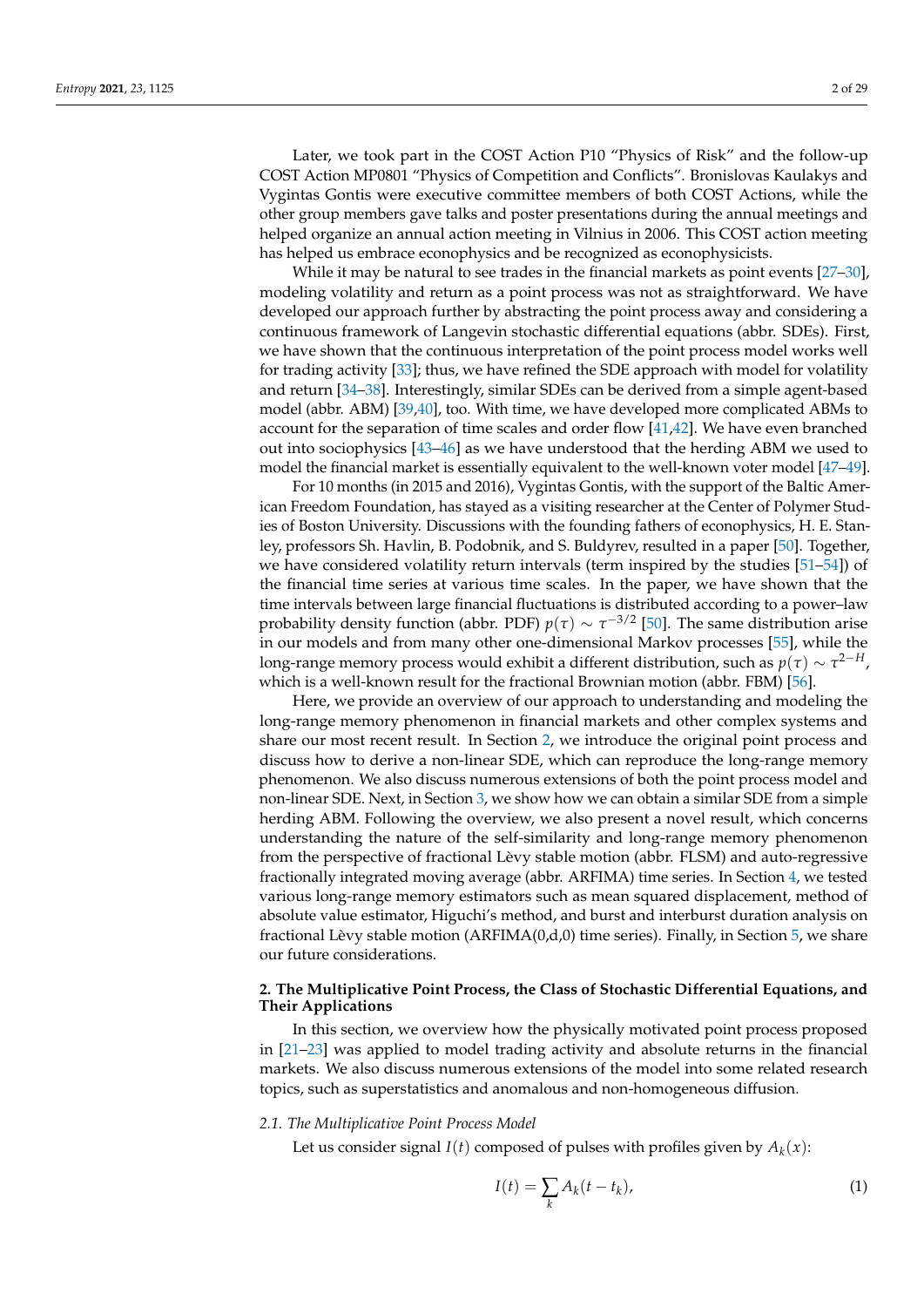where  $t_k$  is the event (pulse) time. There are many physical and social systems, which generate signals of such nature: electric current [\[57\]](#page-24-16), music [\[58\]](#page-24-17), human heartbeat [\[59\]](#page-24-18), internet traffic [\[32\]](#page-23-15), or trading activity [\[29\]](#page-23-12) to name a few.

As most profiles of the pulses are brief, it is trivial that they would influence only high frequencies corresponding to the typical inverse pulse length. If we are interested in longer-term dynamics, it is sufficient to assume that the Kronecker delta function well approximates the profile,  $A_k(x) = a_k \delta(x)$ . Many such systems are driven by the flow of identical or similar objects, such as electrons, packets, or trades. This lets us simplify [\(1\)](#page-1-1) and investigate it as a temporal point process with unit events. Such a process can be either described by the event times  $\{t_k\}$  or by the inter-event times  $\{\tau_k = t_{k+1} - t_k\}$ .

The inter-event times are a far more convenient choice to model as they at least can give a semblance of the stationarity, while event times are obviously non-stationary as  $\{t_k\}$ is monotonically increasing series. In  $[21-23]$  $[21-23]$ , it was analytically shown that a relatively slow autoregressive AR(1) Brownian motion of  $\tau_k$  yield  $1/f$  fluctuations of the signal  $I(t)$ . The author of [\[29\]](#page-23-12) has built upon this observation and introduced multiplicative point process for the inter-event time

<span id="page-2-0"></span>
$$
\tau_{k+1} = \tau_k + \sigma^2 \gamma \tau_k^{2\mu - 1} + \sigma \tau_k^{\mu} \varepsilon_k.
$$
 (2)

In the above, it is assumed that inter-event time fluctuates due to exogenous perturbations. Perturbations are assumed to be standard uncorrelated Gaussian random variables, *εk* . The general rate of change is governed by *σ*, while *γ* is the damping constant. Multiplicativity, specified by  $\mu$ , ensures that  $I(t)$  is multifractal and has a power–law PDF. This point process model has found its use for the analysis of 1/ *f* noise and long-range memory in many diverse phenomena such as musical rhythm spectra [\[58\]](#page-24-17), human cognition [\[60\]](#page-24-19), human interaction dynamics [\[61\]](#page-24-20), turbulence [\[62\]](#page-24-21), and few others [\[63](#page-24-22)[–66\]](#page-24-23). Inspired by this model, [\[67\]](#page-24-24) has shown under which conditions 1/ *f β* spectrum can arise from reversible Markov chains.

After closer examination, it should be evident that Equation [\(2\)](#page-2-0) can be seen as an iterative solution of a certain SDE if Euler–Maruyama method was used [\[68\]](#page-25-0). Hence the corresponding Langevin SDE can be trivially recovered from the iterative relation [\(2\)](#page-2-0):

<span id="page-2-1"></span>
$$
\mathrm{d}\,\tau = \sigma^2 \gamma \tau^{2\mu - 1}\,\mathrm{d}\,k + \sigma \tau^\mu\,\mathrm{d}\,W_k. \tag{3}
$$

Here *W* is uncorrelated standard Wiener process. Note that this SDE is in the event space (or *k*–space) and not in the real time. Further, this SDE must be solved by restricting the diffusion of the inter-event time *τ* to some arbitrary interval  $[τ<sub>min</sub>, τ<sub>max</sub>]$  on the positive half-plane as otherwise this SDE may not have a stationary distribution. If stationary distribution exists, then the stationary PDF of *τ* is a power–law:

$$
p_k(\tau) = \frac{\alpha + 1}{\tau_{\text{max}}^{\alpha + 1} - \tau_{\text{min}}^{\alpha + 1}} \tau^{\alpha}, \quad \alpha = 2(\gamma - \mu). \tag{4}
$$

Yet the main result of  $[29]$  is the power–law statistical properties of  $I(t)$ . In the limit  $\tau_{min} \to 0$  and  $\tau_{max} \to \infty$  PSD of *I*(*t*) in arbitrarily long range of frequencies has a power–law slope:

$$
S(f) \sim 1/f^{\beta}, \quad \beta = 1 + \frac{2(\gamma - \mu)}{3 - 2\mu}.
$$
 (5)

The number of events in a selected time window, for example number of trades per minute, also has a power–law distribution [\[29\]](#page-23-12):

$$
p(N) \sim N^{-2(\gamma - \mu) - 3}.\tag{6}
$$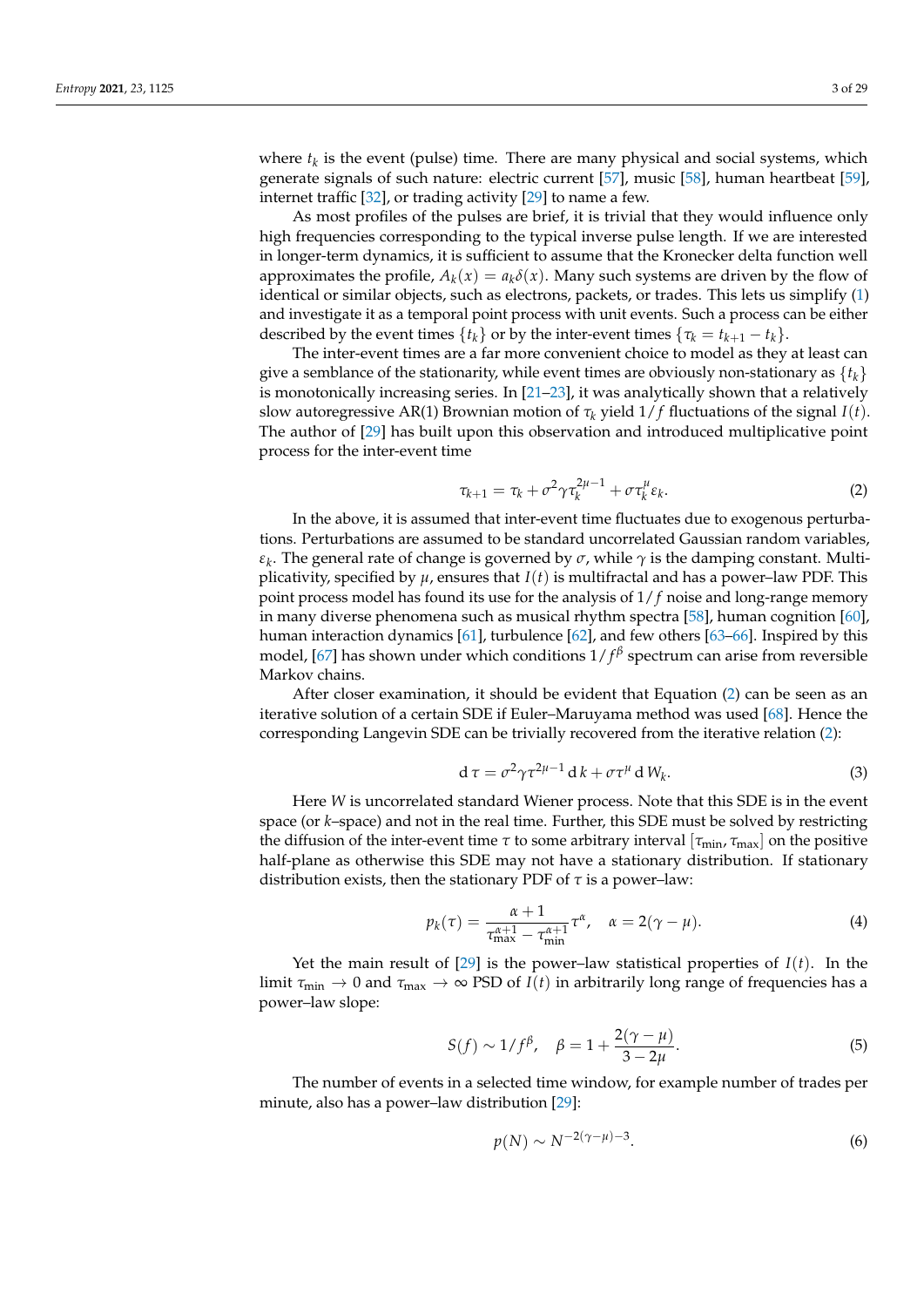Formally, one could define the number of events in a window of length  $w$  as  $N[t] =$  $\int_t^{t+w} I(u) \, \mathrm{d}u$  (here the square brackets indicate that *N* is in discrete time). These analytical results can be confirmed by numerical simulation (see Figure [1\)](#page-3-0).

<span id="page-3-0"></span>

**Figure 1.** Statistical properties of the point process by numerically solving Equation [\(2\)](#page-2-0): (**a**) sample fragment of corresponding *N*[*t*] time series, (**b**) PDF of the inter-event times, and (**c**) PSD of the process. Red curves correspond to numerical results, while black curves are theoretical power–law fits with (**b**)  $\alpha = 0$  and (**c**)  $\beta = 1$ . Model parameter values:  $\gamma = 0$ ,  $\mu = 0$ ,  $\sigma = 0.1, w = 1.$ 

## *2.2. The Class of Non-Linear Stochastic Differential Equations*

In [\[33,](#page-24-0)[69–](#page-25-1)[71\]](#page-25-2), we have made a transition from *k*-space to real time and this enabled us to model trading activity and absolute returns in the financial markets not only qualitatively, but quantitatively, too. The transition from SDE in *k*-space, Equation [\(3\)](#page-2-1), to real time is achieved by substitution  $d t = \tau d k$ , which yields:

$$
\mathrm{d}\,\tau = \sigma^2 \gamma \tau^{2\mu - 2}\,\mathrm{d}\,t + \sigma \tau^{\mu - 1/2}\,\mathrm{d}\,W. \tag{7}
$$

Modeling inter-event time in real time makes less sense than in the *k*-space, so let us change the variable to the number of events per unit time  $x = \frac{1}{\tau}$ . Applying Itô transformation yields:

<span id="page-3-1"></span>
$$
d x = \sigma^2 \left( \eta - \frac{\lambda}{2} \right) x^{2\eta - 1} dt + \sigma x^{\eta} d W.
$$
 (8)

In the above, we have introduced a more convenient set of parameters:

<span id="page-3-2"></span>
$$
\eta = \frac{5}{2} - \mu, \quad \lambda = 2(\gamma - \mu) + 3. \tag{9}
$$

As far as SDE [\(8\)](#page-3-1) corresponds to the point process defined by Equation [\(2\)](#page-2-0), the results for stationary PDF and PSD should apply:

$$
p(x) \sim x^{-\lambda}, \qquad S(f) \sim 1/f^{\beta}, \quad \beta = 1 + \frac{\lambda - 3}{2\eta - 2}.
$$
 (10)

The validity of these theoretical predictions was extensively checked numerically (see Figure [2](#page-4-0) for a quick example) and also, in [\[72\]](#page-25-3), proven analytically. The analytical proof provided in [\[72\]](#page-25-3) allows interpreting the process modeled by SDE [\(8\)](#page-3-1) in a more general context. In fact we can model any process possessing these power–law statistical properties, even processes, which make less sense from the perspective of the original point process.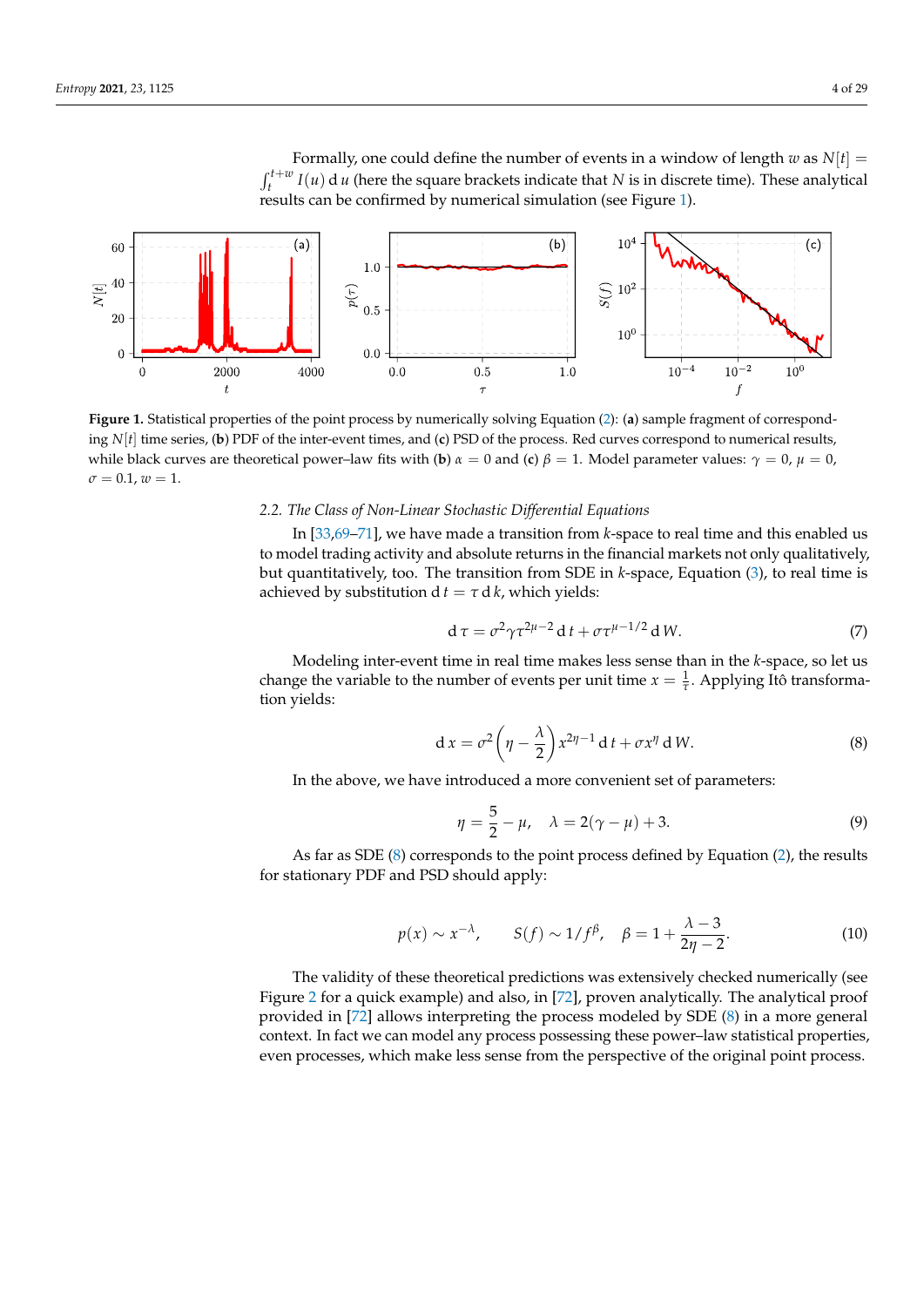<span id="page-4-0"></span>

**Figure 2.** Various slopes of PDF (**a**) and PSD (**b**) reproduced by the numerical solutions of SDE [\(8\)](#page-3-1). Model parameter values:  $\sigma = 1$ ,  $\eta = 2.5$  (all cases) and  $\lambda = 2$  (red curves in both (**a**,**b**)), 3 (blue curves), 4 (green curves), and 5 (magenta curves). Black dashed lines correspond to (**a**)  $p(x) \sim x^{-\lambda}$  with  $\lambda = 1.5$  and  $\lambda = 6$  (upper and lower curves), (**b**)  $S(f) \sim 1/f^{\beta}$  with  $\beta = 0.5$  and  $\beta = 2$  (upper and lower curves).

Equation [\(8\)](#page-3-1) and similar random walk models have been used to model the EUR/CHF exchange rate [\[73\]](#page-25-4). It has also lead to numerous modifications by our group, which we discuss in detail in the following subsections.

# *2.3. Reproducing the Long-Range Memory Using GARCH(1,1) Process*

Autoregressive conditional heteroscedasticity (abbr. ARCH) family models [\[74–](#page-25-5)[79\]](#page-25-6) are quite popular forecasting tools among professional traders as well as researchers interested in the long-range memory phenomenon. Unlike SDEs, ARCH family models have explicitly built-in memory, which is built-in either via explicit dependence on the numerous previous states, infinitely many in the case of the ARCH( $\infty$ ) model [\[80–](#page-25-7)[82\]](#page-25-8), or via fractional integration procedure, which introduces memory similar to the one present in the fractional Brownian motion, as in the fractionally integrated GARCH (abbr. FIGARCH) model [\[83](#page-25-9)[–85\]](#page-25-10). In [\[86\]](#page-25-11), we have shown that it is possible to modify the GARCH(1,1) model, which is Markovian in nature, to reproduce 1/ *f* spectrum.

Generalized autoregressive conditional heteroskedasticity (abbr. GARCH) processes can be approximated by the diffusion processes. There are two competing approaches, which yield continuous approximations of GARCH processes using sets of SDEs. One of the approaches was proposed by Nelson [\[87\]](#page-25-12) and the other by Kluppelberg et al. [\[88,](#page-25-13)[89\]](#page-25-14). In the GARCH(1,1), Nelson's approach is easier to apply, but has a drawback that the resulting COGARCH(1,1) would be driven by two sources of noise, instead of the one in the GARCH(1,1). Yet, we can circumvent the problem by ignoring the observed heteroskedastic economic variable  $z_t$  and focusing on the approximation of the volatility process,  $\sigma_t^2$ , of GARCH(1,1):

<span id="page-4-1"></span>
$$
z_t = \sigma_t \omega_t, \tag{11}
$$

$$
\sigma_t^2 = a + bz_{t-1}^2 + c\sigma_{t-1}^2 = a + b\sigma_{t-1}^2\omega_{t-1}^2 + c\sigma_{t-1}^2.
$$
\n(12)

In the above,  $\omega_t$  is the noise, while *a*, *b*, and *c* are the GARCH(1,1) model parameters. For Nelson's approach to work, we need to compute first and second moments of change in volatility. With the usual GARCH(1,1) we obtain SDE for geometric Brownian motion [\[86\]](#page-25-11).

Now lets introduce non-linearity into Equation [\(12\)](#page-4-1). In [\[86\]](#page-25-11), we have explored two such options:

$$
\sigma_t^2 = a + b\sigma_{t-1}^{\mu} \omega_{t-1}^{\mu} + c\sigma_{t-1}^2,
$$
\n(13)

$$
\sigma_t^2 = a + b\sigma_{t-1}^{\mu}|\omega_{t-1}|^{\mu} + \sigma_{t-1}^2 - c\sigma_{t-1}^{\mu}.
$$
\n(14)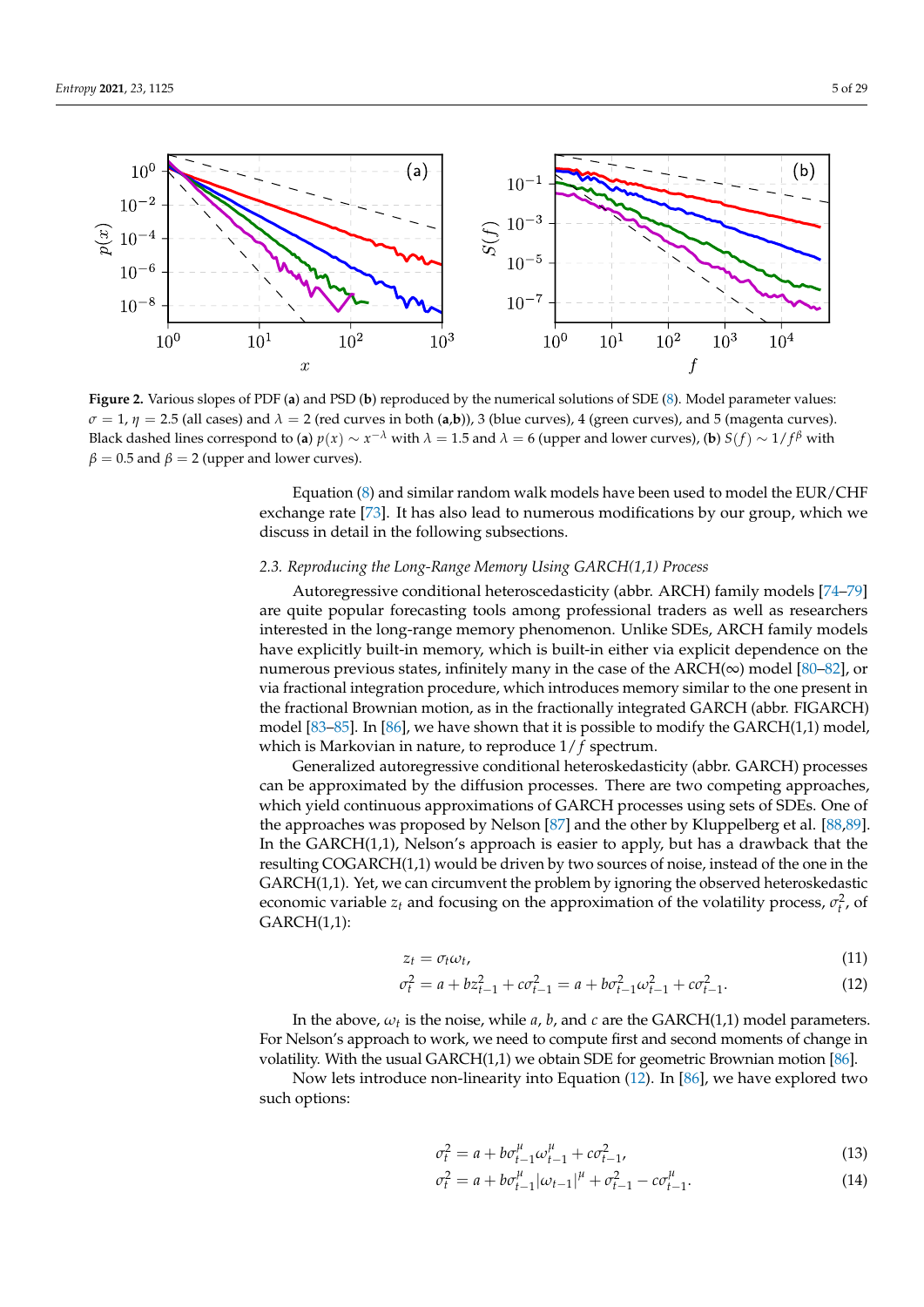Both of these options can be approximated by SDEs belonging to the class of SDEs [\(8\)](#page-3-1) with  $\lambda = \mu$  and  $\eta = \mu/2$ . Consequently both of these options reproduce  $1/f$  spectrum with  $\mu = 3$ . Other parameters, *a*, *b*, and *c*, influence only the additional terms, which restrict the diffusion of  $\sigma_t^2$ . Setting these values too high shrinks the interval and the power–law distribution becomes extremely hard to observe.

#### *2.4. Anomalous Diffusion in the Long-Range Memory Process*

SDE [\(8\)](#page-3-1) can be also seen to describe a heterogeneous diffusion in a non-linear potential. Such diffusion leads to anomalous growth in variance [\[90\]](#page-25-15)

$$
\langle [x(t) - \langle x(t) \rangle]^2 \rangle \sim t^{\theta}, \quad \theta = \frac{1}{1 - \eta}.
$$
 (15)

This phenomenon is also known as anomalous diffusion [\[91–](#page-25-16)[93\]](#page-25-17). If *θ* = 1 then the process exhibits normal diffusion. Otherwise if  $0 < \theta < 1$ , the diffusion is slower than normal and is referred to as sub-diffusion. The diffusion may also be faster, if 1 < *θ* < 2, in that case it is called super-diffusion.

The anomalous diffusion can be obtained from SDE [\(8\)](#page-3-1) only for specific parameter values such as *λ* < 1 and *η* < 1/2 [\[90\]](#page-25-15). Because power–law slope of the PSD, *β*, varies between 0 and 2, from Equation [\(10\)](#page-3-2), it follows that anomalous diffusion and power–law noise can be observed at the same time only for negative parameter *η* values, specifically for  $\eta < (\lambda - 1)/2$  and  $\lambda < 1$ ; however, for these parameters values numerical simulation would become very slow and inefficient [\[72\]](#page-25-3); therefore, we have considered generalizing SDE [\(8\)](#page-3-1) by considering non-Gaussian white noise.

In [\[94\]](#page-25-18), we have considered Lévy *α*-stable noise. SDE equivalent to SDE [\(8\)](#page-3-1), but with Lévy *α*-stable noise takes the following form:

<span id="page-5-0"></span>
$$
\frac{\mathrm{d}x}{\mathrm{d}t} = \gamma(\eta, \lambda, \alpha) x^{\alpha(\eta - 1) + 1} + x^{\eta} \xi_{\alpha}(t). \tag{16}
$$

Here,  $\xi_{\alpha}(t)$  is a white noise, the intensity of which is distributed according to the symmetric Lévy *α*-stable distribution. The characteristic function of the noise intensity is given by:

$$
\langle \exp(ik\xi_{\alpha}) \rangle = \exp(-\sigma^{\alpha} |k|^{\alpha}). \tag{17}
$$

Here,  $\alpha$  is the index of stability and  $\sigma$  is the scale parameter. We interpret SDE [\(16\)](#page-5-0) in an Itô sense and it can also be written in the form

$$
d x = \gamma(\eta, \lambda, \alpha) x^{\alpha(\eta - 1) + 1} dt + x^{\eta} d L_t^{\alpha}.
$$
 (18)

Here, d *L*<sup>α</sup> stands for the increments of Lévy *α*-stable motion *L*<sup>α</sup>. If SDE [\(16\)](#page-5-0) is solved with reflective boundary conditions and

$$
\gamma(\eta, \lambda, \alpha) = \frac{\sin\left[\pi\left(\frac{\alpha}{2} - \alpha \eta + \lambda\right)\right]}{\sin\left[\pi\left(\alpha(\eta - 1) - \lambda\right)\right]} \frac{\Gamma(\alpha \eta - \lambda + 1)}{\Gamma(\alpha(\eta - 1) - \lambda + 2)},\tag{19}
$$

then generalized SDE [\(16\)](#page-5-0) generate time series with power–law steady-state PDF and power–law PSD:

$$
p(x) \sim x^{-\lambda}, \qquad S(f) \sim \frac{1}{f^{\beta}}, \quad \beta = 1 + \frac{\lambda - 3}{\alpha(\eta - 1)}.
$$
 (20)

Extensive numerical simulations have shown that due to the presence of the multiplicative Lévy *α*-stable noise in Equation [\(16\)](#page-5-0) both sub-diffusion and super-diffusion can be observed together with power–law noise even for positive *η* values [\[95\]](#page-25-19); however, no analytical expression for anomalous diffusion exponent dependence on SDE parameters has been derived yet.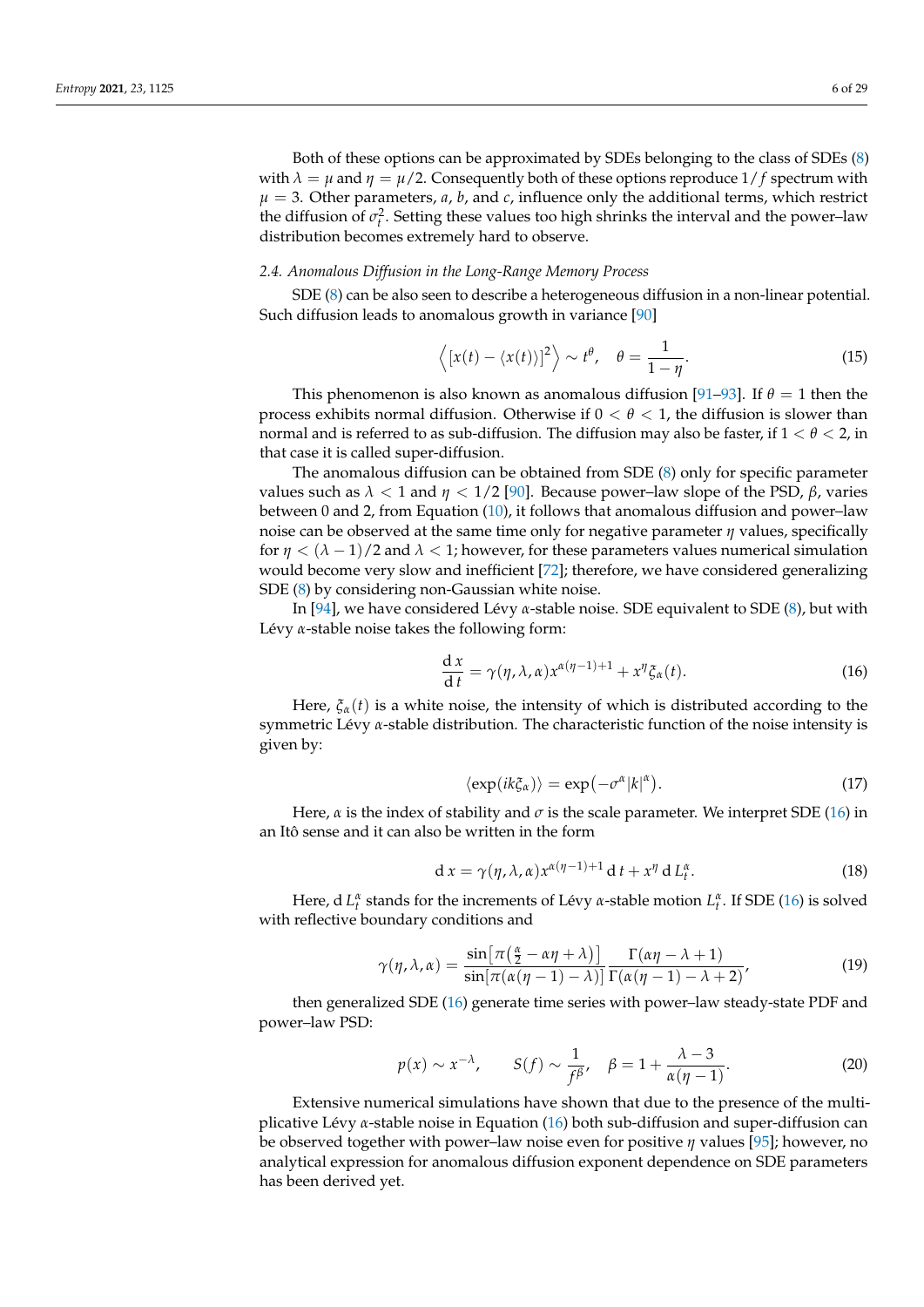In Figure [3,](#page-6-0) we show a sample series of the solutions of SDE [\(16\)](#page-5-0) and the statistical properties of the series when the noise is Lévy  $\alpha$ -stable noise with  $\alpha = 1$ . The other SDE [\(16\)](#page-5-0) parameters were picked so 1/ *f* spectrum would be reproduced. As can be seen in the subfigure (**a**), ongoing diffusion is disrupted by huge jumps, which are characteristic to Lévy flights.

<span id="page-6-0"></span>

**Figure 3.** Statistical properties of the time series obtained by solving SDE with Lévy *α*-stable noise, Equation [\(16\)](#page-5-0): (**a**) sample fragment of the time series, (**b**) PDF, and (**c**) PSD of time series. Red curves correspond to numerical results, while black curves are power–law best fits with exponents (**b**)  $\lambda \approx 3.3$ , (**c**)  $\beta \approx 1$ .

If we consider modeling only sub-diffusive processes, then we can study another generalization of SDE [\(8\)](#page-3-1), originally proposed in [\[96\]](#page-25-20). If we start with a Markovian process described by the Itô SDE

<span id="page-6-1"></span>
$$
d x(\tau) = f[x(\tau)] d \tau + g[x(\tau)] d W(\tau). \tag{21}
$$

The drift and diffusion functions of the above SDE are given by

$$
f(x) = \sigma^2 \left(\eta - \frac{\lambda}{2}\right) x^{2\eta - 1}, \qquad g(x) = \sigma x^{\eta}.
$$
 (22)

We interpret the time  $\tau$  as an internal (operational) time. For the trapping processes that have a distribution of the trapping times with power–law tails, the physical time  $t = T(\tau)$  is given by the strictly increasing  $\alpha_+$ -stable Lévy motion defined by the Laplace transform

$$
\left\langle e^{-kT(\tau)} \right\rangle = e^{-\tau k^{\alpha_{+}}}.
$$
\n(23)

Here, the parameter  $\alpha_+$  takes the values from the interval  $0 < \alpha_+ < 1$ . Thus, the physical time *t* obeys the SDE

$$
dt(\tau) = d L^{\alpha_+}(\tau), \qquad (24)
$$

where  $dL^{\alpha+}(\tau)$  stands for the increments of the strictly increasing  $\alpha_+$ -stable Lévy motion *L <sup>α</sup>*<sup>+</sup> (*τ*). For such physical time *t* the operational time *τ* is related to the physical time *t* via the inverse  $\alpha_+$ -stable subordinator

$$
S(t) = \inf\{\tau : T(\tau) > t\}.
$$
\n
$$
(25)
$$

Such subordination leads to power spectral density

$$
S(f) \sim \begin{cases} \frac{1}{\omega^{\beta}}, & 1 - \alpha_{+} < \beta < 1 + \alpha_{+}, \\ \frac{1}{\omega^{1+\alpha_{+}}}, & \beta > 1 + \alpha_{+}. \end{cases} \qquad \beta = 1 + \frac{\alpha_{+}(\lambda - 3)}{(\eta - 1)} \tag{26}
$$

Proposed SDEs [\(8\)](#page-3-1), [\(16\)](#page-5-0), and [\(21\)](#page-6-1) have served as a basis to study heterogeneous diffusion in a non-homogeneous medium [\[90](#page-25-15)[,96](#page-25-20)[,97\]](#page-25-21) and time subordinated processes [\[98](#page-25-22)[,99\]](#page-25-23) as well as the effects of non-linear variable transformations [\[100,](#page-25-24)[101\]](#page-25-25).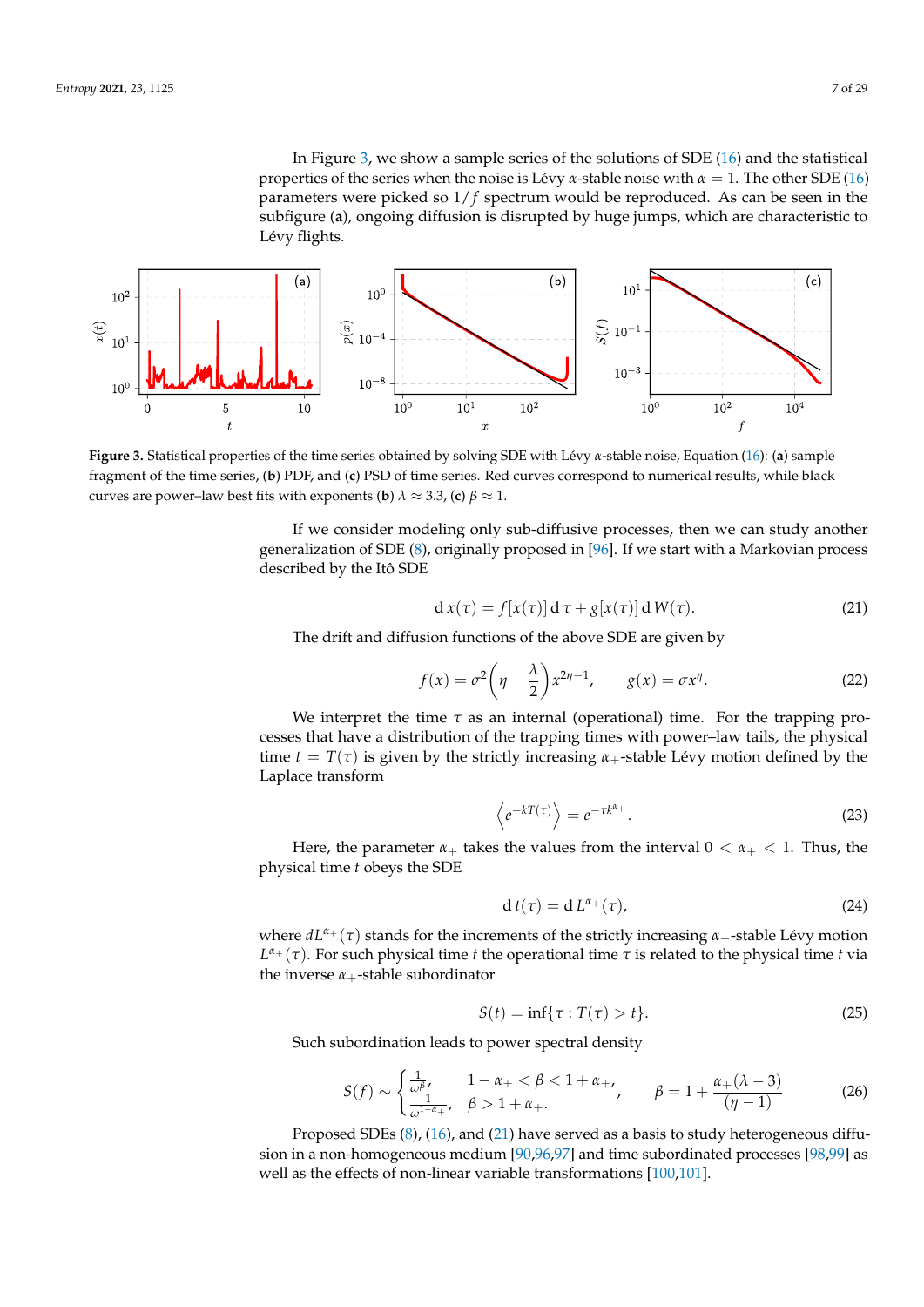In paper [\[98\]](#page-25-22), we investigated the distinction between the internal time of the system and the physical time as a source of 1/ *f* noise. We have introduced the internal (operational) time into the earlier point process  $[21-23]$  $[21-23]$  together with additional equations relating the internal time to the physical time. In this scenario, we can still recover power–law statistical features similar to the ones obtained by solving Equation [\(8\)](#page-3-1). In the financial markets, the internal time could reflect the fluctuating human activity, e.g., trading activity, yielding the long-range correlations in the volatility. The effective approach for the solution of highly non-linear SDEs was proposed [\[98\]](#page-25-22) by a suitable choice of the internal time and variable steps of integration.

The effects of non-linear variable transformations [\[100](#page-25-24)[,101\]](#page-25-25) suggest that long-range memory in certain cases can be just a measurement effect. As far as the non-linear transformation of the observable *x* to *y*

$$
x = \frac{1}{y^{\delta}},\tag{27}
$$

with  $\delta$  being the transformation exponent, yields SDE for the variable  $\gamma$  of the same form such as Equation [\(8\)](#page-3-1) for *x*.

# *2.5. Inverse Cubic Law for Long-Range Correlated Processes*

The inverse cubic law is an established stylized fact stating that the cumulative distributions of various financial market time series such as the number of trades, the trade volume, or the return [\[12,](#page-23-16)[14,](#page-23-17)[15,](#page-23-18)[19\]](#page-23-3). Thus, this law is as important for the modeling as the consideration of long-range memory and fractal scaling, which are also stylized facts [\[6,](#page-23-19)[12,](#page-23-16)[14,](#page-23-17)[15,](#page-23-18)[19\]](#page-23-3). We have in proposed [\[102\]](#page-26-0) that the non-linear SDE yields both the power–law behavior of the PSD and the inverse cubic law of the cumulative distribution. This was achieved using the idea that when the market evolves from calm to violent behavior there is a decrease of the delay time of multiplicative feedback of the system in comparison to the driving noise correlation time. This results in a transition from the Itô to the Stratonovich sense of the SDE and yields a long-range memory process.

We start from a simple quadratic SDE

<span id="page-7-0"></span>
$$
d x = x^2 o_\alpha d W \tag{28}
$$

where *α* is the interpretation parameter, defining the *α*-dependent stochastic integral of the SDE [\(28\)](#page-7-0),

$$
\int_0^T f(x(t)) \circ_\alpha dW_t \equiv \lim_{N \to \infty} \sum_{n=0}^{N-1} f(x(t_n)) \Delta W_{t_n}.
$$
 (29)

Here,  $t_n = \frac{n + \alpha}{N}T$  with  $0 \le \alpha \le 1$ . Natural choices of the parameter  $\alpha$  are: (i)  $\alpha = 0$ , pre-point (Itô convention), (ii) *α* = 1/2, mid-point (Stratonovich convention), and (iii) *α* = 1, post-point (Hänggi–Klimontovich, kinetic, or isothermal convention) [\[103\]](#page-26-1).

The quadratic SDE [\(28\)](#page-7-0) is the simplest multiplicative SDE without the drift term symmetric for the positive and negative deviations of some observable *x*. More generally, the same process can be described by the delayed SDE [\[103\]](#page-26-1)

<span id="page-7-1"></span>
$$
d x(t) = f(x(t)) dt + g(x(t - \delta)) \zeta_t^{\tau} dt.
$$
 (30)

Here,  $f(x)$  represents arbitrary deterministic drift of the observable *x*, while  $g(x)$  effectively controls the diffusion as  $\zeta_t^{\tau}$  is the noise term, which is assumed to have correlation time *τ*. Note that the diffusion function depends on the delayed value of the observable *x* (by time interval *δ*).

It may be shown [\[103\]](#page-26-1) that in the limit  $\delta \to 0$  and  $\tau \to 0$  (under the condition  $\delta/\tau = \text{const}$ ) SDE [\(30\)](#page-7-1) can be transformed into

$$
d x = f(x(t)) dt + g(x(t)) o_{\alpha} d W
$$
 (31)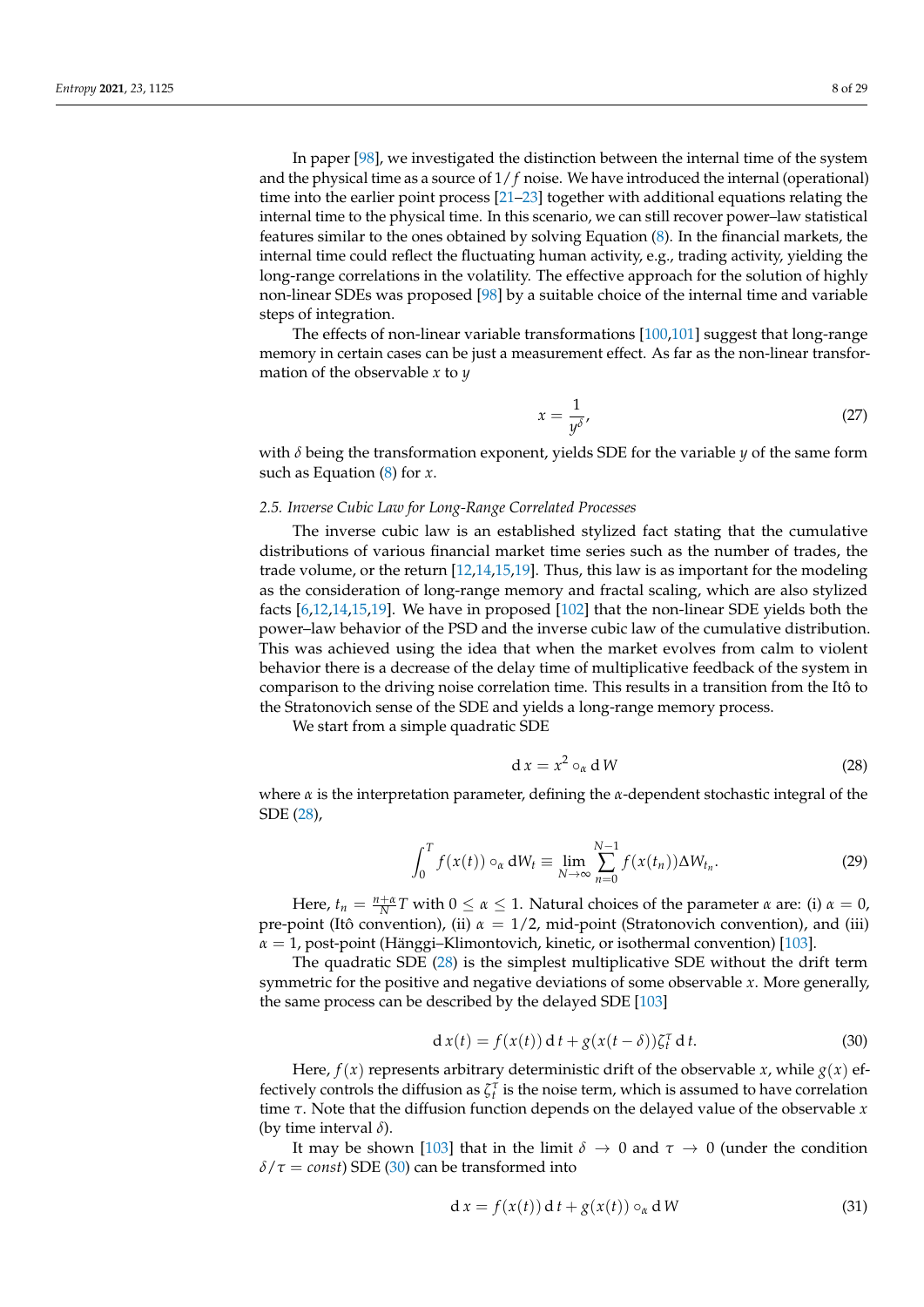with the interpretation parameter being determined by

$$
\alpha\left(\frac{\delta}{\tau}\right) \simeq \frac{1}{2(1+\delta/\tau)}.\tag{32}
$$

Under the perturbation by the white noise, in a case of  $\tau \ll \delta$ , even for a short delay in feedback *δ*, we achieve the Itô outcome, because there is no correlation between the sign of the noise  $\zeta_t$  and the time-derivative of the feedback  $g(x)$ . On the contrary, under the perturbation by the correlated noise,  $\tau \gg \delta$ , a correlation emerges between the sign of  $\zeta_t$  and the time-derivative of  $g(x)$ . In this case the correlation yields the Stratonovich outcome [\[103\]](#page-26-1).

In general, the value of *α* may depend on the coordinate *x* and/or other system' parameters. SDE [\(28\)](#page-7-0) with  $\alpha \neq 0$  may be transformed into SDE in Itô sense

<span id="page-8-0"></span>
$$
d x = 2\alpha x^3 d t + x^2 d W.
$$
 (33)

This SDE is a particular case of the general Itô Equation [\(8\)](#page-3-1) yielding the power–law steady-state PDF and the power–law PSD [\(10\)](#page-3-2). These SDEs become identical for  $\eta = 2$  and  $\lambda = 4(1 - \alpha)$ .

Let us note that  $1/f^{\beta}$  noise emerges due to the large fluctuations in the time series, while the finite time studies reveal the commonly observed magnitudes of the observable. The common fluctuations can be modeled by the familiar in the financial application's Itô SDEs. On the other hand, the large rapid fluctuations of the violent market arise due to the strong correlated influences; the processes of such a market are fast, all durations become short in comparison to the herding correlation time, and, consequently, the market should be modeled by the Stratonovich version of SDE.

For the modeling of such dynamics, we generalize Equations [\(28\)](#page-7-0) and [\(33\)](#page-8-0) with *x*-dependent parameter *α*(*x*). Let

<span id="page-8-1"></span>
$$
d x = 2\alpha(x)x^3 d t + x^2 d W,
$$
\n(34)

with, e.g.,

<span id="page-8-2"></span>
$$
\alpha(x) = \frac{1}{2} \left[ 1 - \exp\left\{ -\left(\frac{x}{x_c}\right)^2 \right\} \right],\tag{35}
$$

where  $x_c$  is the Itô to Stratonovich interpretations crossover parameter. Equations  $(34)$  and  $(35)$ represent transition from Itô to Stratonovich convention with an increase in the variable *x* and decrease of the delay time of multiplicative feedback for larger *x*, according to the Wong–Zakai theorem [\[103\]](#page-26-1). Detailed numerical analysis of the model represented by Equations [\(34\)](#page-8-1) and [\(35\)](#page-8-2) is presented in paper [\[102\]](#page-26-0).

# <span id="page-8-4"></span>*2.6.* 1/ *f <sup>β</sup> Noise with Distributions Other Than Power–Law*

Solutions of the SDE [\(8\)](#page-3-1) will always have power–law statistical properties of the [\(10\)](#page-3-2) form; however, often noise with 1/ *f <sup>β</sup>* PSD is distributed according to PDF, which is not power–law, but Gaussian or some other distribution. Here, we review two different approaches, which allow for other distributions to be observed in time series with 1/ *f β* spectrum: superstatistical and coupled SDE approaches.

In [\[104\]](#page-26-2), it was suggested that the Poissonian-like process with the slowly changing average inter-event time may be represented as the superstatistical process exhibiting  $1/f$ noise. It was assumed that the inter-event time *τ<sup>k</sup>* , obtained by solving Equation [\(2\)](#page-2-0), represents not the actual (observed) inter-event time, but its average (reciprocal of the event rate). In this setup, the actual inter-event time  $\hat{\tau}_k$  would be given by the conditional probability

<span id="page-8-3"></span>
$$
\varphi(\hat{\tau}_k|\tau_k) = \frac{1}{\tau_k} e^{-\hat{\tau}_k/\tau_k},\tag{36}
$$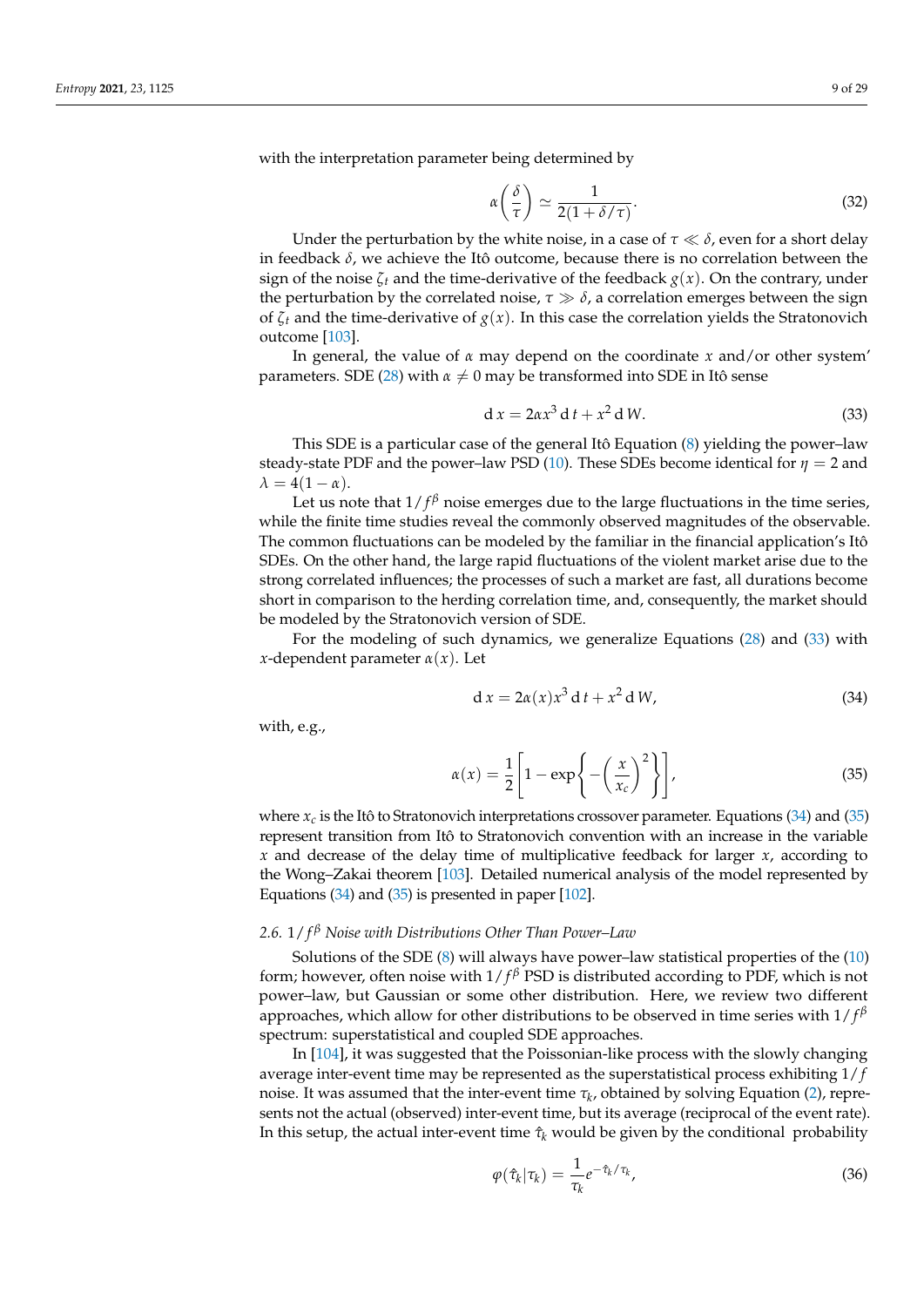similar to the non-homogeneous Poisson process. This additional randomization has no influence on the lower frequencies of the PSD and the intensity of the signal.

The PDF of the observed inter-event time  $\hat{\tau}_k$  may be derived from the superstatistical model,

<span id="page-9-0"></span>
$$
p(\hat{\tau}_k) = \int_0^\infty \varphi(\hat{\tau}_k|\tau_k) p_k(\tau_k) \, \mathrm{d}\,\tau_k. \tag{37}
$$

Equations [\(36\)](#page-8-3) and [\(37\)](#page-9-0) generate the *q*-exponential distribution used in the nonextensive statistical mechanics and many real systems [\[105\]](#page-26-3). Detailed analytical derivations and the numerical verification were presented in [\[104\]](#page-26-2).

In the paper [\[38\]](#page-24-2), a similar superstatistical approach was taken with respect to the intensity of the signal  $x$ , obtained by solving SDE  $(8)$ . The observed series  $\hat{x}$  is assumed to be generated from *x* series by applying exogenous noise, which is described by an arbitrary conditional distribution  $\varphi(\hat{x}|x)$ . In this approach, the steady-state distribution of  $\hat{x}$  is given by

$$
p(\hat{x}) = \int_0^\infty \varphi(\hat{x}|x)p(x) \, \mathrm{d}\, x. \tag{38}
$$

Analytical and numerical analysis of inter-trade duration, the trading activity, and the return using the superstatistical method with the exponential and normal distributions of the local signal, driven by the stochastic process, were discussed in detail in [\[38\]](#page-24-2).

In later sections of this paper, we show that the superstatistical approach is not the only approach that allows us to change the observed signal PDF. The coupled SDE approach, proposed in [\[99\]](#page-25-23), allows for more flexibility and easier interpretation of how the statistical properties become independent of each other. The general form of the set of coupled SDEs was derived from the scaling properties needed for the realization of 1/ *f <sup>β</sup>* noise [\[99\]](#page-25-23)

$$
d x = f(x) y^{2\eta} d t + g(x) y^{\eta} d W_1,
$$
\n(39)

$$
dy = \sigma^2 \left( \eta + 1 - \frac{\lambda}{2} \right) y^{2\eta + 1} dt + \sigma y_t^{\eta + 1} dW_2.
$$
 (40)

Here,  $f(x)$  and  $g(x)$  are arbitrary drift and diffusion functions, which determine the stationary PDF of  $x$ ;  $W_1$  and  $W_2$  are uncorrelated standard Wiener processes. The first equation describes the changes in the intensity of the signal, while the second equation represents fluctuations in the rate of change. These coupled SDEs allow for 1/ *f β* spectrum to be reproduced together with arbitrary steady-state PDF of the observed value *x*. It was shown that the power–law slope of the PSD, *β*, of the time series of *x* generated by solving SDEs [\(39\)](#page-9-1) and [\(40\)](#page-9-2) depends on the parameters *η* and *λ* as follows

<span id="page-9-2"></span><span id="page-9-1"></span>
$$
\beta = 1 + \frac{\lambda - 1}{2\eta}.\tag{41}
$$

In Figure [4,](#page-10-0) we show that one can obtain a Gaussian distribution of *x* (subfigure (**b**)) together with 1/ *f* spectrum (subfigure (**c**)). In subfigure (**a**), one can visually see the impact of the variations in the rate of change.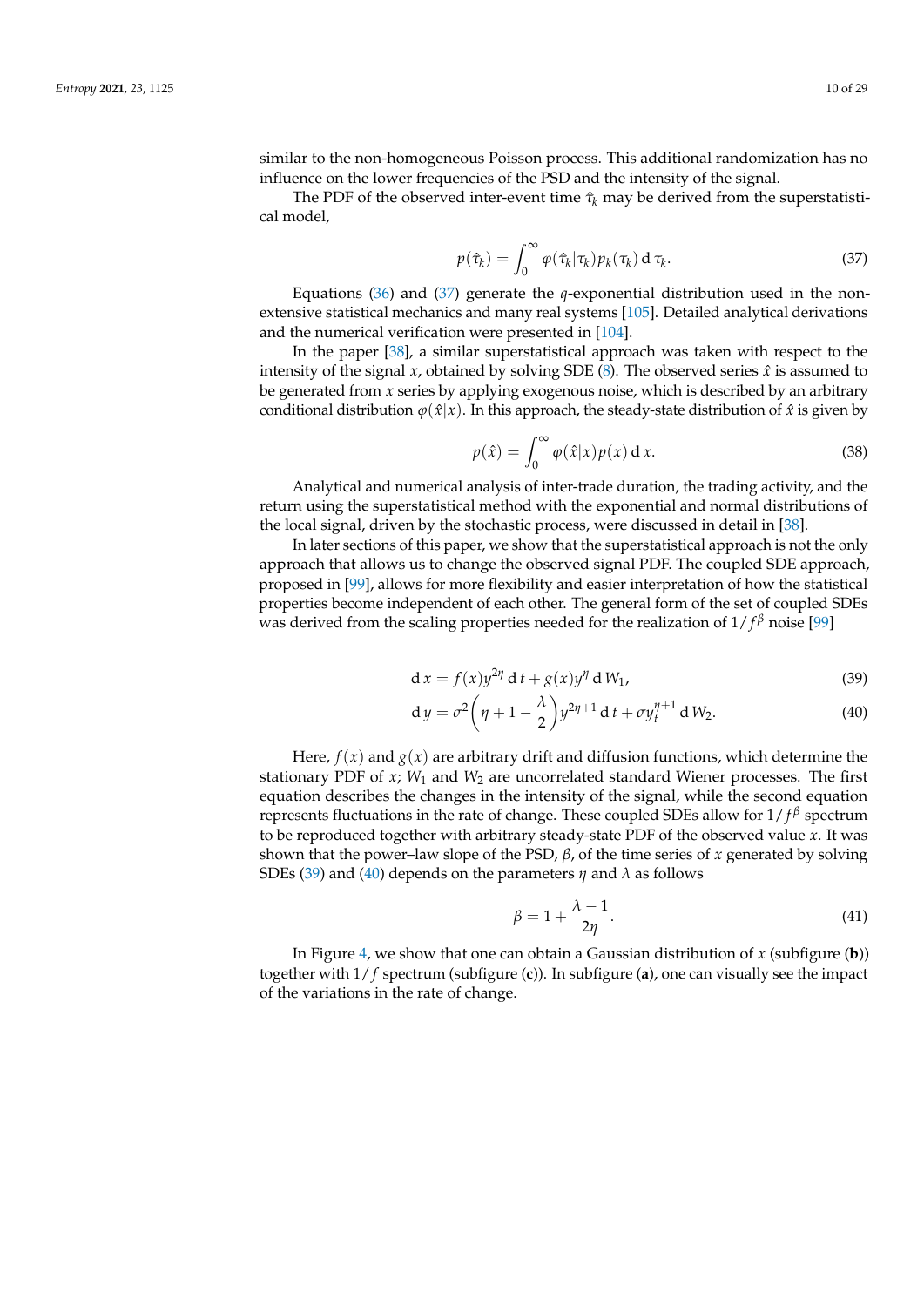<span id="page-10-0"></span>

**Figure 4.** Statistical properties of the time series obtained by solving coupled SDEs [\(39\)](#page-9-1) and [\(40\)](#page-9-2): (**a**) sample fragment of *x*(*t*) time series, (**b**) PDF of the externally observed values *x*, and (**c**) PSD of *x*(*t*). Red curves correspond to numerical results, while black curves are theoretical fits: (**b**) standard Gaussian PDF, (**c**)  $S(f) \sim 1/f^\beta$ .

# *2.7. Reproducing Statistical Properties of the Financial Markets*

While qualitatively, the trading activity and the absolute returns have power–law distributions and exhibit long-range memory property [\[14](#page-23-17)[,19\]](#page-23-3), corresponding empirical statistical properties have a finer structure. In order to reproduce the empirical statistical properties in detail, some modifications to the SDE are needed.

The author of [\[13\]](#page-23-20) has determined that Hurst exponents of the trading activity time series of 1000 US stocks are remarkably close:  $H \approx 0.85$ . This implies that the PSD of the trading activity should have a power–law slope  $\beta = 2H - 1 \approx 0.7$ . The author of [\[13\]](#page-23-20) has also discovered the that slope of the PDFs of the trading activity also has a power–law tail with exponent  $\lambda \approx 4.4$ . It would be impossible to reproduce such values by using SDE [\(8\)](#page-3-1), because Equation [\(10\)](#page-3-2) implies that if  $\lambda > 3$ , then  $\beta > 1$ . In our analysis of 26 US stocks [\[106\]](#page-26-4), we have confirmed the slope of the PDF, but we have observed a more complicated PSD, with two slopes instead of one ( $β < 1$  for both slopes).

Both of these issues are resolved by a modified SDE for trade intensity, *n* [\[33\]](#page-24-0):

<span id="page-10-1"></span>
$$
\mathrm{d}\,n = \sigma^2 \left[ \eta - \frac{\lambda}{2} + \left( \frac{n_0}{n} \right)^2 \right] \frac{n^{2\eta - 1}}{\left( n\epsilon + 1 \right)^2} \, \mathrm{d}\,t + \sigma \frac{n^{\eta}}{n\epsilon + 1} \, \mathrm{d}\,W. \tag{42}
$$

The problem of the two PSD slopes is resolved, because this SDE has two different effective  $\eta$  values. For  $n \gg \epsilon^{-1}$  the effective  $\eta$  is equal to the specified parameter value (in the numerical simulations we have used  $\eta = 5/2$ , thus  $\hat{\eta}_1 = 5/2$ ). For  $n \ll \epsilon^{-1}$  the effective *η* is one smaller than the specified parameter value  $\hat{\eta}_2 = \eta - 1 = 3/2$ . The slope of the PDF increases from the value predicted in Equation [\(10\)](#page-3-2) due to integration, as trading activity is defined as number of trades per time window *w*, or in the current parametrization, an integral of trade intensity:  $N[t] = \int_{t}^{t+w} n(u) du$ .

Parameter  $n_0$  and the related term in the drift function ensure that  $n$  would not become very small as the term causes the potential to rapidly grow for  $n < n_0$ . This helps us avoid negative trade intensities, which are impossible by definition, as well as ensure some level of minimal trading activity, which in our experience may differ for different stocks and different markets [\[37](#page-24-25)[,106\]](#page-26-4).

In Figure [5,](#page-11-0) we have shown that the stochastic model can match statistical properties of MMM stock traded on NYSE. While the matches are not perfect, some of the noticeable differences can be explained by the fact that the stochastic model does not take into account intraday seasonalities.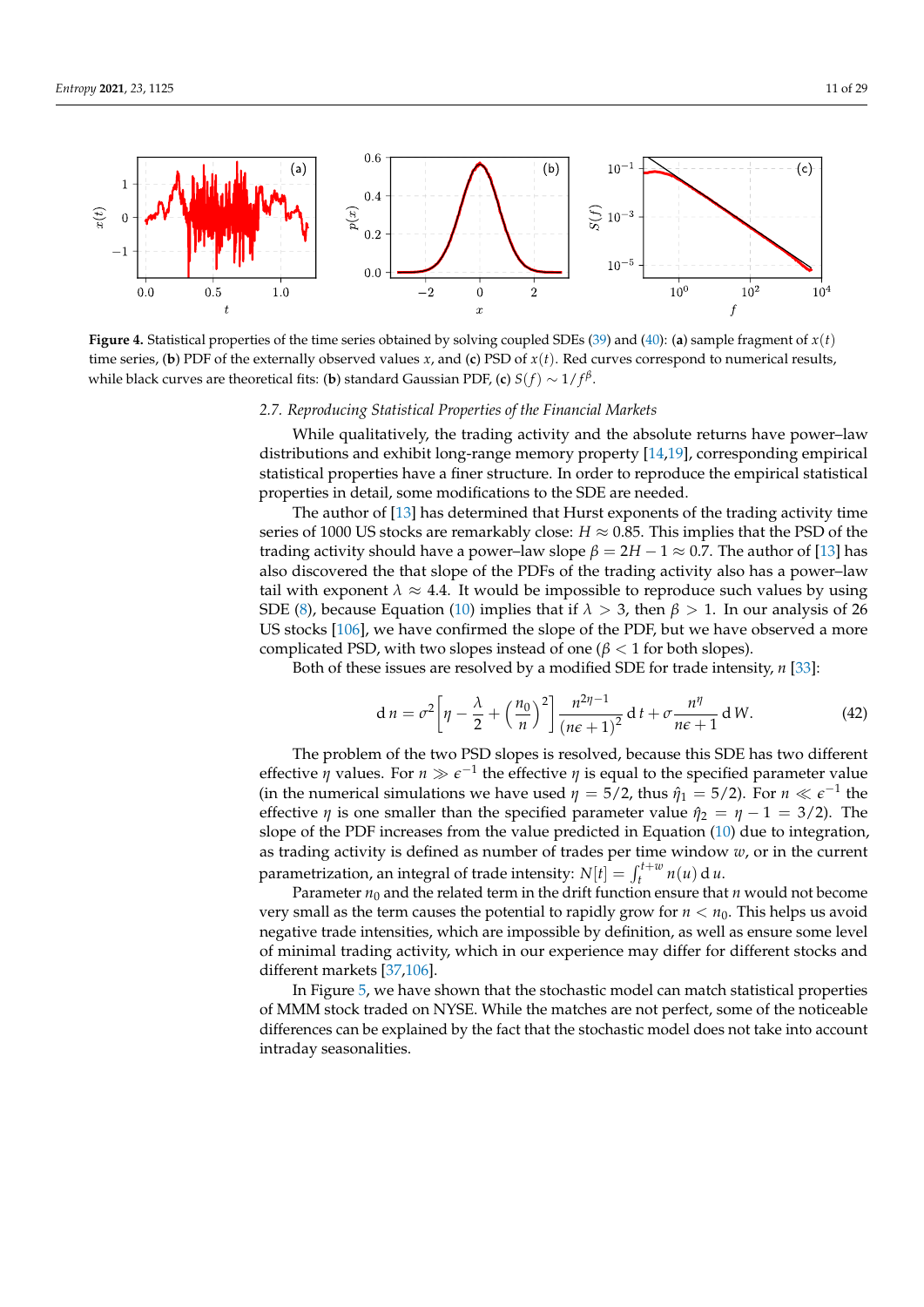<span id="page-11-0"></span>

**Figure 5.** Trading activity (**a**) PDF and (**b**) PSD for MMM stock traded on NYSE (red curve) and the numerical solutions of SDE [\(42\)](#page-10-1). Model parameters values:  $η = 2.5$ ,  $λ = 4.3$ ,  $σ² = 0.045$ ,  $\epsilon = 0.36$ ,  $n_0 = 0.14$ . Empirical and numerical PDF was obtained by considering trades in the 300 s time window.

Reproducing statistics of absolute return requires another modification of the SDE [\[36\]](#page-24-26). Our empirical analysis, confirmed by the other authors [\[105\]](#page-26-3), indicated that the *q*-Gaussian distribution [\[38,](#page-24-2)[107\]](#page-26-5) seems to be a good fit for the empirical absolute return, defined as the log–price difference, distribution. This is achieved by:

<span id="page-11-1"></span>
$$
dx = \sigma^2 \left[ \eta - \frac{\lambda}{2} - \left( \frac{x}{x_{\text{max}}} \right)^2 \right] \frac{\left( 1 + x^2 \right)^{\eta - 1}}{\left( 1 + \epsilon \sqrt{1 + x^2} \right)^2} x dt + \sigma \frac{\left( 1 + x^2 \right)^{\frac{\eta}{2}}}{1 + \epsilon \sqrt{1 + x^2}} dW. \tag{43}
$$

To reproduce the full complexity of the empirical data, another ingredient is needed, namely external noise, which can be understood as an effect of news flow or the distortions caused by the discrete order flow:

<span id="page-11-2"></span>
$$
r_t = \xi \left\{ r_0 = 1 + \frac{2}{w} \middle| \int_{t-w}^t x(u) \, \mathrm{d} \, u \middle|, q = 1 + 2/\lambda_2 \right\}.
$$
 (44)

This relation was inspired by the superstatistical approach (discussed in Section [2.6\)](#page-8-4) and determined by trying to fit the empirical data as best we can. We have empirically determined that the best fit is obtained when *ξ* is a process that generates uncorrelated random variates from a *q*-Gaussian distribution with  $q \approx 1.4$  ( $\lambda_2 \approx 5$ ) and  $r_0$  being one minute ( $w \approx 60$  s) moving average filter of the solutions of SDE [\(43\)](#page-11-1). Using this model, we were able to reproduce empirical statistical properties of stock from New York (abbr. NYSE) and Vilnius stock exchanges (abbr. VSE) [\[36,](#page-24-26)[37\]](#page-24-25).

In Figure [6,](#page-12-0) we have demonstrated that the stochastic model reproduces empirical data reasonably well from NYSE and VSE. Some of the noticeable differences can be observed because we do not take into account the intraday seasonality, and we do not directly take into account that VSE had relatively low liquidity (many one minute time intervals have zero returns). Differing liquidity is a likely explanation for the differences seen between NYSE and VSE, too.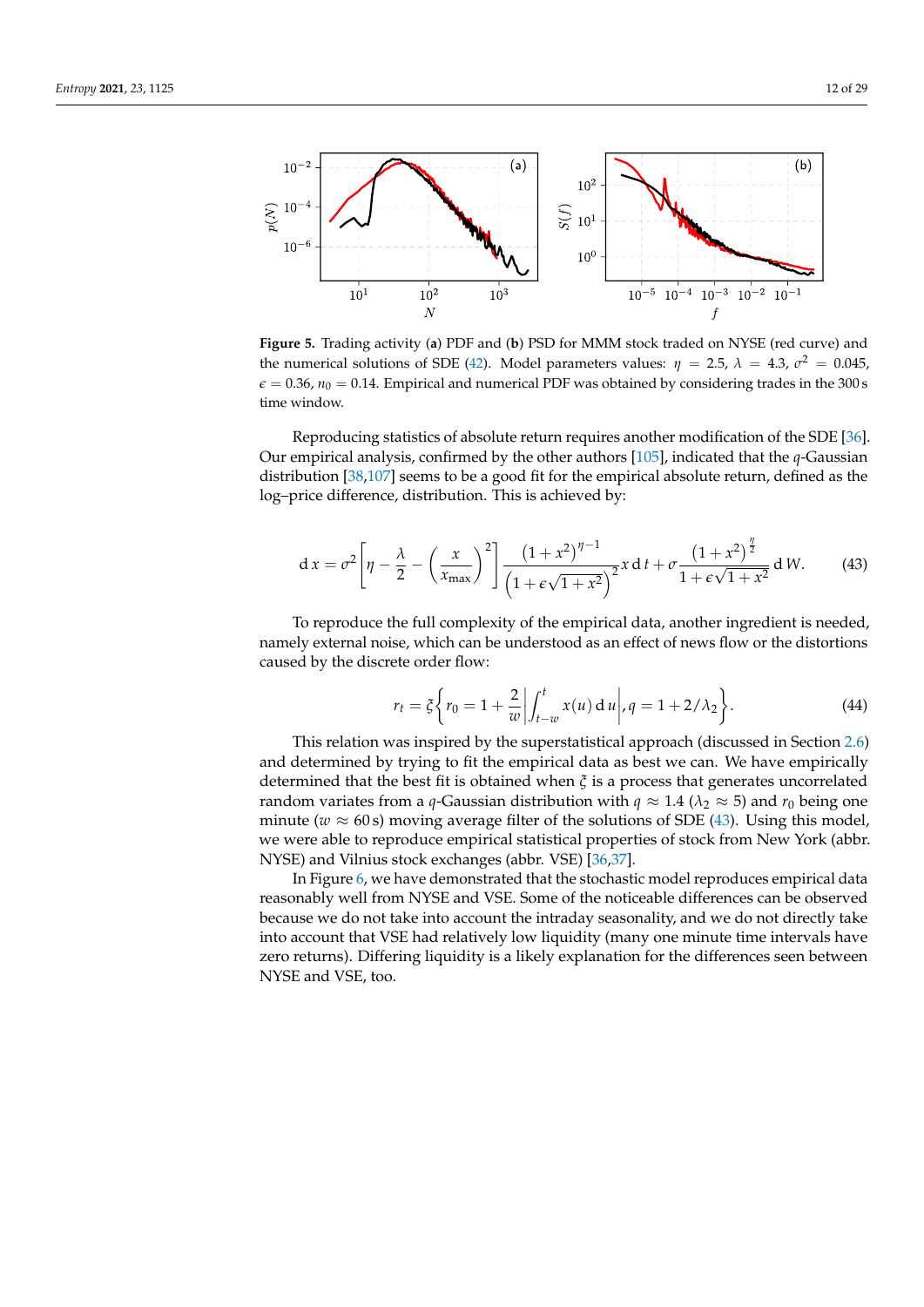<span id="page-12-0"></span>

**Figure 6.** Comparison of empirical (**a**) PDFs and (**b**) PSDs of absolute one minute return as observed in NYSE (red curves) and VSE (blue curves) stocks. Empirical results are compared against the model, generated by the SDE [\(43\)](#page-11-1) and exogenous noise Equation [\(44\)](#page-11-2), (black curves). Model parameter values:  $η = 2.5$ ,  $λ = 3.6$ ,  $ε = 0.017$ ,  $x_{max} = 10<sup>3</sup>$ ,  $λ<sub>2</sub> = 5$ .

# *2.8. Variable Step Method for Solving Non-Linear Stochastic Differential Equations*

Note that SDEs [\(8\)](#page-3-1), [\(42\)](#page-10-1), and [\(43\)](#page-11-1) are not Lipshitz continuous [\[68\]](#page-25-0); thus, they have to be solved by imposing boundary conditions, which would prevent the explosion of the solutions. An alternative way to achieve Lipshitz continuity is to include additional terms for restricting diffusion, which would have no detrimental effects on the PSD and PDF of the time series. Such is the role of the  $n_0$  term in SDE [\(42\)](#page-10-1) and  $x_{\text{max}}$  term in SDE [\(43\)](#page-11-1).

Lacking Lipshitiz continuity causes another complication in solving the SDEs: the standard Euler–Maruyama or Milsten methods [\[68\]](#page-25-0) do not yield good results with reasonable step sizes. This complication is resolved by using a variable step size. The core idea is to use a larger step size whenever the anticipated changes would be small and use the smaller step size whenever significant changes are coming. The mathematical form of the variable step size is often unique to the SDE being solved, but a good rule of thumb would be to linearize the drift and the diffusion functions. See [\[69,](#page-25-1)[70\]](#page-25-26) for more details.

For example, SDE [\(8\)](#page-3-1) in our works is solved by the following set of difference equations:

$$
x_{i+1} = x_i + \kappa^2 \left(\eta - \frac{\lambda}{2}\right) x_i + \kappa x_i \varepsilon_i, \tag{45}
$$

$$
t_{i+1} = t_i + \kappa^2 x^{2-2\eta}.
$$
\n(46)

In the above *κ* is a small number that acts as an error tolerance parameter. The smaller it becomes, the better  $x_i$  reproduces desired statistical properties given by Equation  $(10)$ , but at the expense of numerical computation time.

Similarly, this variable step method can be also applied to SDEs with *α*-stable Lévy noise. For example, we can solve SDE [\(16\)](#page-5-0) numerically by using the following set of difference equations

$$
x_{k+1} = x_k + \kappa^{\alpha} \gamma x_k + \frac{\kappa}{\sigma} x_k \xi_k^{\alpha}, \tag{47}
$$

$$
t_{k+1} = t_k + \frac{\kappa^{\alpha}}{\sigma^{\alpha}} x_k^{-\alpha(\eta - 1)},
$$
\n(48)

where  $\xi_k^{\alpha}$  is a random variable having *α*-stable Lévy distribution. This set of difference equations should be solved only with the reflective boundaries at  $x = x_{min}$  and  $x = x_{max}$ using the projection method [\[108\]](#page-26-6). In nutshell, if the variable  $x_{k+1}$  acquires the value outside of the interval  $[x_{min}, x_{max}]$  then the value of the nearest reflective boundary is assigned to  $x_{k+1}$ . Iterative equations for SDEs [\(42\)](#page-10-1) and [\(43\)](#page-11-1) are a bit more complicated [\[36](#page-24-26)[,106\]](#page-26-4), but they still remain qualitatively the same.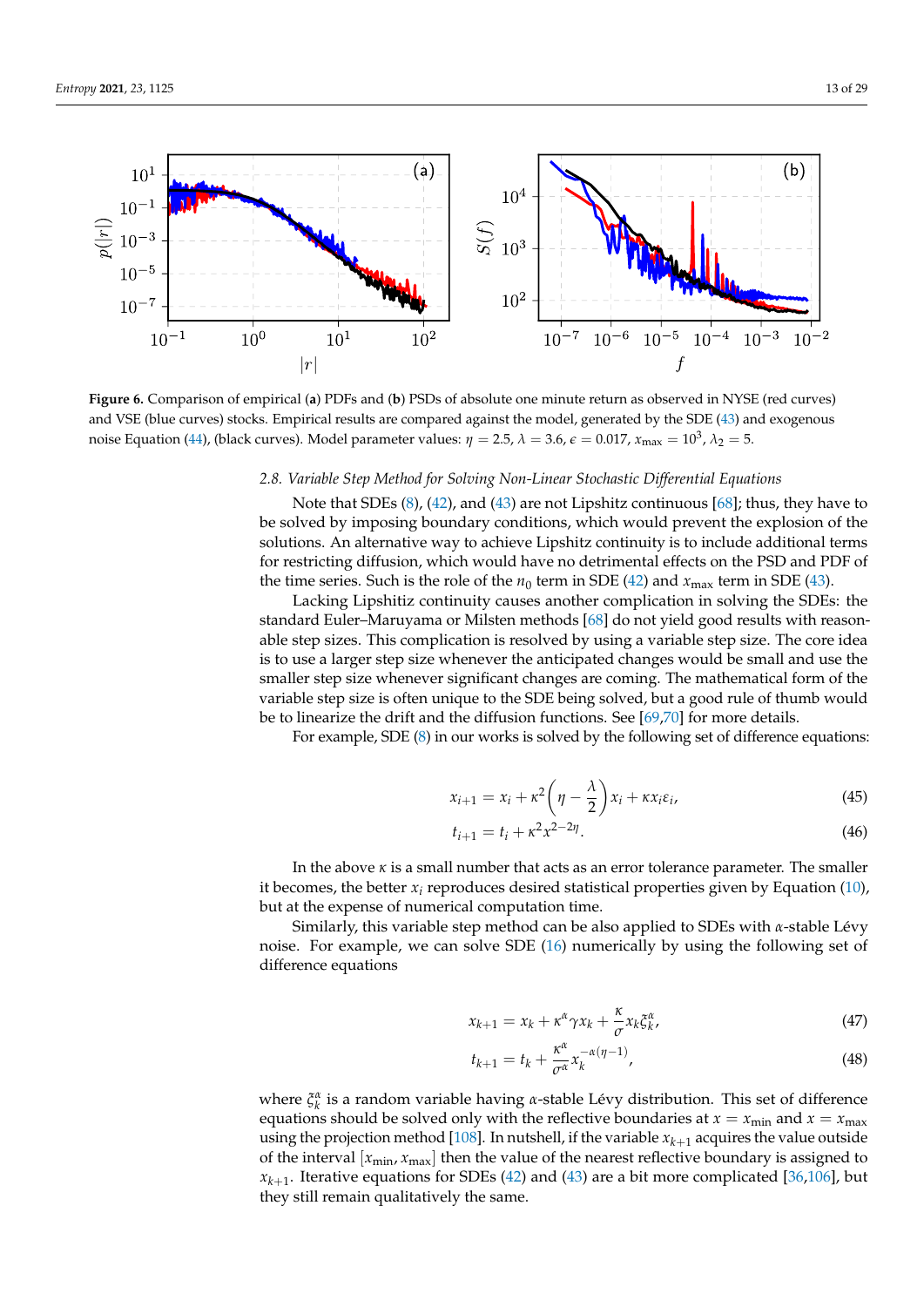Note that the introduction of the variable time step into the numerical solution of an SDE is equivalent to introducing the subordination scheme directly into the SDE, when internal time and physical time are related by a non-linear transformation [\[98\]](#page-25-22).

#### <span id="page-13-0"></span>**3. Agent-Based Model of the Long-Range Memory in the Financial Markets**

In the previous section, we have discussed how our group has started from the physically motivated point process model and arrived at the general class of SDEs reproducing long-range memory phenomenon; however, this generality has its drawback: microscopic mechanisms of the modeled systems are ignored. We then tried to investigate some existing financial ABMs for the possibility to derive SDE of a similar form to SDE [\(8\)](#page-3-1). We have failed to do so with some prominent yet complicated ABMs, such as the ones proposed in [\[109,](#page-26-7)[110\]](#page-26-8) (for more prominent ABMs of the time, which include some other candidates we have tried, see [\[111\]](#page-26-9)); however, we have found success with Kirman's herding model, initially proposed in [\[112\]](#page-26-10) and later analyzed in financial market context by [\[113,](#page-26-11)[114\]](#page-26-12).

# *3.1. Kirman's Herding Model*

Kirman's herding model can be defined via two one-step transition probabilities in a system with two possible states:

$$
p(X \to X + 1) = (N - X)[\sigma_1 + hX]\Delta t, \tag{49}
$$

$$
p(X \to X - 1) = X[\sigma_2 + h(N - X)]\Delta t. \tag{50}
$$

In the above, *X* is the number of agents in state 1 and *N* is the total number of agents within the system. Total number of agents is conserved, so the number of agents in state 2 is trivially given by  $N - X$ . Here,  $\Delta t$  is a short time window during which only one transition should be likely. Transitions may occur either due to independent behavior (governed by parameters *σ<sup>i</sup>* ), or due to recruitment (governed by parameter *h*). Using birth–death process formalism [\[115\]](#page-26-13) it is easy to find SDE corresponding to Kirman's herding model with  $x = X/N$ :

<span id="page-13-1"></span>
$$
d x = [(1-x)\sigma_1 - x\sigma_2] dt + \sqrt{2hx(1-x)} d W.
$$
 (51)

# *3.2. Kirman's Herding Model for the Financial Markets*

Evidently, SDE [\(51\)](#page-13-1) is not of the same form as SDE [\(8\)](#page-3-1), but we have not yet discussed the meaning of states 1 and 2. In many financial ABMs of the time, it was a common choice to assume that agents represent chartist and fundamentalist traders [\[111\]](#page-26-9). Assuming that chartist traders trade based on the wide variety of technical trading tools, which often produce conflicting predictions, their excess demand (difference between the supply and demand generated by the group as a whole) is given by:

$$
D_c = r_0 X_c(t) \xi(t), \qquad (52)
$$

where  $X_c(t)$  is the number of chartist traders and  $\zeta(t)$  is their average mood (describing average sentiment to buy or sell). The relative impact of the chartists' traders in comparison to fundamentalist traders is given by  $r_0$ . Fundamentalist traders on the other hand are often assumed to trade based on the quantity known as a fundamental price, *P<sup>f</sup>* , with the expectation that the price,  $P(t)$ , in the long run, will converge towards the fundamental price. Under this assumption, their excess demand is given by:

$$
D_f = X_f(t) \ln \frac{P_f}{P(t)}.
$$
\n(53)

Using the excess demand functions of the both groups, we can use Walras law [\[116\]](#page-26-14) to obtain the expression for the price  $[40,113]$  $[40,113]$ :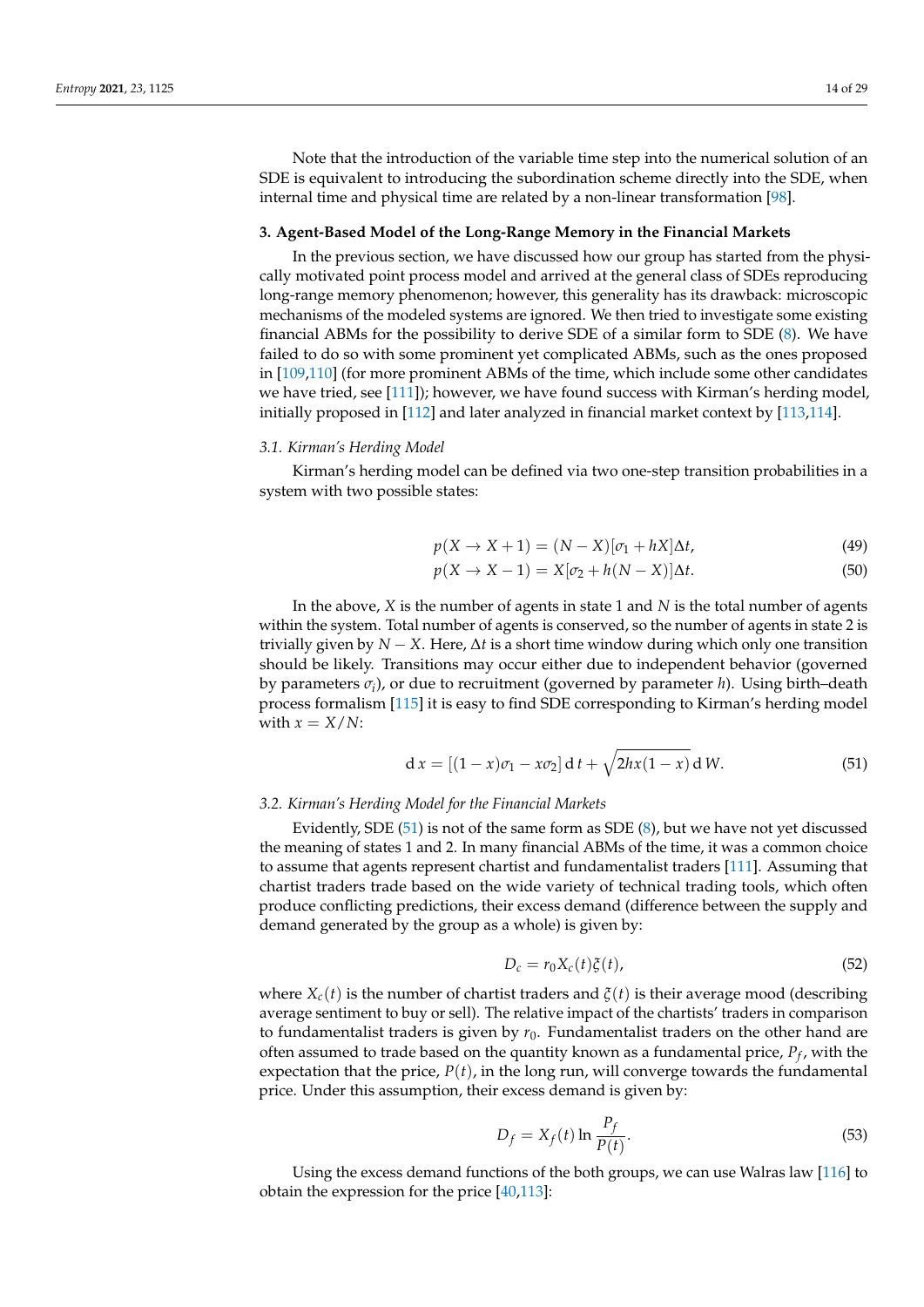<span id="page-14-0"></span>
$$
P(t) = P_f \exp\left[r_0 \frac{X_c(t)}{X_f(t)} \zeta(t)\right].
$$
\n(54)

The log–return of the price is evidently given by:

$$
r_w(t) = \ln P(t) - \ln P(t - w) = r_0 \frac{x_c(t)}{x_f(t)} \zeta_w(t).
$$
 (55)

In the above,  $\zeta_w(t)$  is the mood change function over time window *w*. As the mood changes on a very short time scale and we are interested in the long-term dynamics, we can simply assume that  $\zeta_w(t)$  is some kind of uncorrelated noise and consider only a more slowly varying ratio between fractions of chartists and fundamentalists. As the total number of agents is fixed, we can define long-term component of return, modulating return, as:

$$
y(t) = \frac{x(t)}{1 - x(t)}.
$$
\n(56)

SDE for the modulating return is given by:

$$
dy = [\sigma_1 + (2 - \sigma_2)y](1 + y) dt + \sqrt{2hy}(1 + y) dW, \tag{57}
$$

which is roughly similar to the SDE [\(8\)](#page-3-1) with  $\eta = 3/2$  and  $\lambda = \frac{\sigma_2}{h} + 1$ .

This SDE can be generalized by introducing variable event rate  $\tau(y) = y^{-\alpha}$ . This addition can be explained by the fact that it is well known that returns and trading volume correlate and the best correlation is achieved between squared returns and volume [\[16–](#page-23-21)[18,](#page-23-22)[117\]](#page-26-15), hence suggesting that  $\alpha = 2$  is a likely candidate. With this extension and when considering only the highest powers of *y* (as the large *y* tend to influence the PSD), we obtain [\[40\]](#page-24-4):

$$
dy = h(2 - \sigma_2)y^{2+\alpha} dt + \sqrt{2hy^{3+\alpha}} dW.
$$
 (58)

Now this SDE is completely equivalent to the SDE [\(8\)](#page-3-1) with  $\eta = \frac{3+\alpha}{2}$  and  $\lambda = \frac{\sigma_2}{h} + \alpha + 1$ . Consequently PSD of *y* will have a frequency range in which:

$$
S_y(f) \sim 1/f^{\beta}, \quad \beta = 1 + \frac{\frac{\sigma_2}{h} + \alpha - 2}{1 + \alpha}.
$$
 (59)

In the later papers, we modified this herding ABM until it was able to reproduce the absolute return PDF and PSD close to the empirical absolute return PDFs and PSDs. In [\[118\]](#page-26-16), we have shown that considering mood dynamics can help in reproducing fractured PSD. In [\[41\]](#page-24-5), we have reliably introduced the exogenous noise, much similar to what was achieved with the SDE driven model in [\[36\]](#page-24-26), into this ABM, thus producing a consentaneous model. In [\[119,](#page-26-17)[120\]](#page-26-18), we have explored the opportunities to control the fluctuations in the artificial financial markets driven by the herding ABM, showing that the random trading, control strategy suggested in [\[121\]](#page-26-19), may also destabilize the market. In [\[42\]](#page-24-6), we have removed the assumption about the exogenous noise and replaced it with order book dynamics, thus presenting another possible explanation for fracture in the PSD: it also arises due to market price lagging behind the changes in the equilibrium price, Equation [\(54\)](#page-14-0). Notably, the order book version of the model was able to reproduce both trading activity and absolute return statistical properties at the same time.

In Figure [7,](#page-15-0) we have reproduced one of the figures from [\[41\]](#page-24-5) to show how well the ABM can reproduce the empirical data from New York, Vilnius, and Warsaw stock exchanges (abbr. WSE). Here, we have shown that the model was able to reproduce 10 min absolute return PDFs and PSDs from the different stock exchanges, but in the original article, more intraday time scales are covered, and seasonality was also taken into account.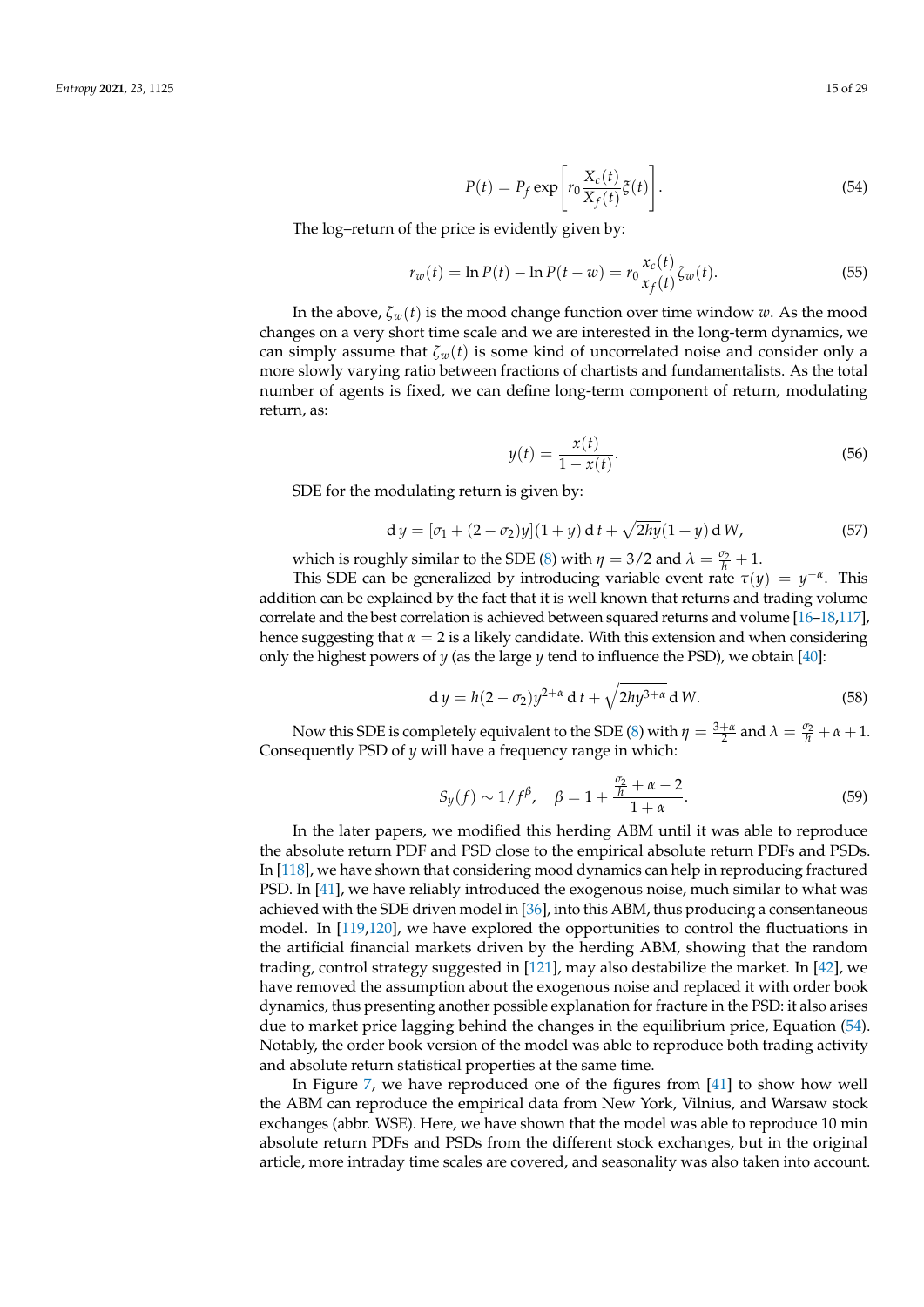<span id="page-15-0"></span>

**Figure 7.** Comparison of empirical (**a**) PDFs and (**b**) PSDs of absolute ten minute return as observed in NYSE (red curves), VSE (blue curves), and WSE (green curves) stocks. Empirical results are compared against the consentaneous model, defined in [\[41\]](#page-24-5). Model parameter values are the same as in Figure 2 of [\[41\]](#page-24-5).

# *3.3. Kirman's Herding Model, Voter Model, and the Opinion Dynamics Context*

Attentive reader with a background in opinion dynamics will likely notice that Kirman's model is remarkably similar to the well-known voter model [\[47–](#page-24-9)[49\]](#page-24-10). They are identical, which has prompted us to question whether the voter model is truly a model for voters, which Fernandez–Garcia et al. in [\[122\]](#page-26-20) also raised. This has lead us to explore and model statistical properties of spatially heterogeneous electoral data [\[43\]](#page-24-7). As we have noticed segregation effects in the electoral data, we have continued our investigation by considering the migratory nature of census and electoral data [\[44\]](#page-24-27). Similar approaches were taken by others as well. Sano and Mori [\[123\]](#page-26-21) have looked into spatiotemporal Japanese election data in their model, assuming a noticeable fraction of stubborn voters who do not allow for the party's popularity to drop below a certain threshold. Braha et al. [\[124\]](#page-26-22) have considered spatiotemporal US election data and have also emphasized the role of opinion leaders and spatial variability of external influences. Fenner et al. [\[125,](#page-26-23)[126\]](#page-26-24) have started from a generative model inspired by survival analysis, but in later works transition to the SDE framework [\[127,](#page-26-25)[128\]](#page-26-26). Michaud and Szilva [\[129\]](#page-26-27) have fixed issues with the model originally proposed by Fernandez–Garcia et al. [\[122\]](#page-26-20), mainly, they have redefined how the noise term is handled so that the model would be more mathematically well-posed. Marmani et al. [\[130\]](#page-26-28) have provided a similar empirical analysis of Italian electoral data and provided an additional perspective from the point of view of Shannon entropy.

As is common in opinion dynamics [\[47–](#page-24-9)[49\]](#page-24-10), we have also explored the influence of network topologies on the statistical properties of Kirman's herding model. Namely, we have demonstrated [\[131\]](#page-26-29) a continuous transition from extensive case, characterized by localized interactions, Gaussian distributions, and Boltzmann entropy, to a non-extensive case, characterized by global interactions, *q*-Gaussian distribution, and Tsallis entropy. Similar results were demonstrated earlier by Alfarano and Milakovic [\[132\]](#page-26-30), who have explored how Kirman's herding model works on random, Barabasi–Albert, and smallworld network topologies. Similar observations were also made in [\[133\]](#page-26-31), but Carro et al. have used the so-called annealed approximation, which takes into account network structures better than the usual mean-field approximation.

Recently, we have also used the noisy voter model to model parliamentary presence [\[45\]](#page-24-28). A paper by Vieira et al. [\[134\]](#page-26-32) has inspired us to look into the Lithuanian parliamentary presence data. Unlike Vieira et al., we have observed not a ballistic diffusion regime but superdiffusive behavior; however, both of these regimes can be obtained from the noisy voter model with imperfectly acting agents. Namely, agents can internally intend to attend the parliamentary session or skip, but the action itself may be random despite being conditioned on the intended action. As Vieira et al. have used fractional diffusion equation as a model, this result implies that it may be possible to fake long-range memory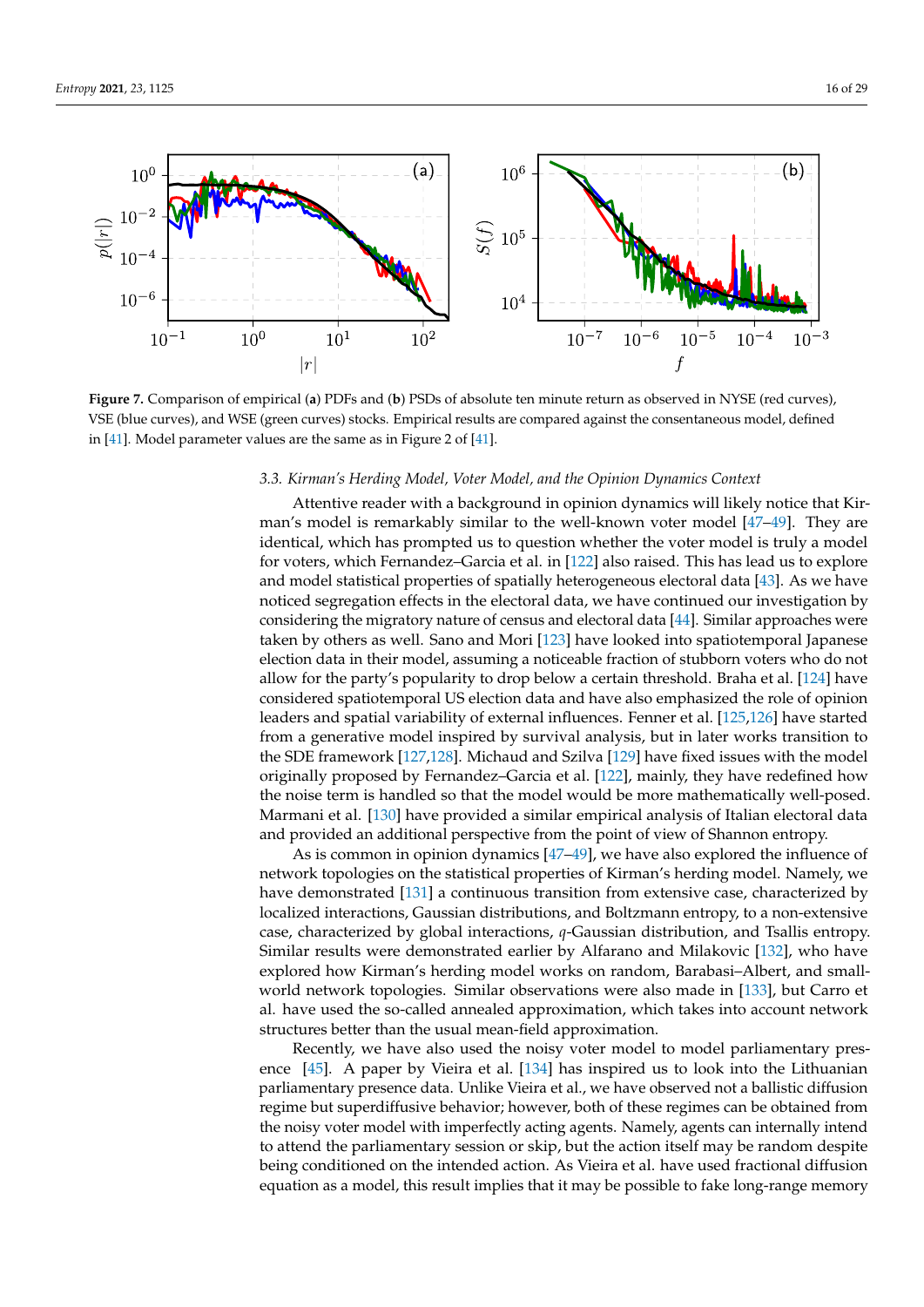encoded in the fractional diffusion equation by using Markov models employing non-linear transformations of the voter model [\[101\]](#page-25-25).

The classical voter model incorporates only a recruitment mechanism, despite other responses to social interaction being possible. For example, diamond model [\[135\]](#page-27-0) posits that independence and anti-conformity mechanism may be important to understanding human social behaviors. Similarly, Latane social impact theory [\[136\]](#page-27-1) predicts the importance of supportive interactions—namely, individuals strengthening the conviction of their like-minded peers. While this theory was recently studied in the opinion dynamics context [\[137](#page-27-2)[,138\]](#page-27-3), it has not been combined with the voter model. One could also consider majority-vote models [\[139](#page-27-4)[–141\]](#page-27-5) and q-voter models [\[142](#page-27-6)[,143\]](#page-27-7) as implementing some kind of support by the like-minded agents. In majority-vote models, recruitment is only possible if a majority of agents have opposing opinions (therefore, the majority becomes harder to convince, but the minority remains as susceptible to change). In most q-voter models, a group of *q* agents must share an opinion to convince a single agent. We have implemented supportive interactions by decreasing the transitions rates of the agents by an amount proportional to the number of like-minded agents. In some cases, these modifications cause the transition rates go to zero, which freezes the system state. Similar qualitative behavior is observed in works, which consider non-Markovian mechanisms, such as implicit opinion freezing or aging [\[144](#page-27-8)[–147\]](#page-27-9). This serves as another example that highly non-linear Markovian models can lead to similar dynamics as the dynamics generated by the non-Markovian models.

#### <span id="page-16-0"></span>**4. Searching for the True Long-Range Memory Test**

We have reviewed our experience of modeling long-range memory phenomena using Markovian models in the earlier sections. We have shown numerous examples of nonlinearity causing behaviors and dynamics reminiscent of the models with true long-range memory (such as delayed feedback, aging, freezing, and fractional dynamics). In this section, we present our latest endeavor to find a statistical test, which would distinguish whether the real-life systems possess true or spurious long-range memory. We proposed a test earlier, based on the specific first-passage times, which we refer to as the burst and interburst duration analysis (abbr. BDA) [\[148–](#page-27-10)[151\]](#page-27-11).

Investigating empirical PDF of burst and interburst duration compared with the model properties, we have interpreted the observed long-range memory in the financial markets by ordinary non-linear SDEs representing multifractal stochastic processes with non-stationary increments [\[152](#page-27-12)[,153\]](#page-27-13). One has to take into account the interplay of endogenous and exogenous fluctuations in the financial markets to build a comprehensive model of this complex system [\[154\]](#page-27-14). Non-linear SDEs might be applicable in the modeling of other social systems, where models of opinion or population dynamics lead to the macroscopic description by these equations [\[148–](#page-27-10)[151\]](#page-27-11). The description by SDEs is an alternative to the modeling incorporating fractional dynamics, if power–law statistical properties are observed in the empirical data.

The BDA employs the dependence of first-passage time PDF on Hurst exponent *H* for the fractional Brownian motion [\[56](#page-24-15)[,152](#page-27-12)[,153](#page-27-13)[,155\]](#page-27-15).

FBM, FLSM, and ARFIMA [\[156–](#page-27-16)[158\]](#page-27-17) form the theoretical background of long-range memory and self-similar processes. These processes, first of all, served for the modeling of systems with anomalous diffusion and expected fractional dynamics [\[159\]](#page-27-18). We can consider fractional models possessing true long-range memory as they have correlated increments. Self-similar processes with non-Gaussian stable increments are essential for the modeling of social systems as well. In the financial markets, power–law distributions of noise often interplay with autocorrelations [\[160–](#page-27-19)[162\]](#page-27-20). In [\[163\]](#page-27-21), we implemented BDA for the order disbalance time series seeking to confirm or reject the long-range memory in the order flow. Further, we analyzed the same LOBSTER data of order flow in the financial markets [\[164\]](#page-27-22) from the perspective of FLSM and ARFIMA models seeking to identify the impact of increment distributions and correlations on estimated parameters of self-similarity [\[165\]](#page-27-23). The revealed peculiarities of non-Gaussian fractional dynamics in this financial system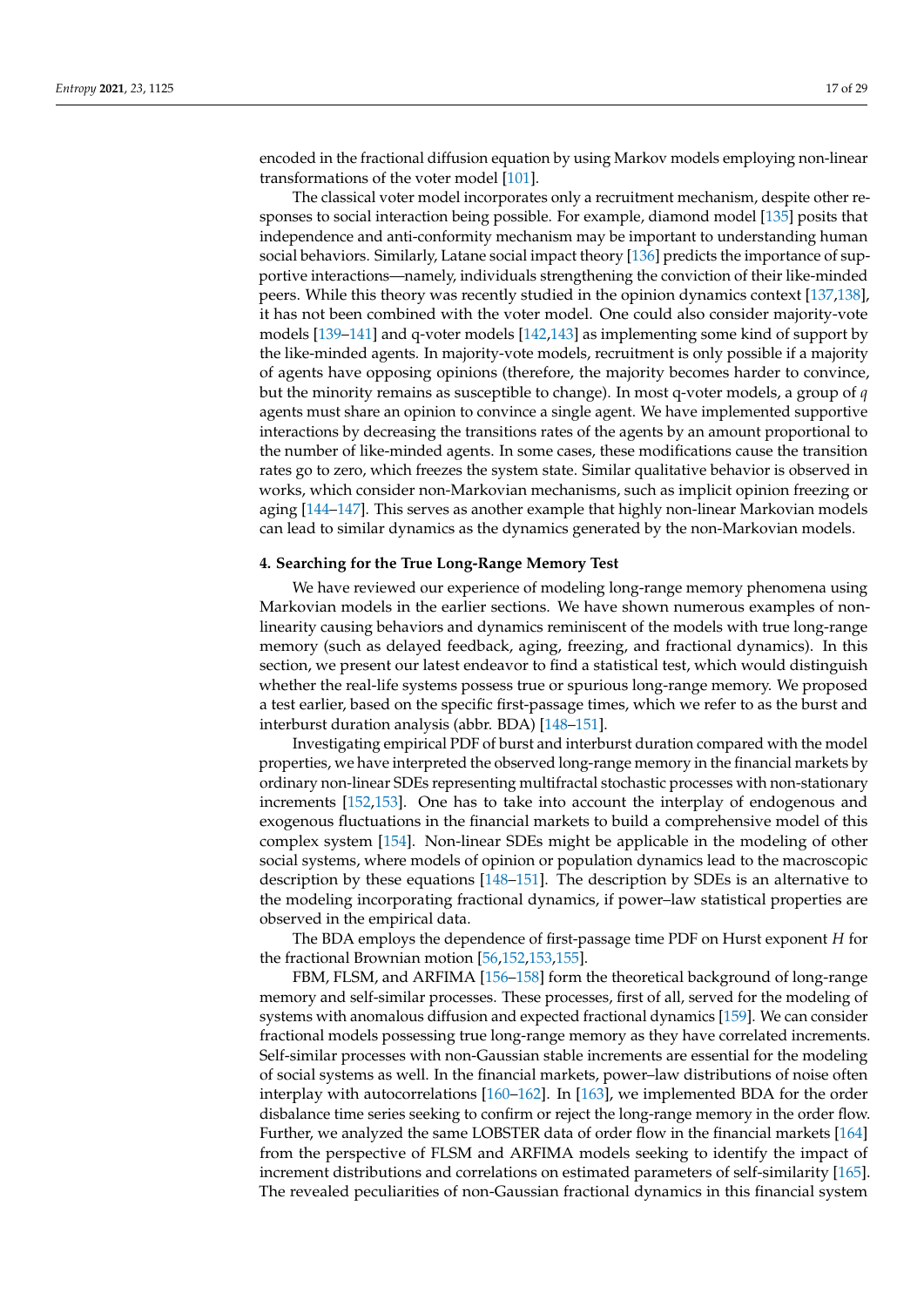raise new questions about whether used sample estimators are reliable. In this section, we test various long-range memory estimators such as mean squared displacement, absolute value estimator, Higuchi's method, and BDA on discrete fractional Lèvy stable motion represented by the ARFIMA sample series.

## *4.1. Fractional Processes with Non-Gaussian Noise*

FBM serves as a model of the correlated time series with stationary Gaussian increments and generalizes the classical Brownian motion [\[1\]](#page-23-0). One can define FBM, *BH*(*t*), of the index *H* (Hurst parameter) in the interval  $0 < H < 1$  as the Itô integration over classical Brownian motion *B*

$$
B_H(t) = \int_{-\infty}^{\infty} \left( (t - u)_+^d - (-u)_+^d \right) d B(u), \tag{60}
$$

where  $d = H - 1/2$ ,  $(x)_+ = \max(x, 0)$ . The parameter *H* in FBM quantifies fractal behavior, long-range memory, and anomalous diffusion. This is not the case for the other more general stochastic processes. Thus, in this contribution the Hurst parameter *H* is responsible only for the fractal properties of the trajectories. We will consider fractional Lèvy stable motion as more general process with non-Gaussian distribution  $L_H^{\alpha}(t)$  representing an integrated process of independent and stable stationary increments d *L α* (*u*) [\[156\]](#page-27-16)

$$
L_H^{\alpha}(t) = \int_{-\infty}^{\infty} \left( (t - u)_+^d - (-u)_+^d \right) d L^{\alpha}(u), \tag{61}
$$

where parameter *d* depends on *H* and parameter of stable distribution  $\alpha$ ,  $d = H - 1/\alpha$ . The parameter *α* characterizes special class of stable, invariant under summation, distributions [\[166\]](#page-27-24), useful in the modeling both super and sub-diffusion [\[159\]](#page-27-18). Here, we are interested in the symmetric zero mean, stable distribution defined by the stability index in the region  $0 < \alpha < 2$ . This new parameter is responsible for the power–law tails of the new  $PDF P(x) \sim |x|^{-1-\alpha}.$ 

FBM and FLSM exhibit identical self-similar scaling behavior in statistical sense,

$$
B_H(ct) \sim c^H B_H(t), \qquad L_H^{\alpha}(ct) \sim c^H L_H^{\alpha}(t), \tag{62}
$$

where *x* ∼ *y* means that *x* and *y* have identical distributions. One can establish the relation with the fractal dimension of trajectories  $D = 2 - H$  [\[167\]](#page-27-25). In analogy to the notions used in fractal geometry, these types of processes can be considered self-similar.

Mean squared displacement (abbr. MSD) is another important statistical property of various complex systems. Mathematically it was introduced as an ensemble average of the possible microscopic trajectories *x*(*t*) [\[159\]](#page-27-18)

<span id="page-17-0"></span>
$$
\langle (x(t) - x(0))^2 \rangle \sim t^{\lambda}, \quad \lambda = 2d + 1. \tag{63}
$$

Note that Equation [\(63\)](#page-17-0) is valid for the FBM, while the ensemble average of FLSM diverges [\[156\]](#page-27-16). For the FBM  $d = H - 1/2$ , while for the FLSM  $\lambda$  is not defined. When *d* < 0, one observes dynamics as sub-diffusion and for *d* > 0 as super-diffusion.

In experimental or empirical data analysis, one usually deals with discrete-time sample data series  $\{X_i\}$ . It is challenging to decide which model to apply in the description of empirical data when diffusion is anomalous  $d \neq 0$ , as observed dynamics in the sample data can originate from the long-range memory or power–law of the noise. We will use the sample MSD defined as

$$
M_N(k) = \frac{1}{N - k + 1} \sum_{i=0}^{N - k} (X_{i+k} - X_k)^2.
$$
 (64)

Let us also introduce increment process  $\{Y_i = X_i - X_{i-1}\}\$ , which is extracted from the sample data series. In the case of the FBM increment process, it is called fractional Gaussian noise (abbr. FGN), and in the case of FLSM, it is called fractional Lèvy stable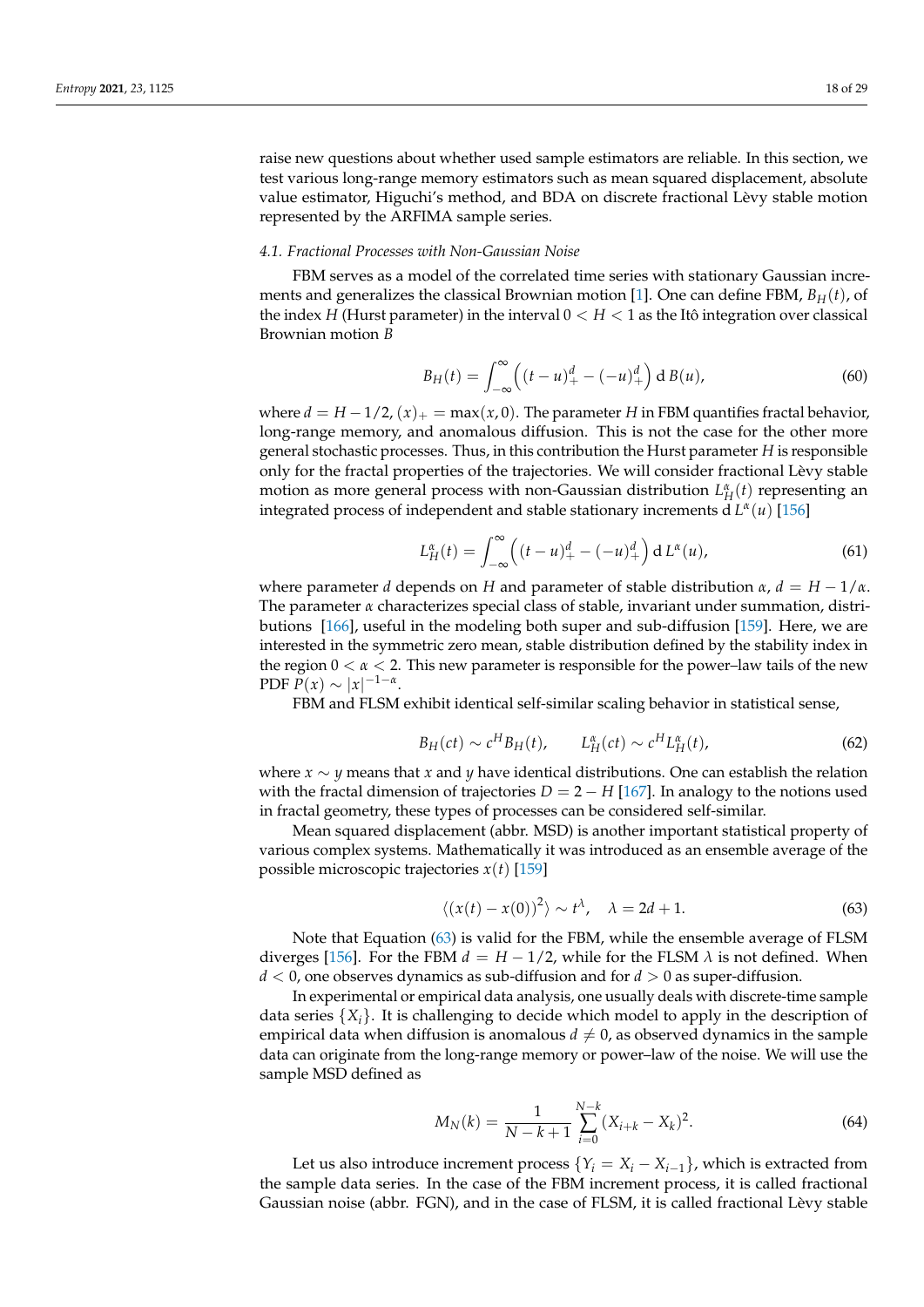$M_N(k) \sim k^{\lambda}$  , where  $\lambda = 2d+1$ , for large *N*, *k*, and *N*/*k*. Thus, the MSD sample analysis of time series with FLSM assumption becomes very important providing estimation of the memory parameter *d*. The long-range memory usually is defined through the divergence of autocovariance  $ρ(k)$ ,  $\sum_{k=1}^{\infty} ρ(k) = ∞$ , [\[11\]](#page-23-2)

$$
\rho(k) = \frac{1}{N - k + 1} \sum_{i=1}^{N - k + 1} Y_i Y_{i+k} = 2^{-1} \{ (k+1)^{2H} - 2k^{2H} + |k-1|^{2H} \}
$$
(65)  
 
$$
\sim H(2H - 1)k^{-\gamma}, \quad k \to \infty.
$$

For the FGN, the exponent of autocorrelation is defined by the Hurst parameter  $\gamma = 2 - 2H$ . We see that FBM is an essential long-range memory process with various statistical properties defined by the Hurst parameter. Thus, researchers use an extensive choice of statistical estimators to determine *H* and evaluate memory effects even when investigated time series deviate from the Gaussian distribution.

Accepting a more general FLSM approach, one has to reevaluate previously used esti-mators [\[163\]](#page-27-21), as we now have more independent parameters. The stability index  $0 < \alpha < 2$ and the memory parameter *d* both contribute to the observed sample properties. Since in the Lèvy stable case, the second moment is infinite the measure of noise autocorrelation, e.g., the co-difference [\[166,](#page-27-24)[168\]](#page-27-26), is used instead of covariance

$$
\tau(k) = \sim k^{-(\alpha - \alpha H)}.
$$
\n(66)

Note that the parameter  $γ = α − αH = α − αd − 1$ , has a strong dependency on *α*, when for the Gaussian processes, it was considered just as the indicator of long-range memory. Consequently, the previously used sample power spectral density analysis, the rescaled range analysis [\[169](#page-27-27)[–171\]](#page-28-0), or multifractal detrended fluctuation analysis [\[172,](#page-28-1)[173\]](#page-28-2) has to be reevaluated from the perspective of FLSM [\[163,](#page-27-21)[165\]](#page-27-23).

Earlier, we have introduced the burst and interburst duration analysis (BDA) as one more method to quantify the long-range memory through the evaluation of *H* [\[149](#page-27-28)[,152,](#page-27-12)[153,](#page-27-13)[163\]](#page-27-21). For the one dimensional bounded sample time series, any threshold divides these series into a sequence of burst  $T_j^b$  and interburst  $T_j^i$  duration,  $j = 1,...N_b$ . The notion of burst and interburst duration follows from the threshold first-passage problem initiated at the nearest vicinity of the threshold. The burst duration is the first-passage time from above and interburst from below the threshold, see [\[149](#page-27-28)[,152](#page-27-12)[,153,](#page-27-13)[163\]](#page-27-21) for more details. The empirical (sample) PDF (histogram) of  $T_f$  gives us the information about *H*, as the power–law part of this PDF should be *T* <sup>2</sup>−*<sup>H</sup>* [\[56\]](#page-24-15). We have to revise the method of BDA from the more general perspective of FLSM [\[165\]](#page-27-23), as the question of which properties can be recovered using this method is open and has to be investigated.

The method of absolute value estimator (abbr. AVE) works correctly even for the time series with infinite variance [\[11,](#page-23-2)[167](#page-27-25)[,168](#page-27-26)[,174\]](#page-28-3). The method is based on mean value *δ<sup>n</sup>* calculated from sample series *Y<sup>i</sup>* and evaluating its scaling with length of sub-series *n*. Divide the increment series  $Y_i$  into blocks of size *n*, so that  $m \cdot n = N$ , and average within each block to obtain the aggregated series  $Y_j^{(n)} = \frac{1}{n} \sum_{i=1}^j j_i^{(n)}$ *i*=(*j*−1)*n*+1 *Yi* . Calculate *δn*

$$
\delta_n = \frac{1}{m} \sum_{j=1}^m |Y_j^{(n)} - \langle Y \rangle|,\tag{67}
$$

where  $\langle X \rangle$  is the overall series mean. Then the absolute value scaling parameter  $H_{AV}$  can be evaluated from the scaling relation

$$
\delta_n \sim n^{H_{AV}-1}.\tag{68}
$$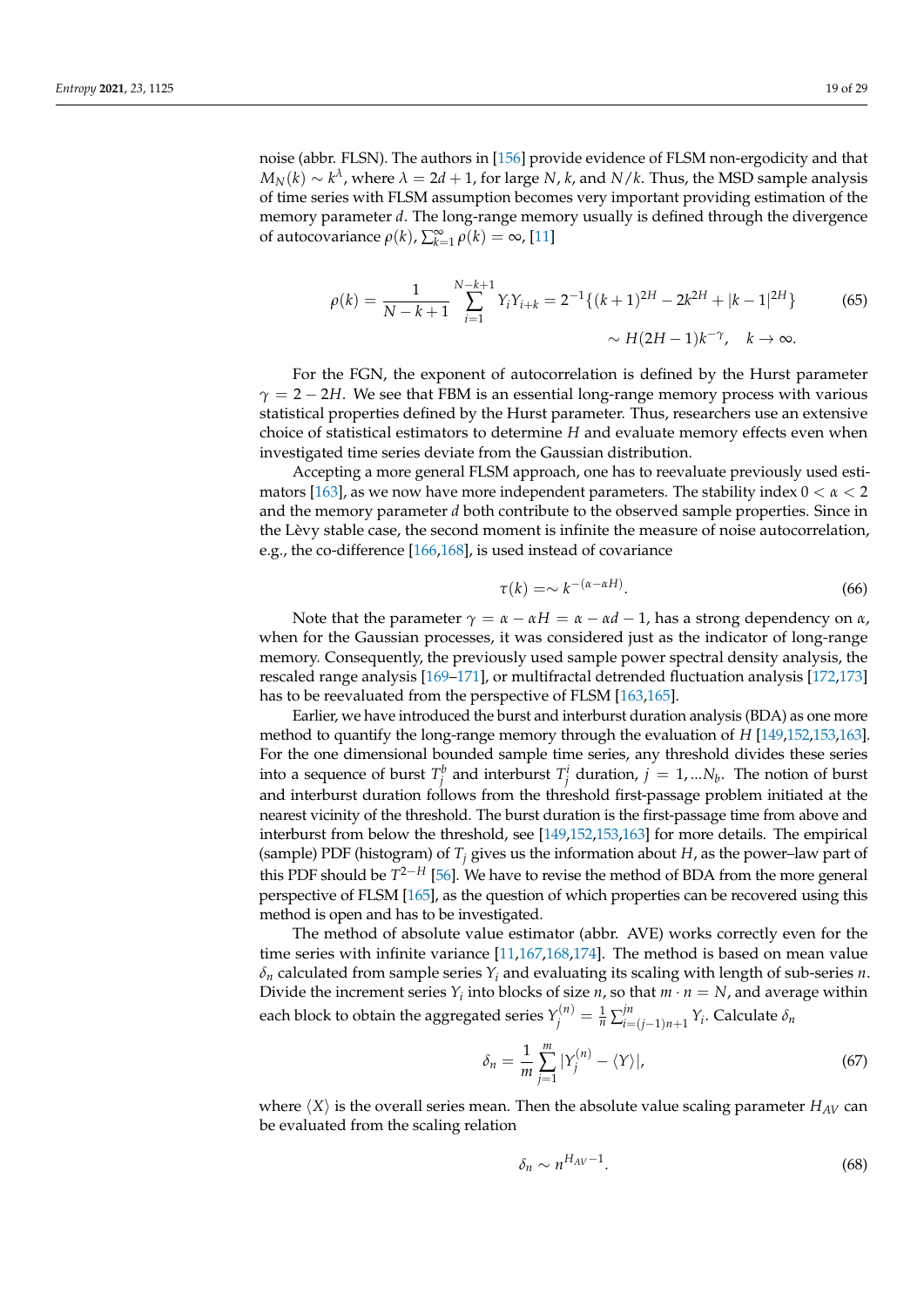One more almost equivalent estimator of scaling properties regarding the FLSM is Higuchi's method [\[11](#page-23-2)[,175\]](#page-28-4). It relies on finding fractional dimension *D* of the length of the path. The normalized path length  $L_n$  in this method is defined as follows

$$
L_n = \frac{N-1}{n^3} \sum_{i=1}^n \frac{1}{m-1} \sum_{j=1}^{m-1} |X_{i+jn} - X_{i+(j-1)n}|,\tag{69}
$$

and  $L_n \sim n^{-D}$ , where  $D = 2 - H$ .

We investigate four methods: AVE, Higuchi's, MSD, and BDA for the analysis of ARFIMA time series as a test sample of FLSM.

## *4.2. Numerical Exploration of the Accumulated ARFIMA(0,d,0) Time Series*

Let us consider the discrete process  $\{X_i\}$  defined as a cumulative sum,

<span id="page-19-2"></span>
$$
X_{i+1} = X_i + Y_i,\tag{70}
$$

of correlated increments  $\{Y_i\}$ . Let the increments be generated by the ARFIMA(0,d,0) process [\[158,](#page-27-17)[176\]](#page-28-5):

<span id="page-19-0"></span>
$$
Y_i = \sum_{j=0}^{\infty} \frac{\Gamma(j+d)}{\Gamma(d)\Gamma(j+1)} Z_{i-j},\tag{71}
$$

with random *Zi*−*<sup>j</sup>* from the domain of attraction of an *α*-stable law with 0 < *α* ≤ 2. One can calculate the sum in Equation [\(71\)](#page-19-0) using the fast Fourier transform algorithm. The approximate relation between FLSM and ARFIMA can be derived using Riemann-sum approximation, see [\[176\]](#page-28-5) for details.

Seeking to generate comparable time series with that analyzed in [\[165\]](#page-27-23), the order disbalance time series of the financial markets we choose is  $N = 7 \times 10^6$ , nine values of  $d = \{-0.4, -0.3, -0.2, -0.1, 0.0, 0.1, 0.2, 0.3, 0.4\}$  and four values of  $\alpha = \{2, 1.5, 1.25, 1.0\}$ . The sample time series for any set of parameters have been evaluated using four estimators described above: MSD, AVE, Higuchi's estimator, and BDA. We evaluate *H* as described in the previous subsection. First of all, we partition time series  $Y_i$  in subsets with  $5\times10^5$ time steps and accumulate them to obtain 14 subseries  $X_i$ . Then, the exponent  $\lambda$  or the Hurst parameter are evaluated for each subseries using MSD, AVE, and Higuchi's sample estimators. Finally, we calculate the mean and standard deviation of defined 14 *λ* and *H* sets. Estimated *d* we calculate using  $d = H - 1/a$  or  $d = (\lambda - 1)/2$  in MSD case. The graphs in Figure [8](#page-19-1) of estimated *d* versus used ARFIMA model d serve as a good test of used estimators.

<span id="page-19-1"></span>

**Figure 8.** Comparison of the MSD (**a**), AVE (**b**), and Higuchi (**c**) estimator performance when estimating *d* from the accumulated ARFIMA(0,d,0) series in the unbounded case,  $\{X_i\}$  generated by Equation [\(70\)](#page-19-2). Different curves correspond to the different values of the noise distribution stability parameter: *α* = 2 (red triangles), 1.5 (green diamonds), 1.25 (blue squares), and 1 (black circles).

Our numerical result given in subfigure (**a**) confirms the theoretical prediction for the sample MSD  $M_N(k) \sim k^{2d+1}$  [\[156\]](#page-27-16) as estimated *d* using this relation almost coincides with model *d* for all values of *α*. It is accepted that two estimators, absolute value and Higuchi's, are almost equivalent and should be applicable for the analysis of fractional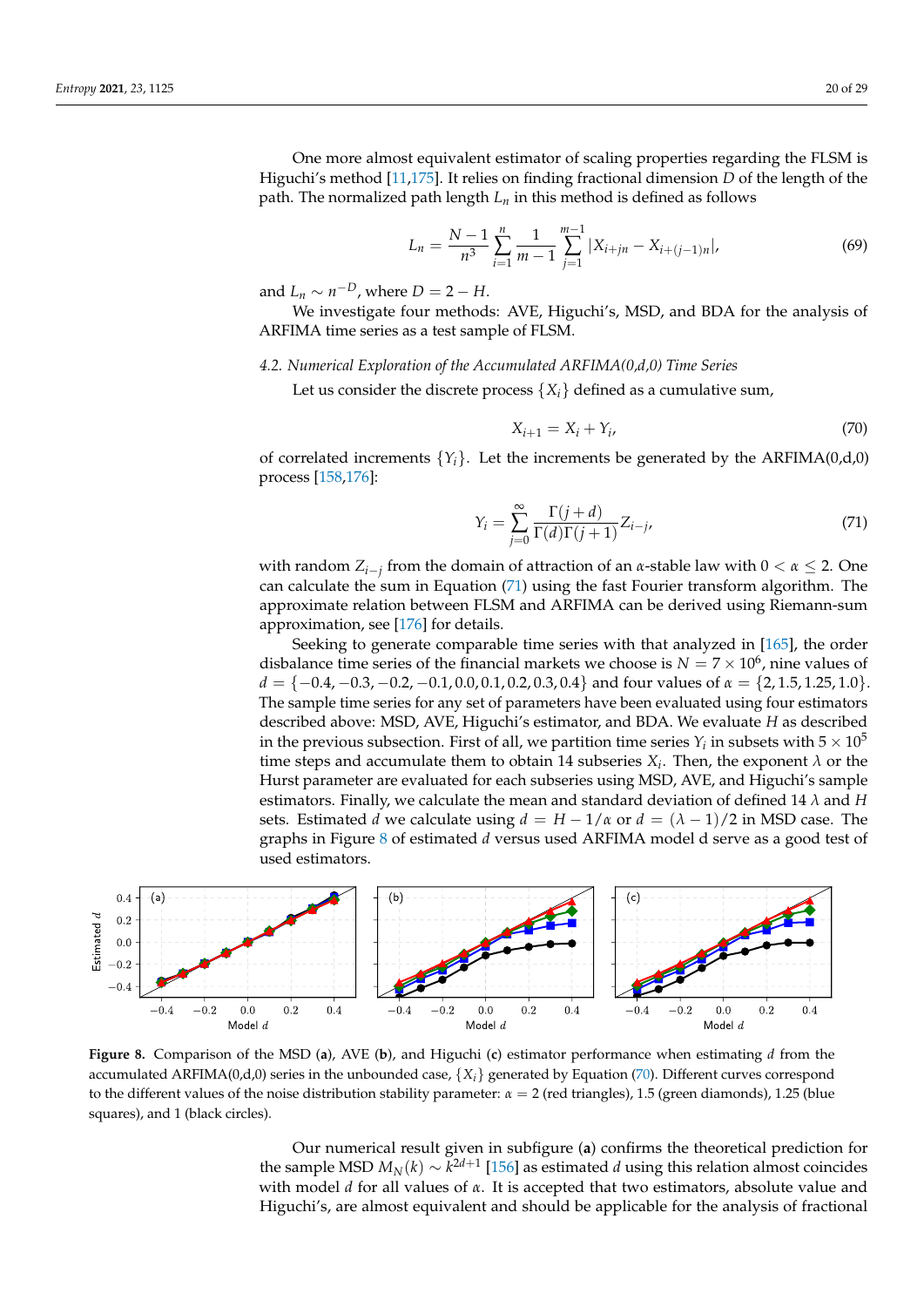processes with stable distribution [\[11](#page-23-2)[,167](#page-27-25)[,168](#page-27-26)[,174\]](#page-28-3). Indeed, the results of our numerical investigation, see (**b**) and (**c**) subfigures in Figure [8b](#page-19-1),c, confirm the equivalence of these estimators. Nevertheless, the estimated values of memory parameter *d* deviate considerably from its model value, when  $\alpha \rightarrow 1$ , and these deviations are much more prominent for the super-diffusion case  $d > 0$ . These deviations do not arise as a computational effect, as the estimated relative standard deviation decreases from 0.15 to 0.02 for the evaluated *H* in the investigated interval of *d*. Fortunately, this result does not contradict the study [\[165\]](#page-27-23), where we used these estimators to evaluate *d* in empirical order disbalance time series exhibiting sub-diffusion.

It is important to note that the estimators, MSD, AVE, and Higuchi's should work well only for the unbounded time series when the most physical systems and processes are of finite size and duration. In all such cases, boundary effects might become important, and one must choose or propose more reliable estimators [\[167\]](#page-27-25). The BDA considered in our previous work [\[149,](#page-27-28)[152](#page-27-12)[,153](#page-27-13)[,163\]](#page-27-21), probably, can serve as an alternative approach. This method works better for the bounded time series, where more intersections of series with the threshold can be expected. Thus, in this contribution for the BDA, we restrict the diffusion of *X<sub>i</sub>* to the interval  $[-X_{max}, X_{max}]$  (in our analysis we use  $X_{max} = (10^5)^{2d+1}$ ). This restriction is implemented as a soft boundary condition:

<span id="page-20-1"></span>
$$
X_{i+1} = \max(\min(X_i + Y_i, X_{max}), -X_{max}).
$$
\n(72)

This iterative relation replaces Equation [\(70\)](#page-19-2) in the  $\{X_i\}$  series generation algorithm. We define the PDF of the burst and interburst duration  $T_j$  for the whole set of time steps  $N = 7 \times 10^6$  and the series threshold equal to zero mean. Note that only in this symmetric case PDF's of burst and interbust duration coincide. Seeking to understand how the diffusion restriction mechanism impacts the results of other estimators, we use the same restriction mechanism for the 14 subseries obtained after the partition procedure. We present the results of this analysis in Figure [9.](#page-20-0)

<span id="page-20-0"></span>

**Figure 9.** Comparison of the MSD (**a**), AVE (**b**), Higuchi (**c**), and BDA (**d**) estimator performance when estimating *d* from the accumulated ARFIMA(0,d,0) series in the bounded case,  $\{X_i\}$  generated by Equation [\(72\)](#page-20-1). Different curves correspond to the different values of the noise distribution stability parameter: *α* = 2 (red triangles), 1.5 (green diamonds), 1.25 (blue squares), and 1 (black circles).

Though the used diffusion restriction is relatively soft and changes the direction of movement in the limited number of trajectories points, the results of MSD, AVE, and Higuchi's estimators changed very considerably—compare subfigures (**a**–**c**) with the corresponding results in Figure [9.](#page-20-0) Contrary, the results obtained using *H* defined by BDA, see subfigure (**d**), resembles AVE (**b**) and Higuchi's estimator (**c**) subfigures from unbounded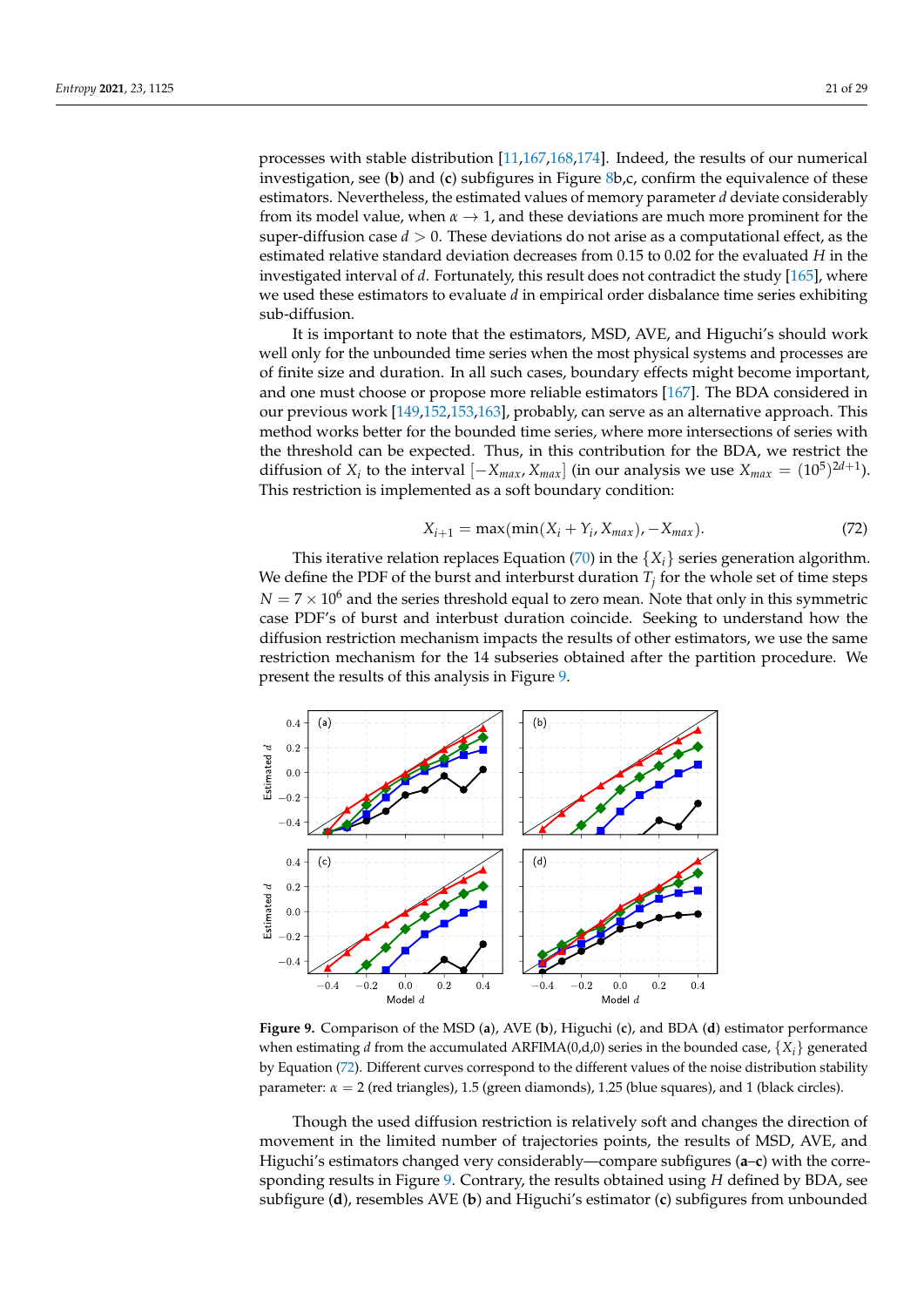series Figure [9.](#page-20-0) Further investigation is needed to define the best methods and sample estimators for evaluating parameters of fractional time series impacted by various diffusion restrictions. The vast amount of data available from the financial markets can serve as empirical time series considered from the perspective of FLSM.

# <span id="page-21-0"></span>**5. Future Considerations**

Here, we have reviewed our approaches to modeling the long-range memory phenomenon and power–law statistics in a variety of complex systems. Our approach differs from the usual approach taken by mathematicians in that we have used Markovian models instead of the non-Markovian alternatives. We were able to reproduce similar behaviors due to our models being driven by various non-linear dependencies. In the case of SDEs, non-linearity may cause the increments of the stochastic process to be non-stationary and, by consequence, cause spurious long-range memory [\[177](#page-28-6)[,178\]](#page-28-7). The many models we have built over the years are not models of true long-range memory; however, the critical question is whether our models capture the memory as observed in the financial markets and possibly other socioeconomic complex systems. Section [4,](#page-16-0) which describes our most recent endeavor, hints at three components that are needed to provide an answer.

The first component is a statistical test, which should distinguish between spurious and true long-range memory. Currently, we are considering the BDA method [\[148–](#page-27-10)[151\]](#page-27-11), which performs reasonably well in comparison to the alternatives. The core idea of the method is that for any one-dimensional Markovian random walk first-passage time PDF should be a power–law with exponent  $-3/2$  at least for some of the duration. Deviations from this law could indicate the presence of true long-range memory. Though the method may fail when the stochastic process is not one-dimensional, the study of what happens in the multidimensional case, e.g., as in [\[99\]](#page-25-23), is pending. Other challenges may also arise, as discussed in Section [4.](#page-16-0)

The second component would be a selection of models exhibiting both spurious and true long-range memory. Our prior research has introduced a variety of models of spurious long-range memory; hence, the next steps would be formulating comparable alternative models and studying properties of the existing long-range memory models. Here, we have focused on estimating long-range memory in the fractional Lévy stable motion (modeled using ARFIMA(0,d,0) discrete process), which is a generalization of the fractional Brownian motion; however, in general, other models could also be considered, for example, the multiplicative point process (see Section [2\)](#page-1-0) could be generalized by replacing uncorrelated Gaussian noise with fractional Gaussian noise. Other correlation structures or variable pulse duration could also be considered as an extension [\[179\]](#page-28-8). Other notable alternatives and extensions include continuous-time random walk [\[180\]](#page-28-9) and complex contagion frameworks [\[181](#page-28-10)[,182\]](#page-28-11).

The third component would be a variety of data from socioeconomic complex systems. Many of our earlier approaches relied on high-frequency absolute return and trading activity time series, but in our most recent works, we have shifted our attention to the order book data obtained from LOBSTER [\[164\]](#page-27-22). Order book data seem to invite a more general approach by understanding the data within FLSM or ARFIMA mindset for a broad class of anomalous diffusion processes [\[157,](#page-27-29)[167,](#page-27-25)[168\]](#page-27-26). The vast data in social and financial systems have to be investigated to identify and validate the fractional dynamics and long-range memory. Our first results in this direction [\[163,](#page-27-21)[165\]](#page-27-23) question the interpretation of longrange memory in the order flow data of financial markets. First of all, a prudent choice of estimators based on FLSM and ARFIMA assumptions are needed. After extensive analysis from this perspective, it would be possible to decide whether the investigated social system exhibits true long-range memory or observed power–law statistical properties are just the outcome of strong non-linear effects.

Research effort combining all these three components could yield a better understanding of the long-range memory phenomenon as it is observed in the variety of complex systems. The comprehensive interpretation of long-range memory observed in the financial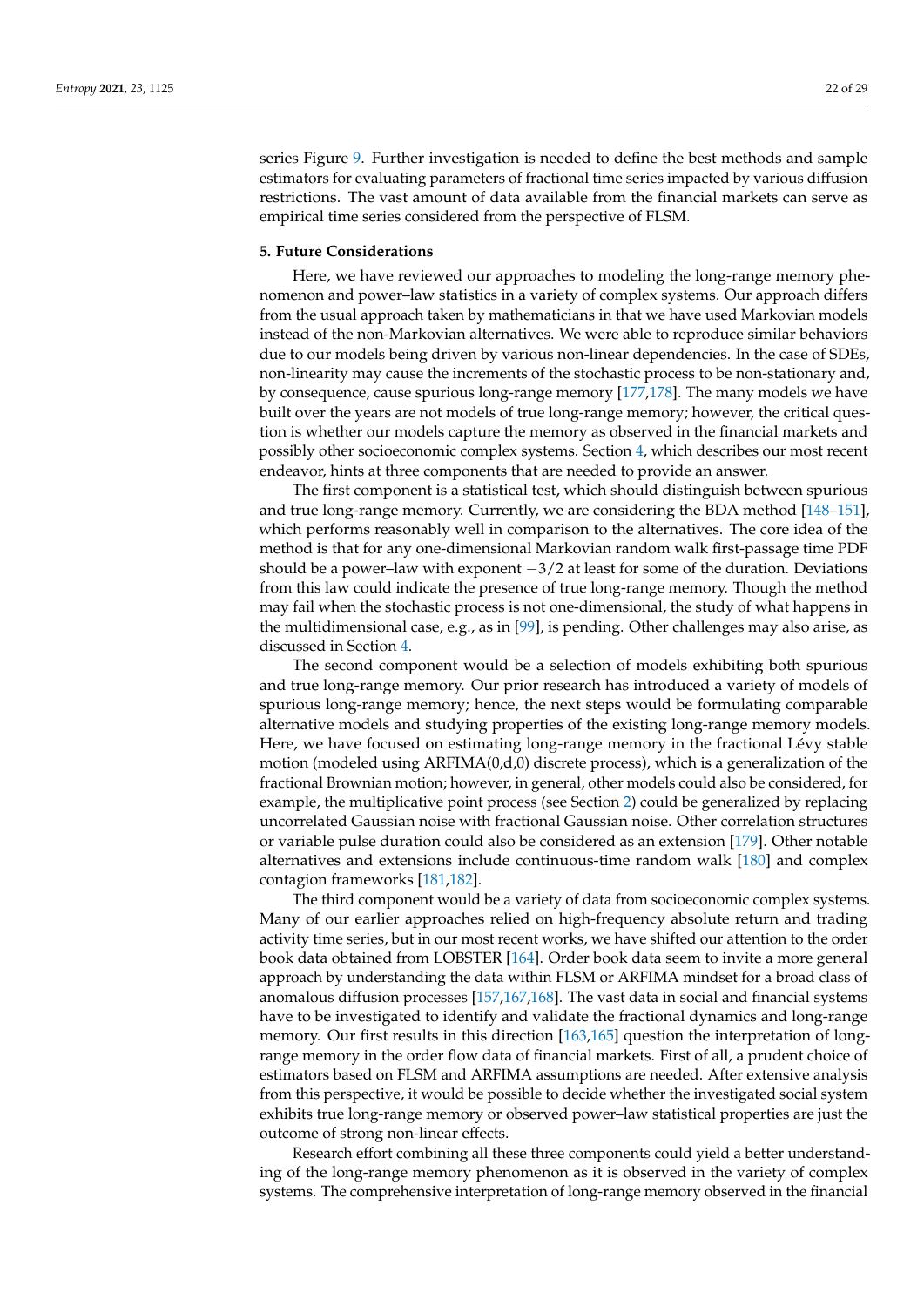and other social systems should considerably contribute to developing advanced analytical tools for applications in financial markets. Thus, we have focused on the description and explanation of the long-range memory phenomenon. Notably, a few more recent works refer to or use some of our results and are more application-minded. In [\[73\]](#page-25-4) a non-linear SDE was derived, providing both physical and economic arguments, to study the performance of EUR/CHF exchange rate. The derived SDE belongs to the class described by [\(8\)](#page-3-1). The author of [\[183\]](#page-28-12) has considered the relationship between aging and long-range memory phenomena in a couple of physics experiments: blinking-quantum-dots, single-file diffusion, and Brownian motion in a logarithmic potential. The author of [\[184\]](#page-28-13) has shown that SDE [\(8\)](#page-3-1) applies to the modeling of the dynamics on microblogging networks. The author of [\[185\]](#page-28-14) has considered the effects of perturbations on the stability of power–law distributions in general with an application to wealth distributions. The author of [\[186\]](#page-28-15) tested the applicability of simple stochastic models to the modeling of non-stationary behavior of intraday tick-by-tick returns. The author of [\[187\]](#page-28-16) has tested forecast robustness of non-linear GARCH model when time series exhibit high positive autocorrelation. Mean reversion phenomenon was studied in Karachi Stock Exchange data from the perspective of GARCH models in [\[188\]](#page-28-17). The authro of [\[189\]](#page-28-18) has compared the performance of nonlinear SDE models against Black and Scholes model, which is one of the models used by the practitioners. Various modifications of Heston model, another model favored by the practitioners, are also reminiscent of SDE [\(8\)](#page-3-1) [\[190\]](#page-28-19). We hope to inspire and maybe take up more application–minded endeavors.

**Author Contributions:** Conceptualization, R.K., A.K., B.K. and V.G.; methodology, R.K., A.K., B.K. and V.G.; software, A.K. and V.G.; validation, R.K., A.K., B.K. and V.G.; formal analysis, B.K.; investigation, R.K., A.K., B.K. and V.G.; resources, R.K., A.K., B.K. and V.G.; data curation, R.K., A.K., B.K. and V.G.; writing—original draft preparation, R.K., A.K., B.K. and V.G.; writing—review and editing, R.K.; visualization, R.K., A.K., B.K. and V.G.; supervision, V.G.; project administration, R.K.; funding acquisition, R.K. and V.G. All authors have read and agreed to the published version of the manuscript.

**Funding:** This project was funded by the European Union (project No 09.3.3-LMT-K-712-19-0017) under the agreement with the Research Council of Lithuania (LMTLT).

**Institutional Review Board Statement:** Not applicable.

**Informed Consent Statement:** Not applicable.

**Conflicts of Interest:** The authors declare no conflict of interest.

#### **Abbreviations**

The following abbreviations are used in this manuscript:

| ABM            | agent-based model                                     |
|----------------|-------------------------------------------------------|
| <b>APFA</b>    | Applications of Physics in Financial Analysis         |
| ARCH           | autoregressive conditional heteroscedasticity         |
| <b>ARFIMA</b>  | autoregressive fractionally integrated moving average |
| <b>AVE</b>     | absolute value estimator                              |
| <b>BDA</b>     | burst and interburst duration analysis                |
| <b>COST</b>    | European Cooperation in Science and Technology        |
| <b>FBM</b>     | fractional Brownian motion                            |
| <b>FGN</b>     | fractional Gaussian noise                             |
| <b>FIGARCH</b> | fractionally integrated GARCH                         |
| <b>FLSM</b>    | fractional Lèvy stable motion                         |
| <b>FLSN</b>    | fractional Lèvy stable noise                          |
| <b>GARCH</b>   | generalized ARCH                                      |
| <b>MSD</b>     | mean squared displacement                             |
| <b>NYSE</b>    | New York stock exchange                               |
|                |                                                       |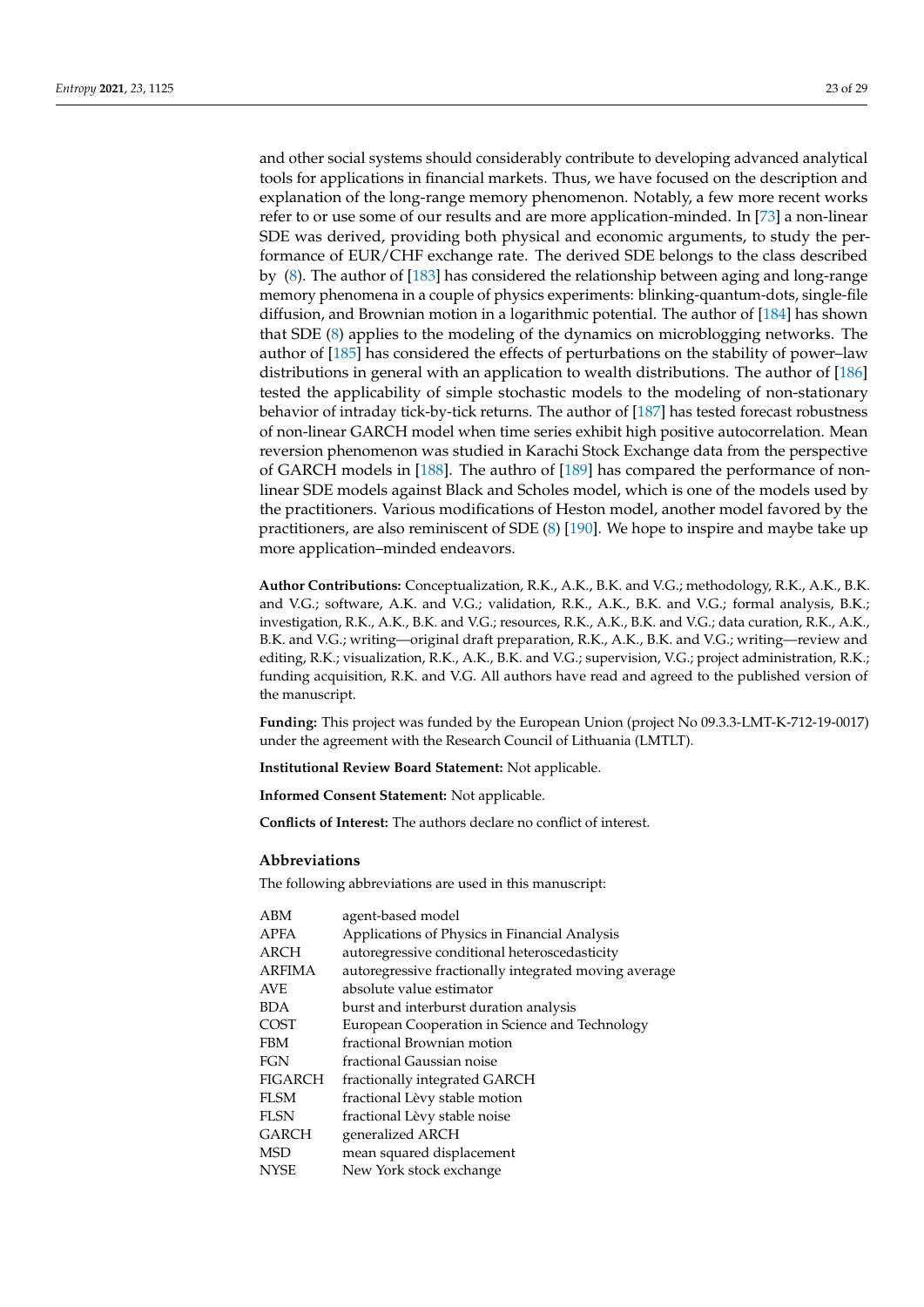| PDF | probability density function     |
|-----|----------------------------------|
| PSD | power spectral density           |
| SDE | stochastic differential equation |
| VSE | Vilnius stock exchange           |
| WSE | Warsaw stock exchange            |
|     |                                  |

# **References**

- <span id="page-23-0"></span>1. Mandelbrot, B.; Van Ness, J.W. Fractional Brownian motions, fractional noises and applications. *SIAM Rev.* **1968**, *10*, 422–437. [\[CrossRef\]](http://doi.org/10.1137/1010093)
- 2. Press, W.H. Flicker noises in astronomy and elsewhere. *Comments Astrophys.* **1978**, *7*, 103–119.
- 3. Dutta, P.; Horn, P.M. Low-frequency fluctuations in solids: 1/ *f* noise. *Rev. Mod. Phys.* **1981**, *53*, 497–516. [\[CrossRef\]](http://dx.doi.org/10.1103/RevModPhys.53.497)
- 4. Bak, P.; Tang, C.; Wiesenfeld, K. Self-organized criticality: An explanation of the 1/fnoise. *Phys. Rev. Lett.* **1987**, *59*, 381–384. [\[CrossRef\]](http://dx.doi.org/10.1103/PhysRevLett.59.381)
- 5. West, B.J.; Shlesinger, M.F. On the ubiquity of 1/ *f* nose. *Int. J. Mod. Phys. B* **1989**, *3*, 795–819. [\[CrossRef\]](http://dx.doi.org/10.1142/S0217979289000609)
- <span id="page-23-19"></span>6. Mandelbrot, B.B. *Multifractals and 1/f Noise: Wild Self-Affinity in Physics*; Springer: New York, NY, USA, 1999.
- 7. Milotti, E. 1/f noise: A pedagogical review. *arXiv* **2002** , arXiv:physics/0204033.
- 8. Ward, L.; Greenwood, P. 1/f noise. *Scholarpedia* **2007**, *2*, 1537. [\[CrossRef\]](http://dx.doi.org/10.4249/scholarpedia.1537)
- 9. Rodriguez, M.A. Complete spectral scaling of time series: Towards a classification of 1/ *f* noise. *Phys. Rev. E* **2014**, *90*, 042122. [\[CrossRef\]](http://dx.doi.org/10.1103/PhysRevE.90.042122)
- <span id="page-23-1"></span>10. Yadav, A.C.; Kumar, N. Scaling theory for the 1/ *f* noise. *arXiv* **2021**, arXiv:2103.11608.
- <span id="page-23-2"></span>11. Taqqu, M.S.; Teverovsky, V.; Willinger, W. Estimators for long-range dependence: An empirical study. *Fractals* **1995**, *3*, 785–788. [\[CrossRef\]](http://dx.doi.org/10.1142/S0218348X95000692)
- <span id="page-23-16"></span>12. Gopikrishnan, P.; Meyer, M.; Amaral, L.; Stanley, H. Inverse cubic law for the distribution of stock price variations. *Eur. Phys. J. B* **1998**, *3*, 139–140. [\[CrossRef\]](http://dx.doi.org/10.1007/s100510050292)
- <span id="page-23-20"></span>13. Plerou, V.; Gopikrishnan, P.; Nunes Amaral, L.A.; Gabaix, X.; Stanley, H.E. Economic fluctuations and anomalous diffusion. *Phys. Rev. E* **2000**, *62*, R3023–R3026. [\[CrossRef\]](http://dx.doi.org/10.1103/PhysRevE.62.R3023)
- <span id="page-23-17"></span>14. Cont, R. Empirical properties of asset returns: Stylized facts and statistical issues. *Quant. Financ.* **2001**, *1*, 1–14. [\[CrossRef\]](http://dx.doi.org/10.1080/713665670)
- <span id="page-23-18"></span>15. Mantegna, R.N.; Stanley, H.E. *An Introduction to Econophysics: Correlations and Complexity in Finance*; Cambridge University Press: Cambridge, UK, 2000.
- <span id="page-23-21"></span>16. Gabaix, X.; Gopikrishnan, P.; Plerou, V.; Stanley, H.E. A theory of power law distributions in financial market fluctuations. *Nature* **2003**, *423*, 267–270. [\[CrossRef\]](http://dx.doi.org/10.1038/nature01624)
- 17. Farmer, J.D.; Gillemot, L.; Lillo, F.; Mike, S.; Sen, A. What really causes large price changes. *Quant. Financ.* **2004**, *4*, 383–397. [\[CrossRef\]](http://dx.doi.org/10.1080/14697680400008627)
- <span id="page-23-22"></span>18. Gabaix, X.; Gopikrishnan, P.; Plerou, V.; Stanley, H.E. Institutional investors and stock market volatility. *Q. J. Econ.* **2006**, 461–504. [\[CrossRef\]](http://dx.doi.org/10.1162/qjec.2006.121.2.461)
- <span id="page-23-3"></span>19. Alfi, V.; Cristelli, M.; Pietronero, L.; Zaccaria, A. Minimal agent based model for financial markets I: Origin and self-organization of stylized facts. *Eur. Phys. J. B* **2009**, *67*, 385–397. [\[CrossRef\]](http://dx.doi.org/10.1140/epjb/e2009-00028-4)
- <span id="page-23-4"></span>20. Kaulakys, B.; Vektaris, G. Transition to nonchaotic behaviour in randomly driven systems: intermittency and 1/f-noise. In *Noise in Physical Systems and 1/f Fluctuations, Proceedings of the 13th International Conference, Palanga, Lithuania, 29 May–3 June 1995*; World Scientific: Singapore, 1995; pp. 677–680.
- <span id="page-23-11"></span>21. Kaulakys, B.; Meskauskas, T. Modeling 1/ *f* noise. *Phys. Rev. E* **1998**, *58*, 7013–7019. [\[CrossRef\]](http://dx.doi.org/10.1103/PhysRevE.58.7013)
- 22. Kaulakys, B. Autoregressive model of 1/f noise. *Phys. Lett. A* **1999**, *257*, 37–42. [\[CrossRef\]](http://dx.doi.org/10.1016/S0375-9601(99)00284-4)
- <span id="page-23-5"></span>23. Kaulakys, B.; Gontis, V.; Alaburda, M. Point process model of 1/f noise vs a sum of Lorentzians. *Phys. Rev. E* **2005**, *71*, 1–11. [\[CrossRef\]](http://dx.doi.org/10.1103/PhysRevE.71.051105)
- <span id="page-23-6"></span>24. Ghosh, A. Econophysics research in India in the last two decades. *IIM Kozhikode Soc. Manag. Rev.* **2013**, *2*, 135–146. [\[CrossRef\]](http://dx.doi.org/10.1177/2277975213507834)
- <span id="page-23-7"></span>25. de Area Leao Pereira, E.J.; da Silva, M.F.; Pereira, H. Econophysics: Past and present. *Phys. A* **2017**, *473*, 251–261. [\[CrossRef\]](http://dx.doi.org/10.1016/j.physa.2017.01.007)
- <span id="page-23-8"></span>26. Jovanovic, F.; Schinckus, C. *Econophysics and Financial Economics: An Emerging Dialogue*; Oxford University Press: Oxford, UK, 2017. [\[CrossRef\]](http://dx.doi.org/10.1093/acprof:oso/9780190205034.001.0001)
- <span id="page-23-9"></span>27. Gontis, V. Modelling share volume traded in financial markets. *Lith. J. Phys.* **2001**, *41*, 551–555.
- <span id="page-23-10"></span>28. Gontis, V. Multiplicative stochastic model of the time interval between trades in financial markets. *Nonlinear Anal. Model. Control* **2002**, *7*, 43–54. [\[CrossRef\]](http://dx.doi.org/10.15388/NA.2002.7.1.15201)
- <span id="page-23-12"></span>29. Gontis, V.; Kaulakys, B. Multiplicative point process as a model of trading activity. *Phys. A* **2004**, *343*, 505–514. [\[CrossRef\]](http://dx.doi.org/10.1016/j.physa.2004.05.080)
- <span id="page-23-13"></span>30. Gontis, V.; Kaulakys, B. Modeling financial markets by the multiplicative sequence of trades. *Phys. A* **2004**, *344*, 128–133. [\[CrossRef\]](http://dx.doi.org/10.1016/j.physa.2004.06.153)
- <span id="page-23-14"></span>31. Gontis, V.; Kaulakys, B.; Alaburda, M.; Ruseckas, J. Evolution of complex systems and 1/f noise: From physics to financial markets. *Solid State Phenom.* **2004**, *97–98*, 65–70. [\[CrossRef\]](http://dx.doi.org/10.4028/www.scientific.net/SSP.97-98.65)
- <span id="page-23-15"></span>32. Gontis, V.; Kaulakys, B.; Ruseckas, J. Point process models of 1/f noise and internet traffic. *AIP Conf. Proc.* **2005**, *776*, 144–149. [\[CrossRef\]](http://dx.doi.org/10.1063/1.1985385)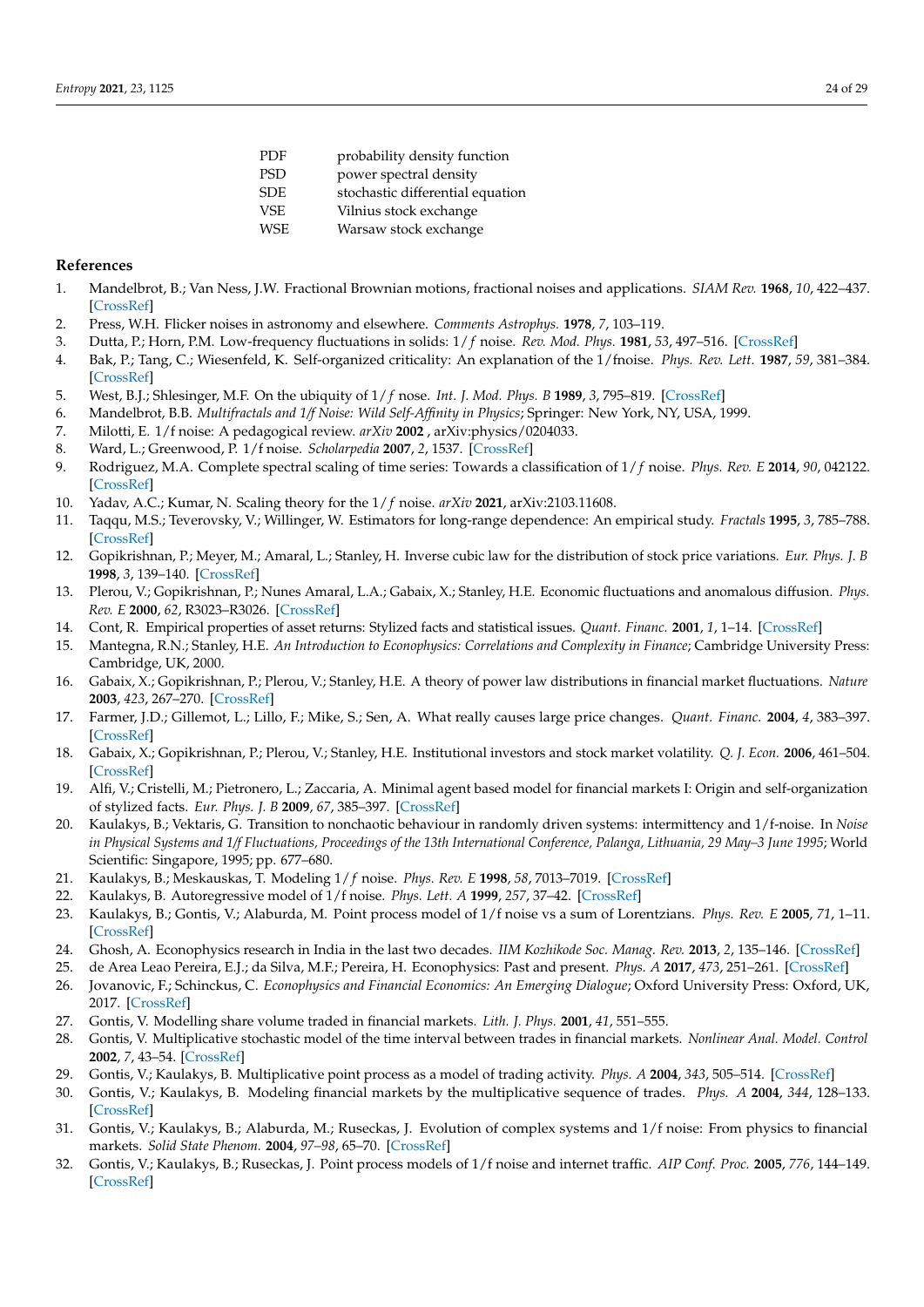- <span id="page-24-0"></span>33. Gontis, V.; Kaulakys, B. Modeling long-range memory trading activity by stochastic differential equations. *Phys. A* **2007**, *382*, 114–120. [\[CrossRef\]](http://dx.doi.org/10.1016/j.physa.2007.02.012)
- <span id="page-24-1"></span>34. Gontis, V.; Kaulakys, B. Long-range memory model of trading activity and volatility. *J. Stat. Mech.* **2006**, *2006*, P10016. [\[CrossRef\]](http://dx.doi.org/10.1088/1742-5468/2006/10/p10016)
- 35. Gontis, V.; Ruseckas, J.; Kononovicius, A. A Non-linear stochastic model of return in financial markets. In *Stochastic Control*; Myers, C., Ed.; InTech : London, UK, 2010; pp. 559–580. [\[CrossRef\]](http://dx.doi.org/10.5772/9748)
- <span id="page-24-26"></span>36. Gontis, V.; Ruseckas, J.; Kononovicius, A. A long-range memory stochastic model of the return in financial markets. *Phys. A* **2010**, *389*, 100–106. [\[CrossRef\]](http://dx.doi.org/10.1016/j.physa.2009.09.011)
- <span id="page-24-25"></span>37. Gontis, V.; Kononovicius, A. Nonlinear stochastic model of return matching to the data of New York and Vilnius stock exchanges. *Dyn.-Socio-Econ. Syst.* **2011**, *2*, 101–109.
- <span id="page-24-2"></span>38. Ruseckas, J.; Gontis, V.; Kaulakys, B. Nonextensive statistical mechanics distributions and dynamics of financial observables from the nonlinear stochastic differential equations. *Adv. Complex Syst.* **2012**, *15*, 1250073. [\[CrossRef\]](http://dx.doi.org/10.1142/S0219525912500737)
- <span id="page-24-3"></span>39. Ruseckas, J.; Kaulakys, B.; Gontis, V. Herding model and 1/f noise. *EPL* **2011**, *96*, 60007. [\[CrossRef\]](http://dx.doi.org/10.1209/0295-5075/96/60007)
- <span id="page-24-4"></span>40. Kononovicius, A.; Gontis, V. Agent based reasoning for the non-linear stochastic models of long-range memory. *Phys. A* **2012**, *391*, 1309–1314. [\[CrossRef\]](http://dx.doi.org/10.1016/j.physa.2011.08.061)
- <span id="page-24-5"></span>41. Gontis, V.; Kononovicius, A. Consentaneous agent-based and stochastic model of the financial markets. *PLoS ONE* **2014**, *9*, e102201. [\[CrossRef\]](http://dx.doi.org/10.1371/journal.pone.0102201)
- <span id="page-24-6"></span>42. Kononovicius, A.; Ruseckas, J. Order book model with herding behavior exhibiting long-range memory. *Phys. A* **2019**, *525*, 171–191. [\[CrossRef\]](http://dx.doi.org/10.1016/j.physa.2019.03.059)
- <span id="page-24-7"></span>43. Kononovicius, A. Empirical analysis and agent-based modeling of Lithuanian parliamentary elections. *Complexity* **2017**, *2017*, 7354642. [\[CrossRef\]](http://dx.doi.org/10.1155/2017/7354642)
- <span id="page-24-27"></span>44. Kononovicius, A. Compartmental voter model. *J. Stat. Mech.* **2019**, *2019*, 103402. [\[CrossRef\]](http://dx.doi.org/10.1088/1742-5468/ab409b)
- <span id="page-24-28"></span>45. Kononovicius, A. Noisy voter model for the anomalous diffusion of parliamentary presence. *J. Stat. Mech.* **2020**, *2020*, 063405. [\[CrossRef\]](http://dx.doi.org/10.1088/1742-5468/ab8c39)
- <span id="page-24-8"></span>46. Kononovicius, A. Supportive interactions in the noisy voter model. *Chaos Solitons Fractals* **2021**, *143*, 110627. [\[CrossRef\]](http://dx.doi.org/10.1016/j.chaos.2020.110627)
- <span id="page-24-9"></span>47. Castellano, C.; Fortunato, S.; Loreto, V. Statistical physics of social dynamics. *Rev. Mod. Phys.* **2009**, *81*, 591–646. [\[CrossRef\]](http://dx.doi.org/10.1103/RevModPhys.81.591)
- 48. Dong, Y.; Zhan, M.; Kou, G.; Ding, Z.; Liang, H. A survey on the fusion process in opinion dynamics. *Inf. Fusion* **2018**, *43*, 57–65. [\[CrossRef\]](http://dx.doi.org/10.1016/j.inffus.2017.11.009)
- <span id="page-24-10"></span>49. Noorazar, H. Recent advances in opinion propagation dynamics. *Eur. Phys. J. Plus* **2020**, *135*, 521. [\[CrossRef\]](http://dx.doi.org/10.1140/epjp/s13360-020-00541-2)
- <span id="page-24-11"></span>50. Gontis, V.; Havlin, S.; Kononovicius, A.; Podobnik, B.; Stanley, H.E. Stochastic model of financial markets reproducing scaling and memory in volatility return intervals. *Phys. A* **2016**, *462*, 1091–1102. [\[CrossRef\]](http://dx.doi.org/10.1016/j.physa.2016.06.143)
- <span id="page-24-12"></span>51. Yamasaki, K.; Muchnik, L.; Havlin, S.; Bunde, A.; Stanley, H. Scaling and memory in volatility return intervals in financial markets. *Proc. Natl. Acad. Sci. USA* **2005**, *102*, 9424–9428. [\[CrossRef\]](http://dx.doi.org/10.1073/pnas.0502613102) [\[PubMed\]](http://www.ncbi.nlm.nih.gov/pubmed/15980152)
- 52. Wang, F.; Yamasaki, K.; Havlin, S.; Stanley, H. Scaling and memory of intraday volatility return intervals in stock market. *Phys. Rev. E* **2006**, *73*, 026117. [\[CrossRef\]](http://dx.doi.org/10.1103/PhysRevE.73.026117)
- 53. Wang, F.; Yamasaki, K.; Havlin, S.; Stanley, H. Indication of multiscaling in the volatility return intervals of stock markets. *Phys. Rev. E* **2008**, *77*, 016109. [\[CrossRef\]](http://dx.doi.org/10.1103/PhysRevE.77.016109)
- <span id="page-24-13"></span>54. Denys, M.; Gubiec, T.; Kutner, R.; Jagielski, M.; Stanley, H.E. Universality of market superstatistics. *Phys. Rev. E* **2016**, *94*, 042305. [\[CrossRef\]](http://dx.doi.org/10.1103/PhysRevE.94.042305)
- <span id="page-24-14"></span>55. Redner, S. *A Guide to First-Passage Processes*; Cambridge University Press: Cambridge, UK, 2001.
- <span id="page-24-15"></span>56. Ding, M.; Yang, W. Distribution of the first return time in fractional Brownian motion and its application to the study of on-off intermittency. *Phys. Rev. E* **1995**, *52*, 207. [\[CrossRef\]](http://dx.doi.org/10.1103/PhysRevE.52.207)
- <span id="page-24-16"></span>57. Johnson, J.B. The Schottky effect in low frequency circuits. *Phys. Rev.* **1925**, *26*, 71–85. [\[CrossRef\]](http://dx.doi.org/10.1103/PhysRev.26.71)
- <span id="page-24-17"></span>58. Levitin, D.J.; Chordia, P.; Menon, V. Musical rhythm spectra from Bach to Joplin obey a 1/f power law. *Proc. Natl. Acad. Sci. USA* **2012**, *109*, 3716–3720. [\[CrossRef\]](http://dx.doi.org/10.1073/pnas.1113828109)
- <span id="page-24-18"></span>59. Kobayashi, M.; Musha, T. 1/f fluctuation of heartbeat period. *IEEE Trans. Biomed. Eng.* **1982**, *29*, 456–457. [\[CrossRef\]](http://dx.doi.org/10.1109/TBME.1982.324972) [\[PubMed\]](http://www.ncbi.nlm.nih.gov/pubmed/7106796)
- <span id="page-24-19"></span>60. Wagenmakers, E.J.; Farrell, S.; Ratcliff, R. Estimation and interpretation of 1/ *f <sup>α</sup>* noise in human cognition. *Psychon. Bull. Rev.* **2004**, *11*, 579–615. [\[CrossRef\]](http://dx.doi.org/10.3758/BF03196615) [\[PubMed\]](http://www.ncbi.nlm.nih.gov/pubmed/15581115)
- <span id="page-24-20"></span>61. Mathiesen, J.; Angheluta, L.; Ahlgren, P.T.H.; Jensen, M.H. Excitable human dynamics driven by extrinsic events in massive communities. *Proc. Natl. Acad. Sci. USA* **2013**, *110*, 17259–17262. [\[CrossRef\]](http://dx.doi.org/10.1073/pnas.1304179110) [\[PubMed\]](http://www.ncbi.nlm.nih.gov/pubmed/24101482)
- <span id="page-24-21"></span>62. Leonardis, E.; Chapman, S.C.; Foullon, C. Turbulent characteristics in the intensity fluctuations of a solar quiescent prominence observed by the Hinode Solar Optical Telescop. *Astrophys. J.* **2012**, *745*, 185. [\[CrossRef\]](http://dx.doi.org/10.1088/0004-637X/745/2/185)
- <span id="page-24-22"></span>63. Meskauskas, T.; Kaulakys, B. 1/f noise in fractal quaternionic structures. *AIP Conf. Proc.* **2005**, *780*, 91–94. [\[CrossRef\]](http://dx.doi.org/10.1063/1.2036706)
- 64. Ribeiro, L.C.; de Deus, L.G.; Loureiro, P.M.; Albuquerque, E.D.M. Profits and fractal properties: Notes on Marx, countertendencies and simulation models. *Rev. Political Econ.* **2017**, *29*, 282–306. [\[CrossRef\]](http://dx.doi.org/10.1080/09538259.2016.1265823)
- 65. Ribeiro, L.C.; Rapini, M.S.; Silva, L.A.; Albuquerque, E.M. Growth patterns of the network of international collaboration in science. *Scientometrics* **2018**, *114*, 159–179. [\[CrossRef\]](http://dx.doi.org/10.1007/s11192-017-2573-x)
- <span id="page-24-23"></span>66. Nakamura, T.; Small, M.; Tanizawa, T. Long-range correlation properties of stationary linear models with mixed periodicities. *Phys. Rev. E* **2019**, *99*, 022128. [\[CrossRef\]](http://dx.doi.org/10.1103/PhysRevE.99.022128) [\[PubMed\]](http://www.ncbi.nlm.nih.gov/pubmed/30934341)
- <span id="page-24-24"></span>67. Erland, S.; Greenwood, P.E. Constructing 1/*ω<sup>α</sup>* noise from reversible Markov chains. *Phys. Rev. E* **2007**, *76*, 031114. [\[CrossRef\]](http://dx.doi.org/10.1103/PhysRevE.76.031114)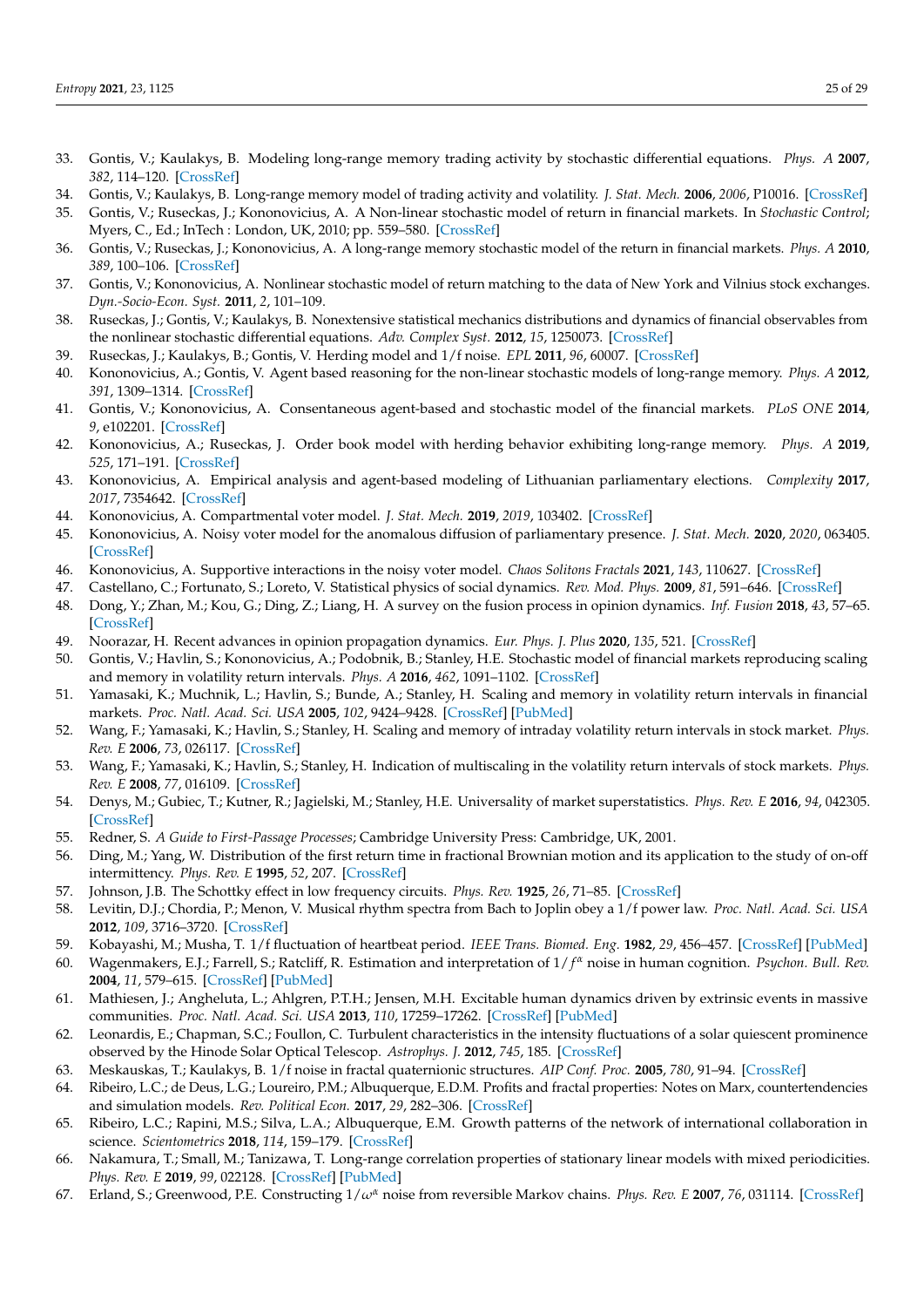- <span id="page-25-0"></span>68. Kloeden, P.E.; Platen, E. *Numerical Solution of Stochastic Differential Equations*; Springer: Berlin, Germany, 1999.
- <span id="page-25-1"></span>69. Kaulakys, B.; Ruseckas, J. Stochastic nonlinear differential equation generating 1/f noise. *Phys. Rev. E* **2004**, *70*, 020101. [\[CrossRef\]](http://dx.doi.org/10.1103/PhysRevE.70.020101) [\[PubMed\]](http://www.ncbi.nlm.nih.gov/pubmed/15447469)
- <span id="page-25-26"></span>70. Kaulakys, B.; Ruseckas, J.; Gontis, V.; Alaburda, M. Nonlinear stochastic models of 1/f noise and power-law distributions. *Phys. A* **2006**, *365*, 217–221. [\[CrossRef\]](http://dx.doi.org/10.1016/j.physa.2006.01.017)
- <span id="page-25-2"></span>71. Kaulakys, B.; Alaburda, M. Modeling scaled processes and  $1/f<sup>β</sup>$  noise using non-linear stochastic differential equations. *J. Stat. Mech.* **2009**, *2009*, P02051. [\[CrossRef\]](http://dx.doi.org/10.1088/1742-5468/2009/02/P02051)
- <span id="page-25-3"></span>72. Ruseckas, J.; Kaulakys, B. 1/f noise from nonlinear stochastic differential equations. *Phys. Rev. E* **2010**, *81*, 031105. [\[CrossRef\]](http://dx.doi.org/10.1103/PhysRevE.81.031105)
- <span id="page-25-4"></span>73. Lera, S.C.; Sornette, D. Currency target-zone modeling: An interplay between physics and economics. *Phys. Rev. E* **2015**, *92*, 062828. [\[CrossRef\]](http://dx.doi.org/10.1103/PhysRevE.92.062828)
- <span id="page-25-5"></span>74. Engle, R. Autoregresive conditional heteroscedasticity with estimates of the variance of United Kingdom inflation. *Econometrica* **1982**, *50*, 987–1008. [\[CrossRef\]](http://dx.doi.org/10.2307/1912773)
- 75. Bollerslev, T. Generalized autoregressive conditional heteroskedasticity. *J. Econom.* **1986**, *31*, 307–327. [\[CrossRef\]](http://dx.doi.org/10.1016/0304-4076(86)90063-1)
- 76. Engle, R.; Bollerslev, T. Modeling the persistence of conditional variances. *Econom. Rev.* **1986**, *5*, 1–50. [\[CrossRef\]](http://dx.doi.org/10.1080/07474938608800095)
- 77. Potters, M.; Cont, R.; Bouchaud, J.P. Financial markets as adaptive systems. *EPL* **1998**, *41*, 239–244. [\[CrossRef\]](http://dx.doi.org/10.1209/epl/i1998-00136-9)
- 78. Giraitis, L.; Robinson, P.M.; Surgailis, D. A model for long memory conditional heteroscedasticity. *Ann. Appl. Probab.* **2000**, *10*, 1002–1024. [\[CrossRef\]](http://dx.doi.org/10.1214/aoap/1019487516)
- <span id="page-25-6"></span>79. Bollerslev, T. Glossary to ARCH (GARCH). *CREATES Res. Pap.* **2008**, *49*, 1–4 . [\[CrossRef\]](http://dx.doi.org/10.2139/ssrn.1263250)
- <span id="page-25-7"></span>80. Giraitis, L.; Leipus, R.; Surgailis, D. Recent advances in ARCH modelling. In *Long Memory in Economics*; Teyssiere, G., Kirman, A., Eds.; Springer: Berlin/Heidelberg, Germany, 2007; pp. 3–38.
- 81. Giraitis, L.; Leipus, R.; Surgailis, D. ARCH(∞) models and long memory. In *Handbook of Financial Time Series*; Anderson, T.G.; Davis, R.A.; Kreis, J.; Mikosh, T., Eds.; Springer Verlag: Berlin, Germany, 2009; pp. 71–84. [\[CrossRef\]](http://dx.doi.org/10.1007/978-3-540-71297-8_3)
- <span id="page-25-8"></span>82. Giraitis, L.; Surgailis, D.; Škarnulis, A. Stationary integrated ARCH(∞) and AR(∞) processes with finite variance. *Econom. Theory* **2018**, *34*, 1159–1179. [\[CrossRef\]](http://dx.doi.org/10.1017/S0266466617000391)
- <span id="page-25-9"></span>83. Granger, C.W.J.; Joyeux, R. An introduction to long-memory time series models and fractional differencing. *J. Time Ser. Anal.* **1980**, *1*, 15–29. [\[CrossRef\]](http://dx.doi.org/10.1111/j.1467-9892.1980.tb00297.x)
- 84. Baillie, R.T.; Bollerslev, T.; Mikkelsen, H.O. Fractionally integrated generalized autoregressive conditional heteroskedasticity. *J. Econom.* **1996**, *74*, 3–30. [\[CrossRef\]](http://dx.doi.org/10.1016/S0304-4076(95)01749-6)
- <span id="page-25-10"></span>85. Tayefi, M.; Ramanathan, T.V. An overview of FIGARCH and related time series models. *Austrian J. Stat.* **2012**, *41*, 175–196. [\[CrossRef\]](http://dx.doi.org/10.17713/ajs.v41i3.172)
- <span id="page-25-11"></span>86. Kononovicius, A.; Ruseckas, J. Nonlinear GARCH model and 1/f noise. *Phys. A* **2015**, *427*, 74–81. [\[CrossRef\]](http://dx.doi.org/10.1016/j.physa.2015.02.040)
- <span id="page-25-12"></span>87. Nelson, D.B. ARCH models as diffusion approximations. *J. Econom.* **1990**, *45*, 7–38. [\[CrossRef\]](http://dx.doi.org/10.1016/0304-4076(90)90092-8)
- <span id="page-25-13"></span>88. Kluppelberg, C.; Lindner, A.; Maller, R. A continuous-time GARCH process driven by a Levy process: Stationarity and second-order behaviour. *J. Appl. Probab.* **2004**, *41*, 601–622. [\[CrossRef\]](http://dx.doi.org/10.1239/jap/1091543413)
- <span id="page-25-14"></span>89. Kluppelberg, C.; Maller, R.; Szimayer, A. The COGARCH: A Review, with News on Option Pricing and Statistical Inference. In *Surveys in Stochastic Processes*; EMS press: Berlin, Germany, 2010. [\[CrossRef\]](http://dx.doi.org/10.2139/ssrn.1538115)
- <span id="page-25-15"></span>90. Kazakevicius, R.; Ruseckas, J. Influence of external potentials on heterogeneous diffusion processes. *Phys. Rev. E* **2016**, *94*, 032109. [\[CrossRef\]](http://dx.doi.org/10.1103/PhysRevE.94.032109)
- <span id="page-25-16"></span>91. Havlin, S.; Ben-Avraham, D. Diffusion in disordered media. *Adv. Phys.* **2002**, *51*, 187–292. [\[CrossRef\]](http://dx.doi.org/10.1080/00018730110116353)
- 92. ben Avraham, D.; Havlin, S. *Diffusion and Reactions in Fractals and Disordered Systems*; Cambridge University Press: Cambridge, UK, 2005.
- <span id="page-25-17"></span>93. Metzler, R.; Jeon, J.H.; Cherstvy, A.G.; Barkai, E. Anomalous diffusion models and their properties: Non-stationarity, nonergodicity, and ageing at the centenary of single particle tracking. *Phys. Chem. Chem. Phys.* **2014**, *16*, 24128–24164. [\[CrossRef\]](http://dx.doi.org/10.1039/C4CP03465A) [\[PubMed\]](http://www.ncbi.nlm.nih.gov/pubmed/25297814)
- <span id="page-25-18"></span>94. Kazakevičius, R.; Ruseckas, J. Lévy flights in inhomogeneous environments and 1/f noise. *Phys. A* 2014, 411, 95. [\[CrossRef\]](http://dx.doi.org/10.1016/j.physa.2014.06.020)
- <span id="page-25-19"></span>95. Kazakevicius, R.; Ruseckas, J. Power-law statistics from nonlinear stochastic differential equations driven by Lévy stable noise. *Chaos Solitons Fractals* **2015**, *81*, 432–442. [\[CrossRef\]](http://dx.doi.org/10.1016/j.chaos.2015.08.024)
- <span id="page-25-20"></span>96. Kazakevicius, R.; Ruseckas, J. Anomalous diffusion in nonhomogeneous media: Power spectral density of signals generated by time-subordinated nonlinear Langevin equations. *Phys. A* **2015**, *438*, 210–222. [\[CrossRef\]](http://dx.doi.org/10.1016/j.physa.2015.06.047)
- <span id="page-25-21"></span>97. Kazakevicius, R.; Ruseckas, J. Power law statistics in the velocity fluctuations of Brownian particle in inhomogeneous media and driven by colored noise. *J. Stat. Mech.* **2015**, *2015*, P02021. [\[CrossRef\]](http://dx.doi.org/10.1088/1742-5468/2015/02/P02021)
- <span id="page-25-22"></span>98. Ruseckas, J.; Kazakevicius, R.; Kaulakys, B. 1/f noise from point process and time-subordinated Langevin equations. *J. Stat. Mech.* **2016**, *2016*, 054022. [\[CrossRef\]](http://dx.doi.org/10.1088/1742-5468/2016/05/054022)
- <span id="page-25-23"></span>99. Ruseckas, J.; Kazakevicius, R.; Kaulakys, B. Coupled nonlinear stochastic differential equations generating arbitrary distributed observable with 1/f noise. *J. Stat. Mech.* **2016**, *2016*, 043209. [\[CrossRef\]](http://dx.doi.org/10.1088/1742-5468/2016/04/043209)
- <span id="page-25-24"></span>100. Kaulakys, B.; Alaburda, M.; Ruseckas, J. 1/f noise from the nonlinear transformations of the variables. *Mod. Phys. Lett. B* **2015**, *29*, 1550223. [\[CrossRef\]](http://dx.doi.org/10.1142/S0217984915502231)
- <span id="page-25-25"></span>101. Kazakevicius, R.; Kononovicius, A. Anomalous diffusion in nonlinear transformations of the noisy voter model. *Phys. Rev. E* **2021**, *103*, 032154. [\[CrossRef\]](http://dx.doi.org/10.1103/PhysRevE.103.032154) [\[PubMed\]](http://www.ncbi.nlm.nih.gov/pubmed/33862826)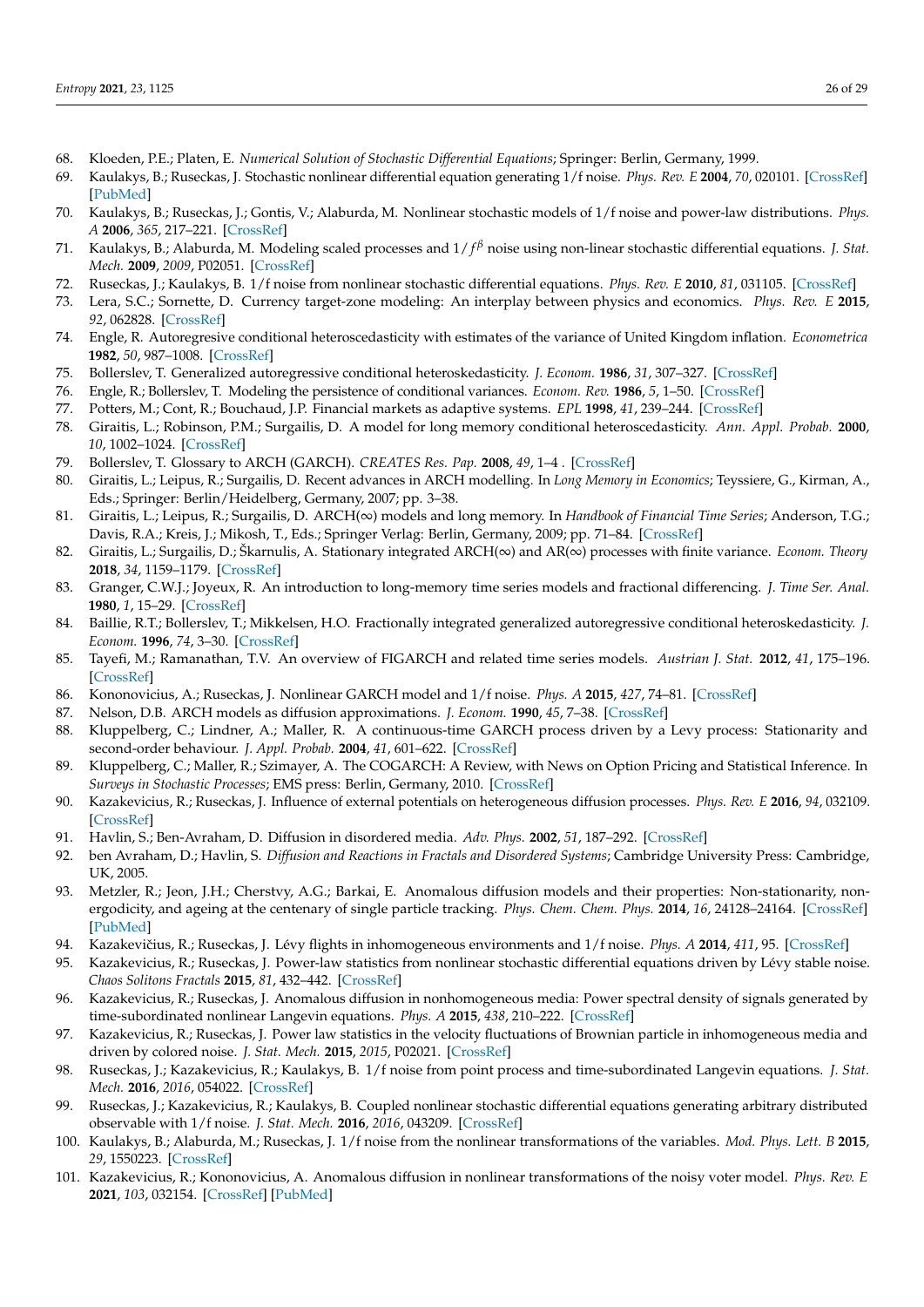- <span id="page-26-0"></span>102. Kaulakys, B.; Alaburda, M.; Ruseckas, J. Modeling of long-range memory processes with inverse cubic distributions by the nonlinear stochastic differential equations. *J. Stat. Mech.* **2016**, *2016*, 054035. [\[CrossRef\]](http://dx.doi.org/10.1088/1742-5468/2016/05/054035)
- <span id="page-26-1"></span>103. Pesce, G.; McDaniel, A.; Hottovy, S.; Wehr, J.; Volpe, G. Stratonovich-to-Itô transition in noisy systems with multiplicative feedback. *Nat. Commun.* **2013**, *4*, 2733. [\[CrossRef\]](http://dx.doi.org/10.1038/ncomms3733)
- <span id="page-26-2"></span>104. Kaulakys, B.; Alaburda, M.; Gontis, V.; Ruseckas, J. Modeling long-memory processes by stochastic difference equations and superstatistical approach. *Braz. J. Phys.* **2009**, *39*, 453–456. [\[CrossRef\]](http://dx.doi.org/10.1590/S0103-97332009000400020)
- <span id="page-26-3"></span>105. Tsallis, C. Economics and finance: q-Statistical stylized features galore. *Entropy* **2017**, *19*, 457. [\[CrossRef\]](http://dx.doi.org/10.3390/e19090457)
- <span id="page-26-4"></span>106. Gontis, V.; Kaulakys, B.; Ruseckas, J. Trading activity as driven Poisson process: Comparison with empirical data. *Phys. A* **2008**, *387*, 3891–3896. [\[CrossRef\]](http://dx.doi.org/10.1016/j.physa.2008.02.078)
- <span id="page-26-5"></span>107. Ruseckas, J.; Kaulakys, B. Tsallis distributions and 1/f noise from nonlinear stochastic differential equations. *Phys. Rev. E* **2011**, *84*, 051125. [\[CrossRef\]](http://dx.doi.org/10.1103/PhysRevE.84.051125) [\[PubMed\]](http://www.ncbi.nlm.nih.gov/pubmed/22181387)
- <span id="page-26-6"></span>108. Pettersson, R. Approximations for stochastic differential equations with reflecting convex boundaries. *Stoch. Process. Appl.* **1995**, *59*, 295–308. [\[CrossRef\]](http://dx.doi.org/10.1016/0304-4149(95)00040-E)
- <span id="page-26-7"></span>109. Lux, T.; Marchesi, M. Scaling and criticality in a stochastic multi-agent model of a financial market. *Nature* **1999**, *397*, 498–500. [\[CrossRef\]](http://dx.doi.org/10.1038/17290)
- <span id="page-26-8"></span>110. Challet, D.; Marsili, M.; Zecchina, R. Statistical mechanics of systems with heterogeneous agents: Minority games. *Phys. Rev. Lett.* **2000**, *84*, 1824–1827. [\[CrossRef\]](http://dx.doi.org/10.1103/PhysRevLett.84.1824)
- <span id="page-26-9"></span>111. Cristelli, M.; Pietronero, L.; Zaccaria, A. Critical overview of agent-based models for economics. *arxiv* 2012, **arXiv**:1101.1847.
- <span id="page-26-10"></span>112. Kirman, A.P. Ants, rationality and recruitment. *Q. J. Econ.* **1993**, *108*, 137–156. [\[CrossRef\]](http://dx.doi.org/10.2307/2118498)
- <span id="page-26-11"></span>113. Alfarano, S.; Lux, T.; Wagner, F. Estimation of agent-based models: The case of an asymmetric herding model. *Comput. Econ.* **2005**, *26*, 19–49. [\[CrossRef\]](http://dx.doi.org/10.1007/s10614-005-6415-1)
- <span id="page-26-12"></span>114. Alfarano, S.; Lux, T.; Wagner, F. Time variation of higher moments in a financial market with heterogeneous agents: An analytical approach. *J. Econ. Dyn. Control* **2008**, *32*, 101–136. [\[CrossRef\]](http://dx.doi.org/10.1016/j.jedc.2006.12.014)
- <span id="page-26-13"></span>115. van Kampen, N.G. *Stochastic Process in Physics and Chemistry*; North Holland: Amsterdam, The Netherlands, 2007.
- <span id="page-26-14"></span>116. Walras, L. *Elements of Pure Economics*; Routledge: London, UK, 2013.
- <span id="page-26-15"></span>117. Rak, R.; Drozdz, S.; Kwapien, J.; Oswiecimka, P. Stock returns versus trading volume: Is the correspondence more general? *Acta Phys. Pol. B* **2013**, *44*, 2035–2050. [\[CrossRef\]](http://dx.doi.org/10.5506/APhysPolB.44.2035)
- <span id="page-26-16"></span>118. Kononovicius, A.; Gontis, V. Three state herding model of the financial markets. *EPL* **2013**, *101*, 28001. [\[CrossRef\]](http://dx.doi.org/10.1209/0295-5075/101/28001)
- <span id="page-26-17"></span>119. Kononovicius, A.; Gontis, V. Control of the socio-economic systems using herding interactions. *Phys. A* **2014**, *405*, 80–84. [\[CrossRef\]](http://dx.doi.org/10.1016/j.physa.2014.03.003)
- <span id="page-26-18"></span>120. Kononovicius, A.; Gontis, V. Herding interactions as an opportunity to prevent extreme events in financial markets. *Eur. Phys. J. B* **2015**, *88*, 189. [\[CrossRef\]](http://dx.doi.org/10.1140/epjb/e2015-60160-0)
- <span id="page-26-19"></span>121. Biondo, A.E.; Pluchino, A.; Rapisarda, A.; Helbing, D. Stopping financial avalanches by random trading. *Phys. Rev. E* **2013**, *88*, 062814. [\[CrossRef\]](http://dx.doi.org/10.1103/PhysRevE.88.062814)
- <span id="page-26-20"></span>122. Fernandez-Gracia, J.; Suchecki, K.; Ramasco, J.J.; San Miguel, M.; Eguiluz, V.M. Is the voter model a model for voters? *Phys. Rev. Lett.* **2014**, *112*, 158701. [\[CrossRef\]](http://dx.doi.org/10.1103/PhysRevLett.112.158701)
- <span id="page-26-21"></span>123. Sano, F.; Hisakado, M.; Mori, S. Mean field voter model of election to the house of representatives in Japan. In Proceedings of the JPS Conference Proceedings, The Physical Society of Japan, Kanazawa, Japan, 13–18 November 2017; Volume 16, p. 011016. [\[CrossRef\]](http://dx.doi.org/10.7566/JPSCP.16.011016)
- <span id="page-26-22"></span>124. Braha, D.; de Aguiar, M.A.M. Voting contagion: Modeling and analysis of a century of U.S. presidential elections. *PLoS ONE* **2017**, *12*, e0177970. [\[CrossRef\]](http://dx.doi.org/10.1371/journal.pone.0177970)
- <span id="page-26-23"></span>125. Fenner, T.; Kaufmann, E.; Levene, M.; Loizou, G. A multiplicative process for generating a beta-like survival function with application to the UK 2016 EU referendum results. *Int. J. Mod. Phys. C* **2017**, *28*, 1750132. [\[CrossRef\]](http://dx.doi.org/10.1142/S0129183117501327)
- <span id="page-26-24"></span>126. Fenner, T.; Levene, M.; Loizou, G. A multiplicative process for generating the rank-order distribution of UK election results. *Qual. Quant.* **2017**, *52*, 1069–1079. [\[CrossRef\]](http://dx.doi.org/10.1007/s11135-017-0504-9)
- <span id="page-26-25"></span>127. Fenner, T.; Levene, M.; Loizou, G. A stochastic differential equation approach to the analysis of the UK 2016 EU referendum polls. *J. Phys. Commun.* **2018**, *2*, 055022. [\[CrossRef\]](http://dx.doi.org/10.1088/2399-6528/aac347)
- <span id="page-26-26"></span>128. Levene, M.; Fenner, T. A stochastic differential equation approach to the analysis of the 2017 and 2019 UK general election polls. *Int. J. Forecast.* **2021**, *37*, 1227–1234. [\[CrossRef\]](http://dx.doi.org/10.1016/j.ijforecast.2021.02.002)
- <span id="page-26-27"></span>129. Michaud, J.; Szilva, A. Social influence with recurrent mobility and multiple options. *Phys. Rev. E* **2018**, *97*, 062313. [\[CrossRef\]](http://dx.doi.org/10.1103/PhysRevE.97.062313)
- <span id="page-26-28"></span>130. Marmani, S.; Ficcadenti, V.; Kaur, P.; Dhesi, G. Entropic analysis of votes expressed in Italian elections between 1948 and 2018. *Entropy* **2020**, *22*, 523. [\[CrossRef\]](http://dx.doi.org/10.3390/e22050523)
- <span id="page-26-29"></span>131. Kononovicius, A.; Ruseckas, J. Continuous transition from the extensive to the non-extensive statistics in an agent-based herding model. *Eur. Phys. J. B* **2014**, *87*, 169. [\[CrossRef\]](http://dx.doi.org/10.1140/epjb/e2014-50349-0)
- <span id="page-26-30"></span>132. Alfarano, S.; Milakovic, M. Network structure and N-dependence in agent-based herding models. *J. Econ. Dyn. Control* **2009**, *33*, 78–92. [\[CrossRef\]](http://dx.doi.org/10.1016/j.jedc.2008.05.003)
- <span id="page-26-31"></span>133. Carro, A.; Toral, R.; San Miguel, M. The noisy voter model on complex networks. *Sci. Rep.* **2016**, *6*, 24775. [\[CrossRef\]](http://dx.doi.org/10.1038/srep24775)
- <span id="page-26-32"></span>134. Vieira, D.S.; Riveros, J.M.E.; Jauregui, M.; Mendes, R.S. Anomalous diffusion behavior in parliamentary presence. *Phys. Rev. E* **2019**, *99*, 042141. [\[CrossRef\]](http://dx.doi.org/10.1103/PhysRevE.99.042141) [\[PubMed\]](http://www.ncbi.nlm.nih.gov/pubmed/31108632)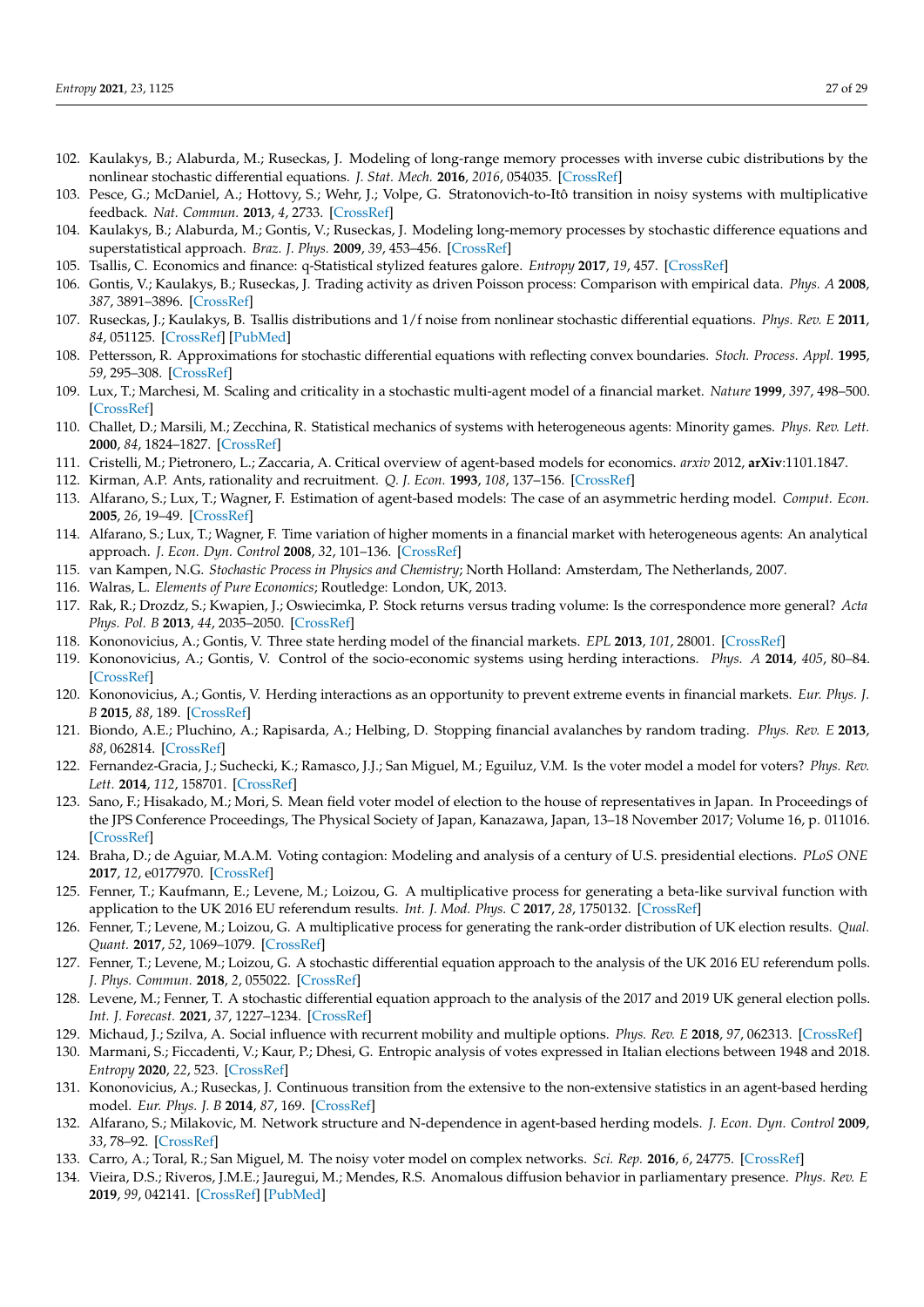- <span id="page-27-0"></span>135. Willis, H.R. Conformity, independence and anticonformity. *Hum. Relat.* **1965**, *18*, 373–388. [\[CrossRef\]](http://dx.doi.org/10.1177/001872676501800406)
- <span id="page-27-1"></span>136. Latane, B. The psychology of social impact. *Am. Psychol.* **1981**, *36*, 343–356. [\[CrossRef\]](http://dx.doi.org/10.1037/0003-066X.36.4.343)
- <span id="page-27-2"></span>137. Bancerowski, P.; Malarz, K. Multi-choice opinion dynamics model based on Latane theory. *Eur. Phys. J.* **2019**, *92*, 219. [\[CrossRef\]](http://dx.doi.org/10.1140/epjb/e2019-90533-0)
- <span id="page-27-3"></span>138. Kowalska-Styczeń, A.; Malarz, K. Noise induced unanimity and disorder in opinion formation. *PLoS ONE* 2020, 15, e0235313. [\[CrossRef\]](http://dx.doi.org/10.1371/journal.pone.0235313)
- <span id="page-27-4"></span>139. de Oliveira, M.J. Isotropic majority-vote model on a square lattice. *J. Stat. Phys.* **1992**, *66*, 273–281. [\[CrossRef\]](http://dx.doi.org/10.1007/BF01060069)
- 140. Vilela, A.L.M.; Stanley, H.E. Effect of strong opinions on the dynamics of the majority-vote model. *Sci. Rep.* **2018**, *8*, 8709. [\[CrossRef\]](http://dx.doi.org/10.1038/s41598-018-26919-y)
- <span id="page-27-5"></span>141. Galesic, M.; Stein, D.L. Statistical physics models of belief dynamics: Theory and empirical tests. *Phys. A* **2019**, *519*, 275–294. [\[CrossRef\]](http://dx.doi.org/10.1016/j.physa.2018.12.011)
- <span id="page-27-6"></span>142. Castellano, C.; Munoz, M.A.; Pastor-Satorras, R. The non-linear q-voter model. *Phys. Rev. E* **2009**, *80*, 041129. [\[CrossRef\]](http://dx.doi.org/10.1103/PhysRevE.80.041129)
- <span id="page-27-7"></span>143. Jedrzejewski, A.; Sznajd-Weron, K. Statistical physics of opinion formation: Is it a SPOOF? *Comptes Rendus Phys.* **2019**, *20*, 244–261. [\[CrossRef\]](http://dx.doi.org/10.1016/j.crhy.2019.05.002)
- <span id="page-27-8"></span>144. Stark, H.U.; Tessone, C.J.; Schweitzer, F. Decelerating microdynamics can accelerate macrodynamics in the voter model. *Phys. Rev. Lett.* **2008**, *101*, 018701. [\[CrossRef\]](http://dx.doi.org/10.1103/PhysRevLett.101.018701)
- 145. Stark, H.U.; Tessone, C.J.; Schweitzer, F. Slower is faster: Fostering consensus formation by heterogeneous inertia. *Adv. Complex Syst.* **2008**, *11*, 551–563. [\[CrossRef\]](http://dx.doi.org/10.1142/S0219525908001805)
- 146. Wang, Z.; Liu, Y.; Wang, L.; Zhang, Y.; Wang, Z. Freezing period strongly impacts the emergence of a global consensus in the voter model. *Sci. Rep.* **2014**, *4*, 3597. [\[CrossRef\]](http://dx.doi.org/10.1038/srep03597) [\[PubMed\]](http://www.ncbi.nlm.nih.gov/pubmed/24398458)
- <span id="page-27-9"></span>147. Artime, O.; Peralta, A.F.; Toral, R.; Ramasco, J.; San Miguel, M. Aging-induced continuous phase transition. *Phys. Rev. E* **2018**, *98*, 032104. [\[CrossRef\]](http://dx.doi.org/10.1103/PhysRevE.98.032104)
- <span id="page-27-10"></span>148. Gontis, V.; Kononovicius, A.; Reimann, S. The class of nonlinear stochastic models as a background for the bursty behavior in financial markets. *Adv. Complex Syst.* **2012**, *15*, 1250071. [\[CrossRef\]](http://dx.doi.org/10.1142/S0219525912500713)
- <span id="page-27-28"></span>149. Gontis, V.; Kononovicius, A. Spurious memory in non-equilibrium stochastic models of imitative behavior. *Entropy* **2017**, *19*, 387. [\[CrossRef\]](http://dx.doi.org/10.3390/e19080387)
- 150. Kononovicius, A.; Gontis, V. Approximation of the first passage time distribution for the birth-death processes. *J. Stat. Mech.* **2019**, *2019*, 073402. [\[CrossRef\]](http://dx.doi.org/10.1088/1742-5468/ab2709)
- <span id="page-27-11"></span>151. Gontis, V.; Kononovicius, A. Bessel-like birth-death process. *Phys. A* **2020**, *540*, 123119. [\[CrossRef\]](http://dx.doi.org/10.1016/j.physa.2019.123119)
- <span id="page-27-12"></span>152. Gontis, V.; Kononovicius, A. Burst and inter-burst duration statistics as empirical test of long-range memory in the financial markets. *Phys. A* **2017**, *483*, 266–272. [\[CrossRef\]](http://dx.doi.org/10.1016/j.physa.2017.04.163)
- <span id="page-27-13"></span>153. Gontis, V.; Kononovicius, A. The consentaneous model of the financial markets exhibiting spurious nature of long-range memory. *Phys. A* **2018**, *505*, 1075–1083. [\[CrossRef\]](http://dx.doi.org/10.1016/j.physa.2018.04.053)
- <span id="page-27-14"></span>154. Gontis, V. Interplay between endogenous and exogenous fluctuations in financial markets. *Acta Phys. Pol. A* **2016**, *129*, 1023–1031. [\[CrossRef\]](http://dx.doi.org/10.12693/APhysPolA.129.1023)
- <span id="page-27-15"></span>155. Metzler, R.; Oshanin, G.; Redner, S. *First-Passage Phenomena and Their Applications*; World Scientific: Singapore, 2014.
- <span id="page-27-16"></span>156. Burnecki, K.; Weron, A. Fractional Levy stable motion can model subdiffusive dynamics. *Phys. Rev. E* **2010**, *82*, 021130. [\[CrossRef\]](http://dx.doi.org/10.1103/PhysRevE.82.021130)
- <span id="page-27-29"></span>157. Burnecki, K.; Weron, A. Algorithms for testing of fractional dynamics: A practical guide to ARFIMA modelling. *J. Stat. Mech.* **2014**, *2014*, P10036. [\[CrossRef\]](http://dx.doi.org/10.1088/1742-5468/2014/10/P10036)
- <span id="page-27-17"></span>158. Burnecki, K.; Sikora, G. Identification and validation of stable ARFIMA processes with application to UMTS data. *Chaos Solitons Fractals* **2017**, *102*, 456–466. [\[CrossRef\]](http://dx.doi.org/10.1016/j.chaos.2017.03.059)
- <span id="page-27-18"></span>159. Klafter, J.; Lim, S.C.; Metzler, R. (Eds.) *Fractional Dynamics: Recent Advances*; World Scientific: New York, NY, USA, 2012.
- <span id="page-27-19"></span>160. Lillo, F.; Farmer, J.D. The long memory of the efficient market. *Stud. Nonlinear Dyn. Econom.* **2001**, *8*, 1–35. [\[CrossRef\]](http://dx.doi.org/10.2202/1558-3708.1226)
- 161. Bouchaud, J.P.; Gefen, Y.; Potters, M.; Wyart, M. Fluctuations and response in financial markets: The subtle nature of 'random' price changes. *Quant. Financ.* **2004**, *4*, 176–190. [\[CrossRef\]](http://dx.doi.org/10.1080/14697680400000022)
- <span id="page-27-20"></span>162. Toth, B.; Palit, I.; Lillo, F.; Farmer, J.D. Why is equity order flow so persistent? *J. Econ. Dyn. Control* **2015**, *51*, 218–239. [\[CrossRef\]](http://dx.doi.org/10.1016/j.jedc.2014.10.007)
- <span id="page-27-21"></span>163. Gontis, V. Long-range memory test by the burst and inter-burst duration distribution. *J. Stat. Mech.* **2020**, *2020*, 093406. [\[CrossRef\]](http://dx.doi.org/10.1088/1742-5468/abb4db)
- <span id="page-27-22"></span>164. Huang, R.; Polak, T. *LOBSTER: The Limit Order Book Reconstructor*; Technical Report; Discussion Paper School of Business and Economics; Humboldt Universitat zu Berlin: Berlin, Germany, 2011.
- <span id="page-27-23"></span>165. Gontis, V. Order Flow in the Financial Markets from the Perspective of the Fractional Lévy Stable Motion. *arXiv* **2021**, arXiv:2105.02057.
- <span id="page-27-24"></span>166. Smarodinsky, G.; Taqqu, M. *Stable Non-Gaussian Random Processes: Stochastic Models with Infinite Variance*; Chapman and Hall: London, UK, 1994. [\[CrossRef\]](http://dx.doi.org/10.2307/2291104)
- <span id="page-27-25"></span>167. Magdziarz, M.; Slezak, J.K.; Wojcik, J. Estimation and testing of the Hurst parameter using p-variation. *J. Phys. Math. Theor.* **2013**, *46*, 325003. [\[CrossRef\]](http://dx.doi.org/10.1088/1751-8113/46/32/325003)
- <span id="page-27-26"></span>168. Weron, A.; Burnecki, K. Complete description of all self-similar models driven by Levy stable noise. *Phys. Rev. E* **2005**, *71*, 016113. [\[CrossRef\]](http://dx.doi.org/10.1103/PhysRevE.71.016113)
- <span id="page-27-27"></span>169. Hurst, H.E. Long-term storage capacity of reservoirs. *Trans. Am. Soc. Civ. Eng.* **1951**, *116*, 770–799. [\[CrossRef\]](http://dx.doi.org/10.1061/TACEAT.0006518)
- 170. Beran, J. *Statistics for Long-Memory Processes*; CRC press: Boca Raton, FL, USA, 1994.